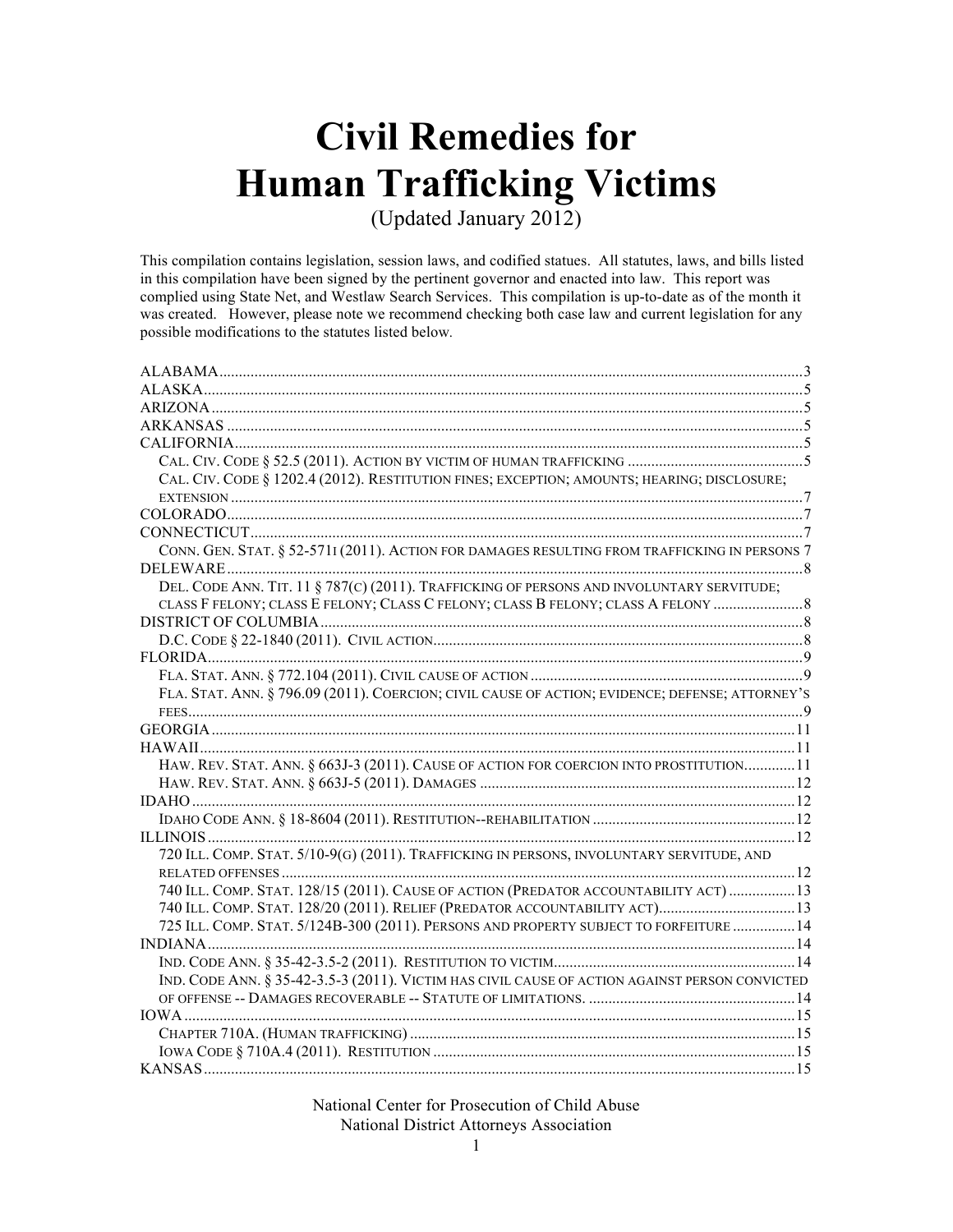| KY. REV. STAT. ANN. § 413.249(1)(A) (2011). ACTION RELATING TO CHILDHOOD SEXUAL ABUSE OR                  |  |
|-----------------------------------------------------------------------------------------------------------|--|
|                                                                                                           |  |
|                                                                                                           |  |
|                                                                                                           |  |
| ME. REV. STAT. ANN. TIT. 5, § 4701 (2011). REMEDIES FOR HUMAN TRAFFICKING 16                              |  |
|                                                                                                           |  |
|                                                                                                           |  |
| H.B.3808, 187 <sup>TH</sup> GEN. ASS. (MASS. 2011). AN ACT RELATIVE TO THE COMMERCIAL SEXUAL EXPLOITATION |  |
|                                                                                                           |  |
|                                                                                                           |  |
| MICH. COMP. LAWS § 780.766B (2011). ORDERING OF RESTITUTION TO VICTIM BE DEFENDANT; OFFENSES              |  |
|                                                                                                           |  |
|                                                                                                           |  |
| MINN. STAT. § 609.284 (2011). LABOR OF SEX TRAFFICKING CRIMES; DEFENSES; CIVIL LIABILITY;                 |  |
|                                                                                                           |  |
| MINN. STAT. § 611A.81 (2011). CAUSE OF ACTION FOR COERCION FOR USE IN PROSTITUTION 20                     |  |
| MINN. STAT. § 617.245 (2011). CIVIL ACTION; USE OF MINOR IN SEXUAL PERFORMANCE 21                         |  |
|                                                                                                           |  |
|                                                                                                           |  |
|                                                                                                           |  |
| MO. REV. STAT. § 566.223 (2011). VICTIM RIGHTS AND PROTECTION -DEFENSE—IDENTIFICATION OF                  |  |
| VICTIMS OF TRAFFICKING, PROCEDURES, SERVICES- VICTIM OF TRAFFICKING, CIVIL ACTION - ATTORNEY              |  |
|                                                                                                           |  |
|                                                                                                           |  |
|                                                                                                           |  |
|                                                                                                           |  |
|                                                                                                           |  |
|                                                                                                           |  |
|                                                                                                           |  |
|                                                                                                           |  |
|                                                                                                           |  |
|                                                                                                           |  |
|                                                                                                           |  |
|                                                                                                           |  |
|                                                                                                           |  |
|                                                                                                           |  |
|                                                                                                           |  |
|                                                                                                           |  |
|                                                                                                           |  |
| OKLA. STAT. ANN. TIT. 21, § 748(C) (2011). HUMAN TRAFFICKING FOR FORCED LABOR OR FORCED                   |  |
|                                                                                                           |  |
| OKLA. STAT. ANN. TIT. 21, § 748.2 (2011). GUIDELINES FOR TREATMENT OF HUMAN TRAFFICKING                   |  |
|                                                                                                           |  |
|                                                                                                           |  |
| OR. REV. STAT. § 30.867 (2011). ACTION FOR VIOLATION OF CRIMINAL LAWS RELATING TO                         |  |
|                                                                                                           |  |
|                                                                                                           |  |
|                                                                                                           |  |
|                                                                                                           |  |
|                                                                                                           |  |
|                                                                                                           |  |
|                                                                                                           |  |
|                                                                                                           |  |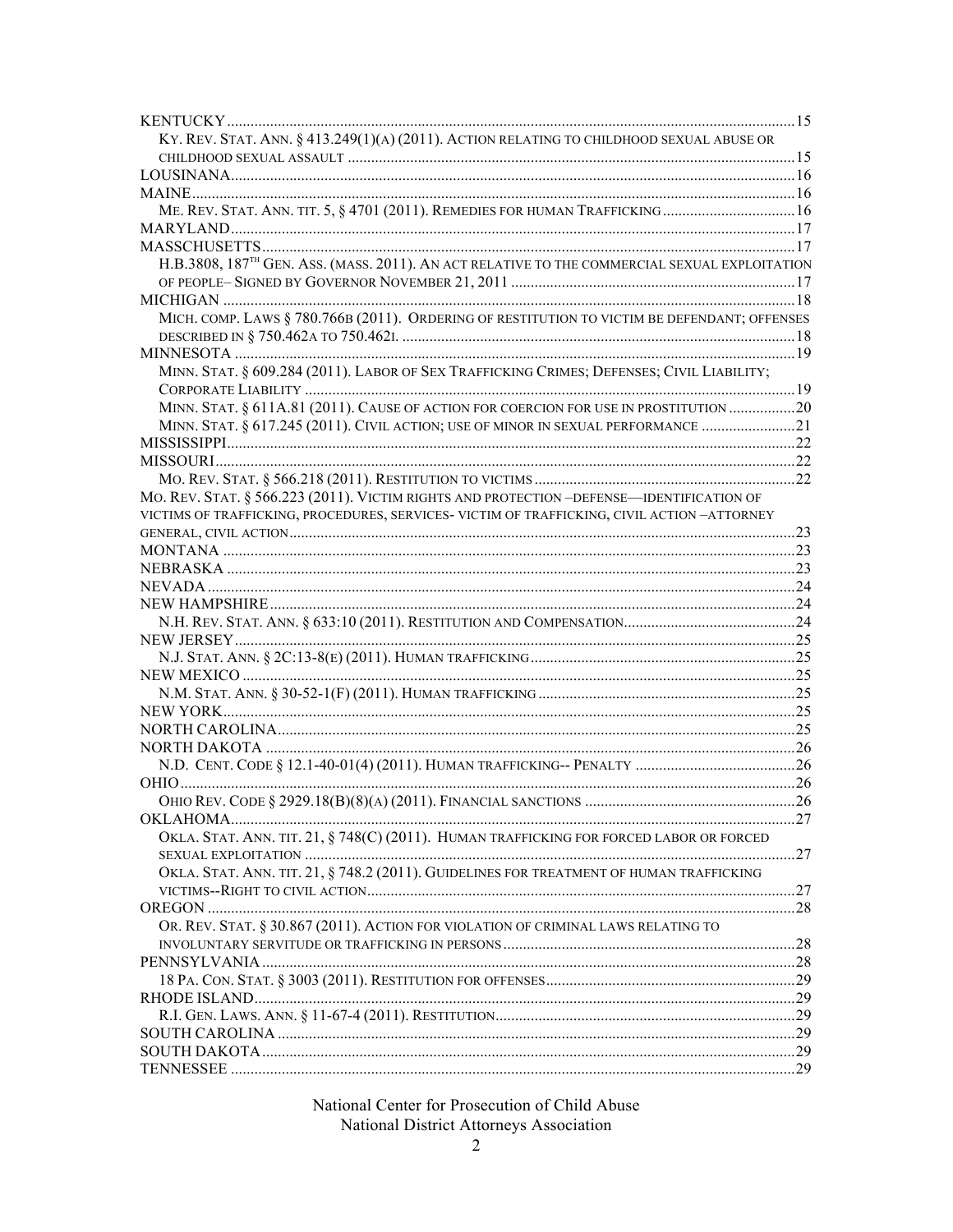| TEX. CODE CRIM. PROC. ANN. ART 42.0372 (2011). MANDATORY RESTITUTION FOR CHILD VICTIMS OF |  |
|-------------------------------------------------------------------------------------------|--|
|                                                                                           |  |
|                                                                                           |  |
|                                                                                           |  |
|                                                                                           |  |
|                                                                                           |  |
|                                                                                           |  |
| TEX. CIV. PRAC. & REM. CODE § 98.006 (2011). LIBERAL CONSTRUCTION AND APPLICATION31       |  |
|                                                                                           |  |
|                                                                                           |  |
|                                                                                           |  |
|                                                                                           |  |
|                                                                                           |  |
|                                                                                           |  |
|                                                                                           |  |
|                                                                                           |  |
| WISCONSIN                                                                                 |  |
|                                                                                           |  |
|                                                                                           |  |
|                                                                                           |  |
|                                                                                           |  |
|                                                                                           |  |
|                                                                                           |  |
|                                                                                           |  |
|                                                                                           |  |
|                                                                                           |  |
|                                                                                           |  |

### **ALABAMA**

#### **ALA. CODE § 13A-6-155 (2011). MANDATORY RESTITUTION**

(a) A person or entity convicted of any violation of this article shall be ordered to pay mandatory restitution to the victim, prosecutorial, or law enforcement entity, with the proceeds from property forfeited under Section 13A-6-156 applied first to payment of restitution. Restitution under this section shall include items covered under Article 4A, commencing with Section 15-18-65 of Chapter 18 of Title 15, and any of the following:

(1) Costs of medical and psychological treatment, including physical and occupational therapy and rehabilitation, at the court's discretion.

(2) Costs of necessary transportation, temporary housing, and child care, at the court's discretion.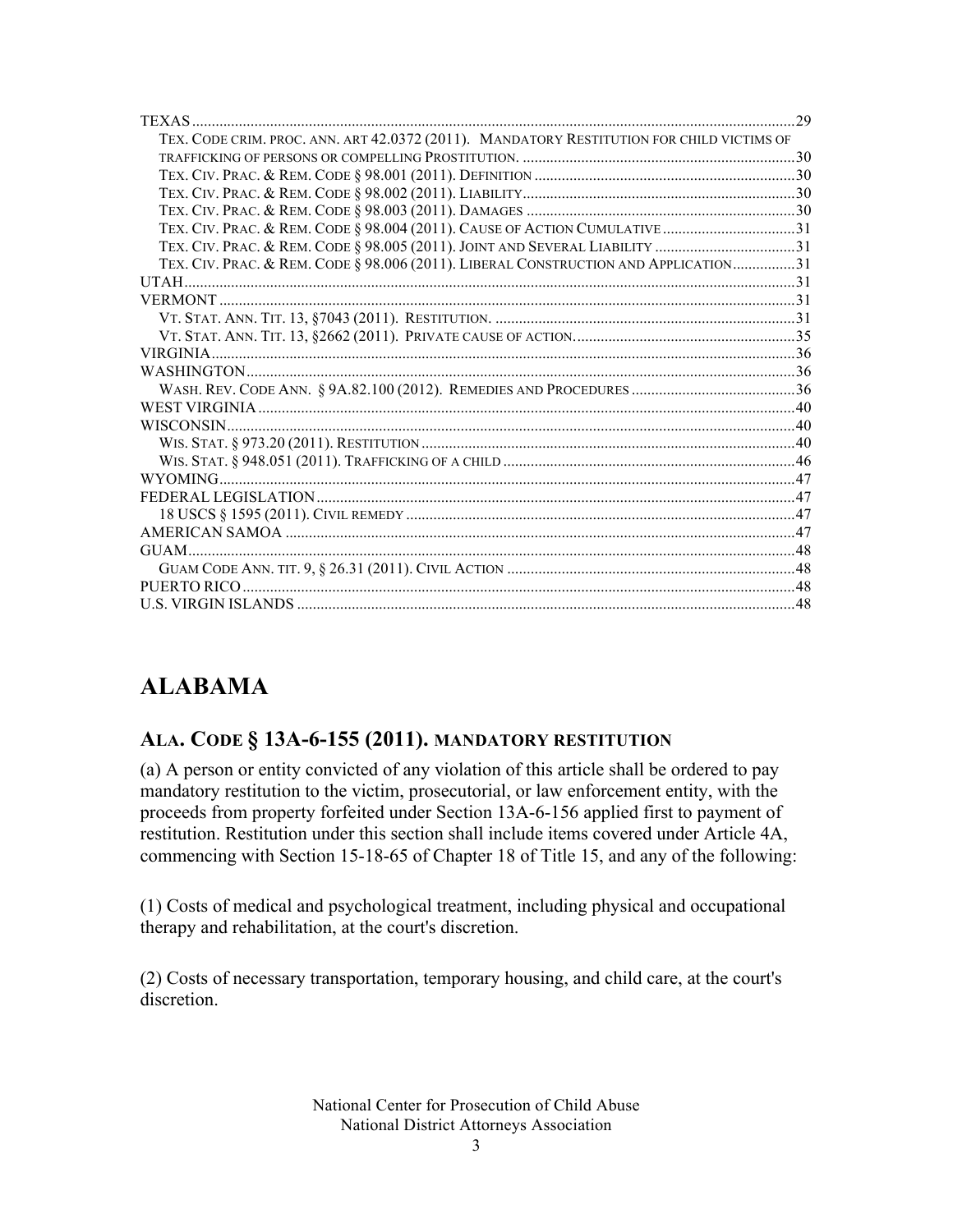(3) Cost of the investigation and prosecution, attorney's fees, and other court-related costs such as victim advocate fees.

(4) The greater of a. the value of the human trafficking victim's labor as guaranteed under the minimum wage and overtime provisions of the Fair Labor Standards Act; or b. the gross income or value to the defendant of the victim's labor servitude or sexual servitude engaged in by the victim while in the human trafficking situation.

(5) Return of property, cost of damage to property, or full value of property if destroyed or damaged beyond repair.

(6) Expenses incurred by a victim and any household members or other family members in relocating away from the defendant or his or her associates, including, but not limited to, deposits for utilities and telephone service, deposits for rental housing, temporary lodging and food expenses, clothing, and personal items. Expenses incurred pursuant to this section shall be verified by law enforcement to be necessary for the personal safety of the victim or household or family members, or by a mental health treatment provider to be necessary for the emotional well-being of the victim.

(7) Any and all other losses suffered by the victim as a result of any violation of this article.

(b) For purposes of this section, the return of the victim to his or her home country or other absence of the victim from the jurisdiction shall not prevent the victim from receiving restitution.

#### **ALA. CODE § 13A-6-156 (2011). FORFEITURE OF PROFITS OR PROCEEDS AND INTEREST IN PROPERTY**

A person who commits the offense of human trafficking in the first degree or human trafficking in the second degree shall forfeit to the State of Alabama any profits or proceeds and any interest in property that he or she has acquired or maintained that the sentencing court determines to have been acquired or maintained as a result of committing human trafficking in the first degree or human trafficking in the second degree. Any assets seized shall first be used to pay restitution to trafficking victims and subsequently to pay any damages awarded to victims in a civil action. Any remaining assets shall go toward the cost of the investigation and prosecution and the remaining assets shall be remitted to funding the Alabama Crime Victims Compensation Fund.

#### **ALA. CODE § 13A-6-157 (2011). CIVIL ACTION BY VICTIM; RELIEF AWARDED**

An individual who is a victim of human trafficking may bring a civil action in the appropriate state court. The court may award actual damages, compensatory damages,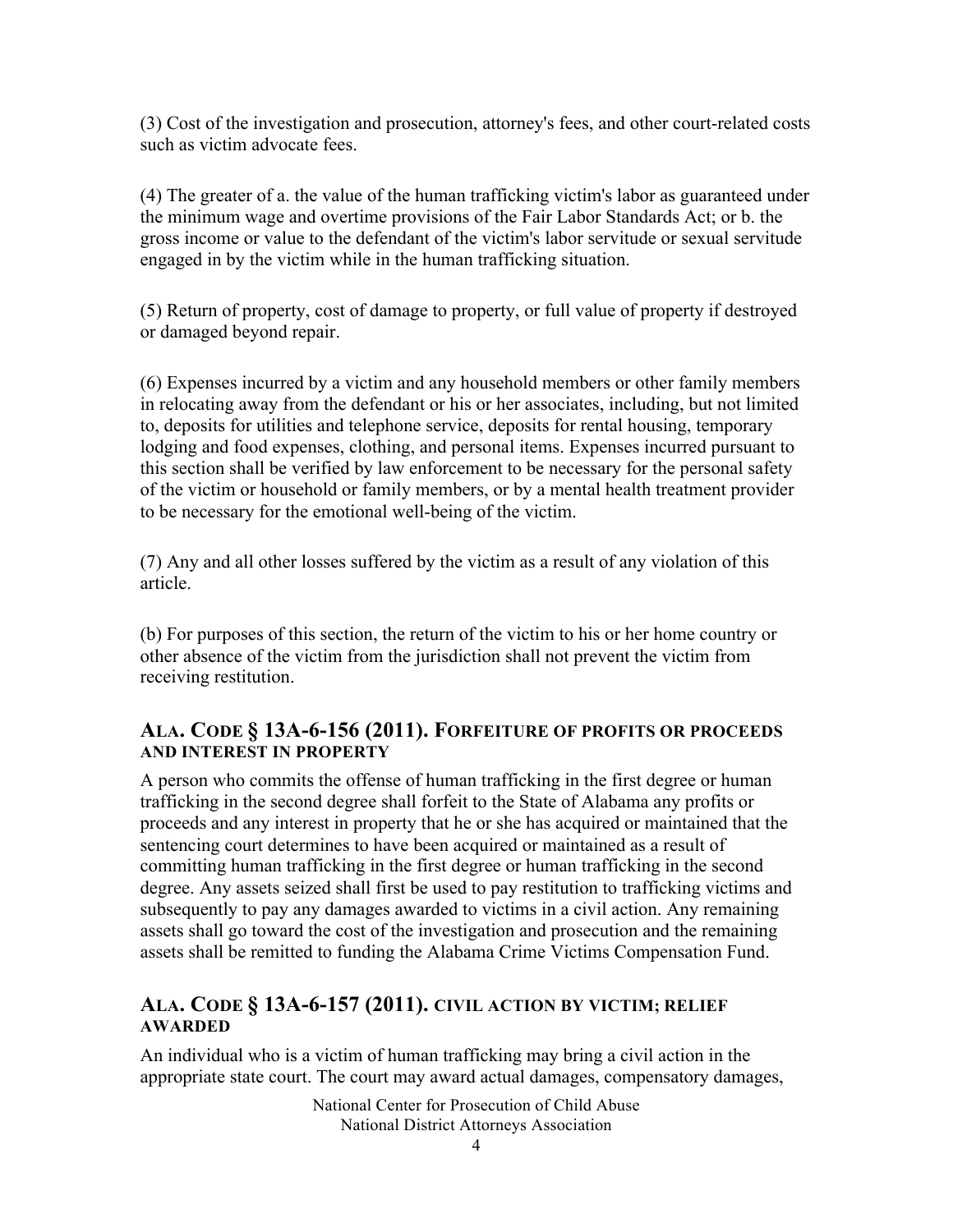punitive damages, injunctive relief, and any other appropriate relief. A prevailing plaintiff shall also be awarded attorney's fees and costs. Treble damages shall be awarded on proof of actual damages where defendant's acts were willful and malicious

### **ALASKA**

### **ARIZONA**

#### **ARIZ. REV. STAT. ANN. § 13-1309 (2011). RESTITUTION**

The court shall order restitution for any violation of  $\S$  13-1306 (Unlawfully obtaining labor or services; classification), 13-1307 (Sex trafficking; classification; definitions) or 13-1308 (Trafficking of persons for forced labor or services; classification; definitions), including the greater of either the gross income or value to the defendant of the victim's labor or services or the value of the victim's labor as guaranteed under the minimum wage and overtime provisions of the fair labor standards act of 1938 (52 Stat. 1060; 29 United States Code §§ 201 through 219).

#### **ARIZ. REV. STAT. ANN. § 13-807 (2011). CIVIL ACTIONS BY VICTIMS OR OTHER PERSONS**

A defendant convicted in a criminal proceeding is precluded from subsequently denying in any civil proceeding brought by the victim or this state against the criminal defendant the essential allegations of the criminal offense of which he was adjudged guilty, including judgments of guilt resulting from no contest pleas. An order of restitution in favor of a person does not preclude that person from bringing a separate civil action and proving in that action damages in excess of the amount of the restitution order.

### **ARKANSAS**

### **CALIFORNIA**

**CAL. CIV. CODE § 52.5 (2011). ACTION BY VICTIM OF HUMAN TRAFFICKING** (a) A victim of human trafficking, as defined in Section 236.1 of the Penal Code, may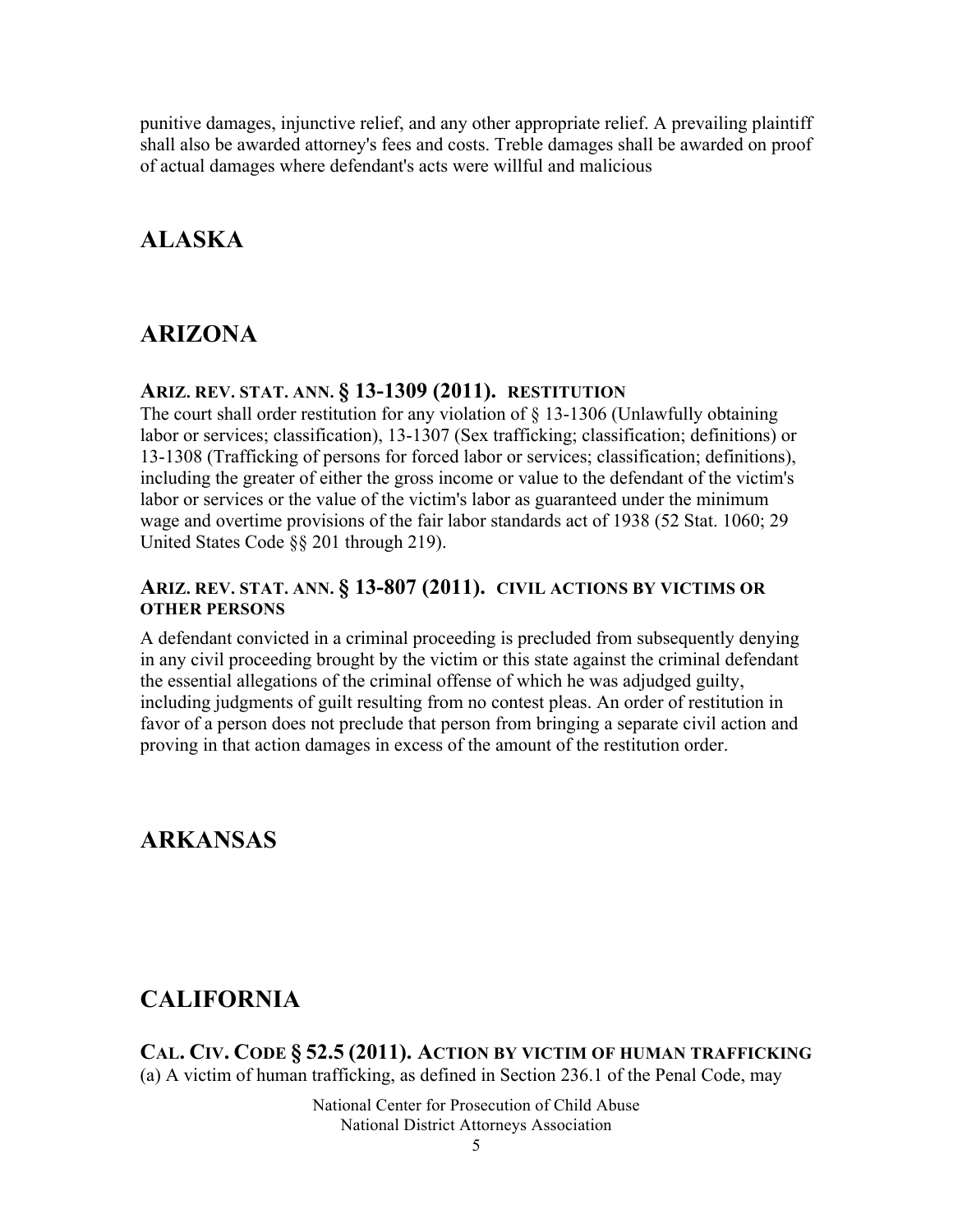bring a civil action for actual damages, compensatory damages, punitive damages, injunctive relief, any combination of those, or any other appropriate relief. A prevailing plaintiff may also be awarded attorney's fees and costs.

(b) In addition to the remedies specified herein, in any action under subdivision (a), the plaintiff may be awarded up to three times his or her actual damages or ten thousand dollars (\$10,000), whichever is greater. In addition, punitive damages may also be awarded upon proof of the defendant's malice, oppression, fraud, or duress in committing the act of human trafficking.

(c) An action brought pursuant to this section shall be commenced within five years of the date on which the trafficking victim was freed from the trafficking situation, or if the victim was a minor when the act of human trafficking against the victim occurred, within eight years after the date the plaintiff attains the age of majority.

(d) If a person entitled to sue is under a disability at the time the cause of action accrues, so that it is impossible or impracticable for him or her to bring an action, then the time of the disability is not part of the time limited for the commencement of the action. Disability will toll the running of the statute of limitation for this action.

 (1) Disability includes being a minor, insanity, imprisonment, or other incapacity or incompetence.

 (2) The statute of limitations shall not run against an incompetent or minor plaintiff simply because a guardian ad litem has been appointed. A guardian ad litem's failure to bring a plaintiff's action within the applicable limitation period will not prejudice the plaintiff's right to do so after his or her disability ceases.

 (3) A defendant is estopped to assert a defense of the statute of limitations when the expiration of the statute is due to conduct by the defendant inducing the plaintiff to delay the filing of the action, or due to threats made by the defendant causing duress upon the plaintiff.

 (4) The suspension of the statute of limitations due to disability, lack of knowledge, or estoppel applies to all other related claims arising out of the trafficking situation.

 (5) The running of the statute of limitations is postponed during the pendency of any criminal proceedings against the victim.

(e) The running of the statute of limitations may be suspended where a person entitled to sue could not have reasonably discovered the cause of action due to circumstances resulting from the trafficking situation, such as psychological trauma, cultural and linguistic isolation, and the inability to access services.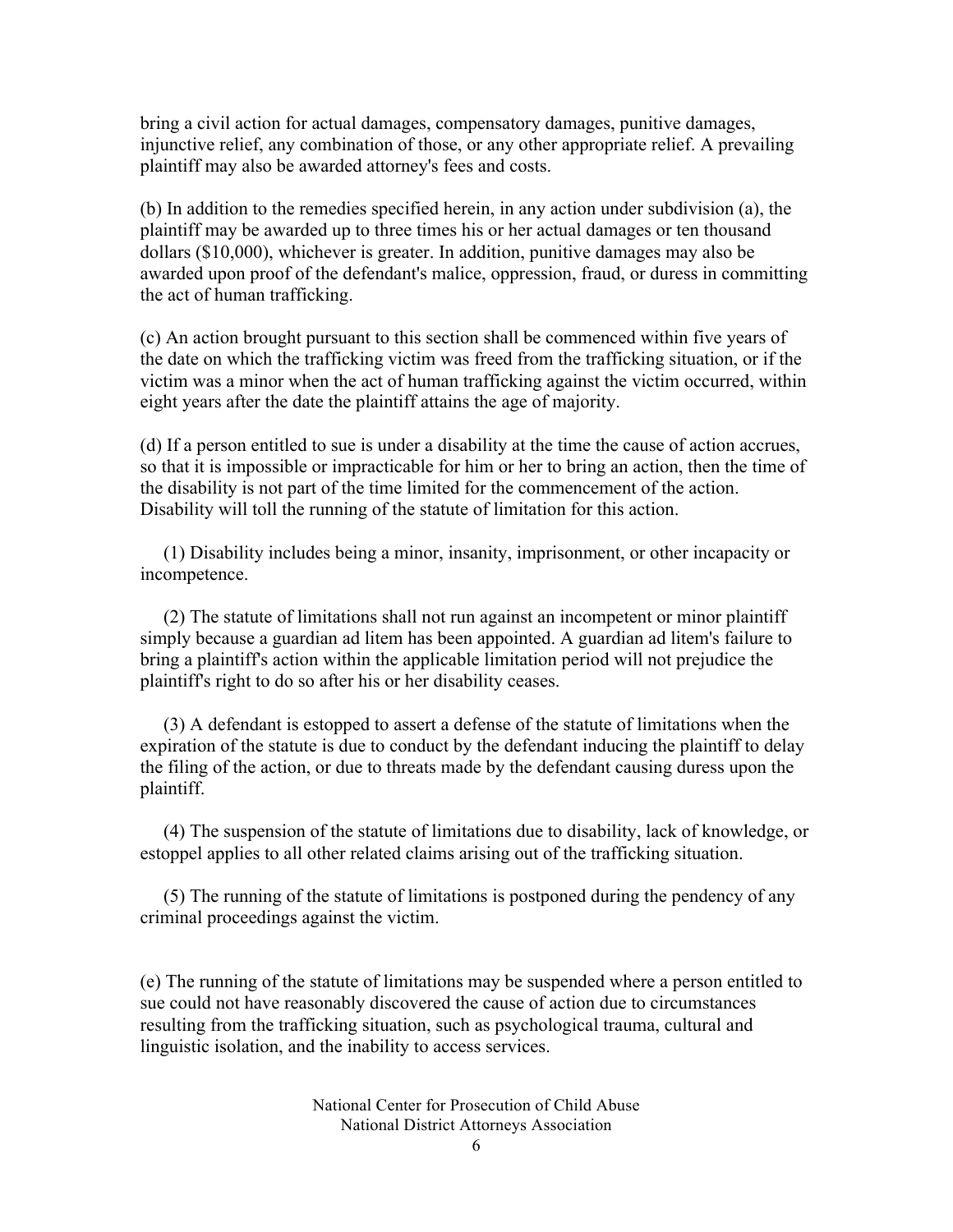(f) A prevailing plaintiff may also be awarded reasonable attorney's fees and litigation costs including, but not limited to, expert witness fees and expenses as part of the costs.

(g) Any restitution paid by the defendant to the victim shall be credited against any judgment, award, or settlement obtained pursuant to this section. Any judgment, award, or settlement obtained pursuant to an action under this section shall be subject to the provisions of Section 13963 of the Government Code.

(h) Any civil action filed under this section shall be stayed during the pendency of any criminal action arising out of the same occurrence in which the claimant is the victim. As used in this section, a "criminal action" includes investigation and prosecution, and is pending until a final adjudication in the trial court, or dismissal.

#### **CAL. CIV. CODE § 1202.4 (2012). RESTITUTION FINES; EXCEPTION; AMOUNTS; HEARING; DISCLOSURE; EXTENSION**

Effective January 1, 2012

. . . .

(q) Upon conviction for a violation of Section 236.1 (Human Trafficking), the court shall, in addition to any other penalty or restitution, order the defendant to pay restitution to the victim in any case in which a victim has suffered economic loss as a result of the defendant's conduct. The court shall require that the defendant make restitution to the victim or victims in an amount established by court order, based on the amount of loss claimed by the victim or victims or any other showing to the court. In determining restitution pursuant to this section, the court shall base its order upon the greater of the following: the gross value of the victim's labor or services based upon the comparable value of similar services in the labor market in which the offense occurred, or the value of the victim's labor as guaranteed under California law, or the actual income derived by the defendant from the victim's labor or services or any other appropriate means to provide reparations to the victim.

### **COLORADO**

### **CONNECTICUT**

#### **CONN. GEN. STAT. § 52-571I (2011). ACTION FOR DAMAGES RESULTING FROM TRAFFICKING IN PERSONS**

Any person aggrieved by a violation of section 53a-192a may bring a civil action in the superior court for the judicial district where such person resides or the judicial district of Hartford against the person or persons who committed such violation to recover actual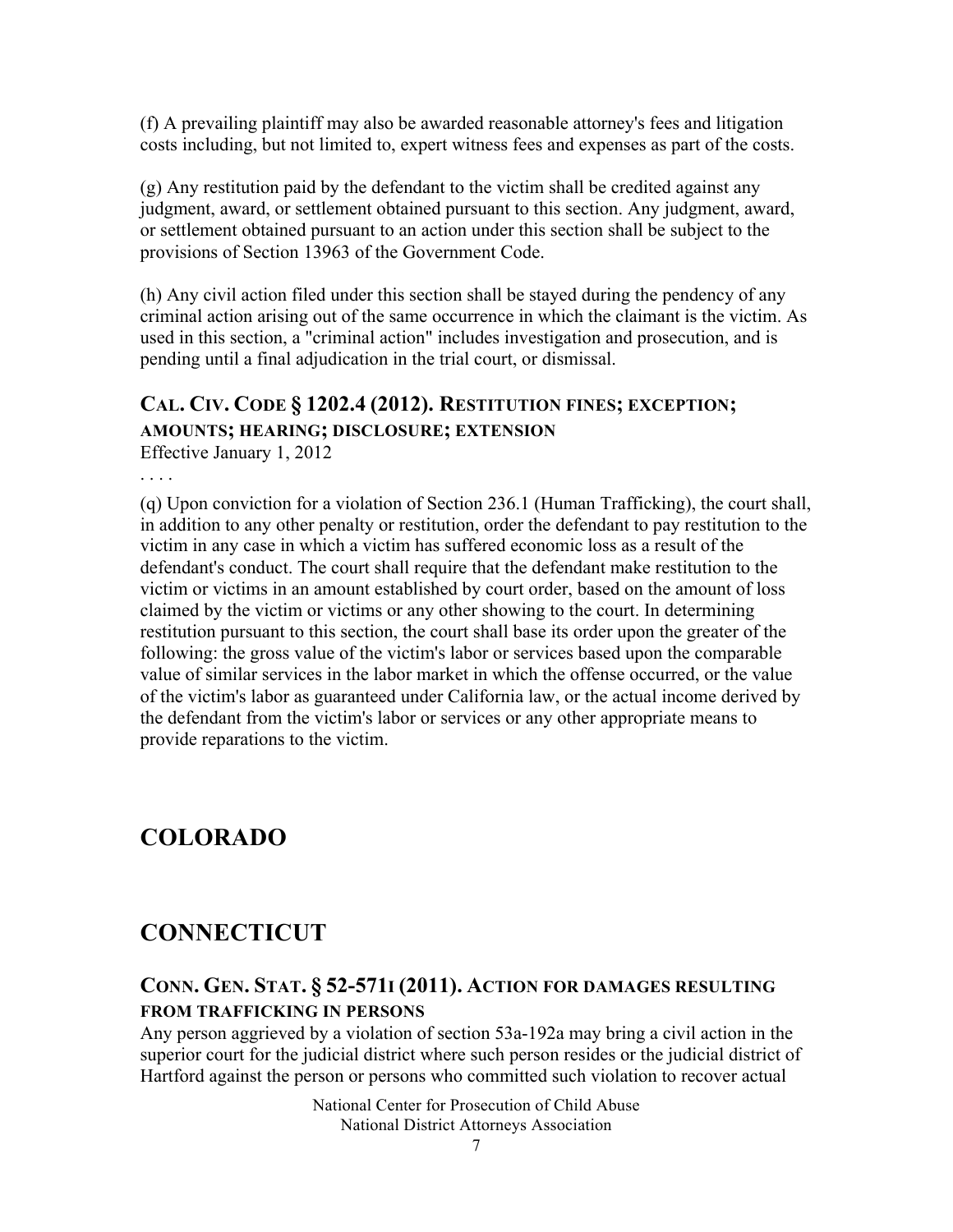damages, statutory damages of not more than one thousand dollars for each day such person was coerced by another person in violation of section 53a-192a and a reasonable attorney's fee.

### **DELEWARE**

#### **DEL. CODE ANN. TIT. 11 § 787(C) (2011). TRAFFICKING OF PERSONS AND INVOLUNTARY SERVITUDE; CLASS F FELONY; CLASS E FELONY; CLASS C FELONY; CLASS B FELONY; CLASS A FELONY**

. . . .

(c) *Restitution is mandatory under this section*. --In addition to any other amount of loss identified, the court shall order restitution, including the greater of:

(1) The gross income or value to the defendant of the victim's labor or services; or

(2) The value of the victim's labor as guaranteed under the minimum wage and overtime provisions of the Fair Labor Standards Act (FLSA) or of Title 19, whichever is greater.

### **DISTRICT OF COLUMBIA**

#### **D.C. CODE § 22-1840 (2011). CIVIL ACTION**

(a) An individual who is a victim of an offense prohibited by § 22-1832 (Forced labor), § 22-1833 (Trafficking in labor or commercial sex acts), § 22-1834 (Sex trafficking of children), § 22-1835 (Unlawful conduct with respect to documents in furtherance of human trafficking) or § 22-1836 (Benifitting financially from human trafficking) may bring a civil action in the Superior Court of the District of Columbia. The court may award actual damages, compensatory damages, punitive damages, injunctive relief, and any other appropriate relief. A prevailing plaintiff shall also be awarded attorney's fees and costs. Treble damages shall be awarded on proof of actual damages where a defendant's acts were willful and malicious.

(b) Any statute of limitation imposed for the filing of a civil suit under this section shall not begin to run until the plaintiff knew, or reasonably should have known, of any act constituting a violation of § 22-1832, § 22-1833, § 22-1834, § 22-1835 or § 22-1836, or until a minor plaintiff has reached the age of majority, whichever is later.

(c) If a person entitled to sue is imprisoned, insane, or similarly incapacitated at the time the cause of action accrues, so that it is impossible or impracticable for him or her to bring an action, then the time of the incapacity is not part of the time limited for the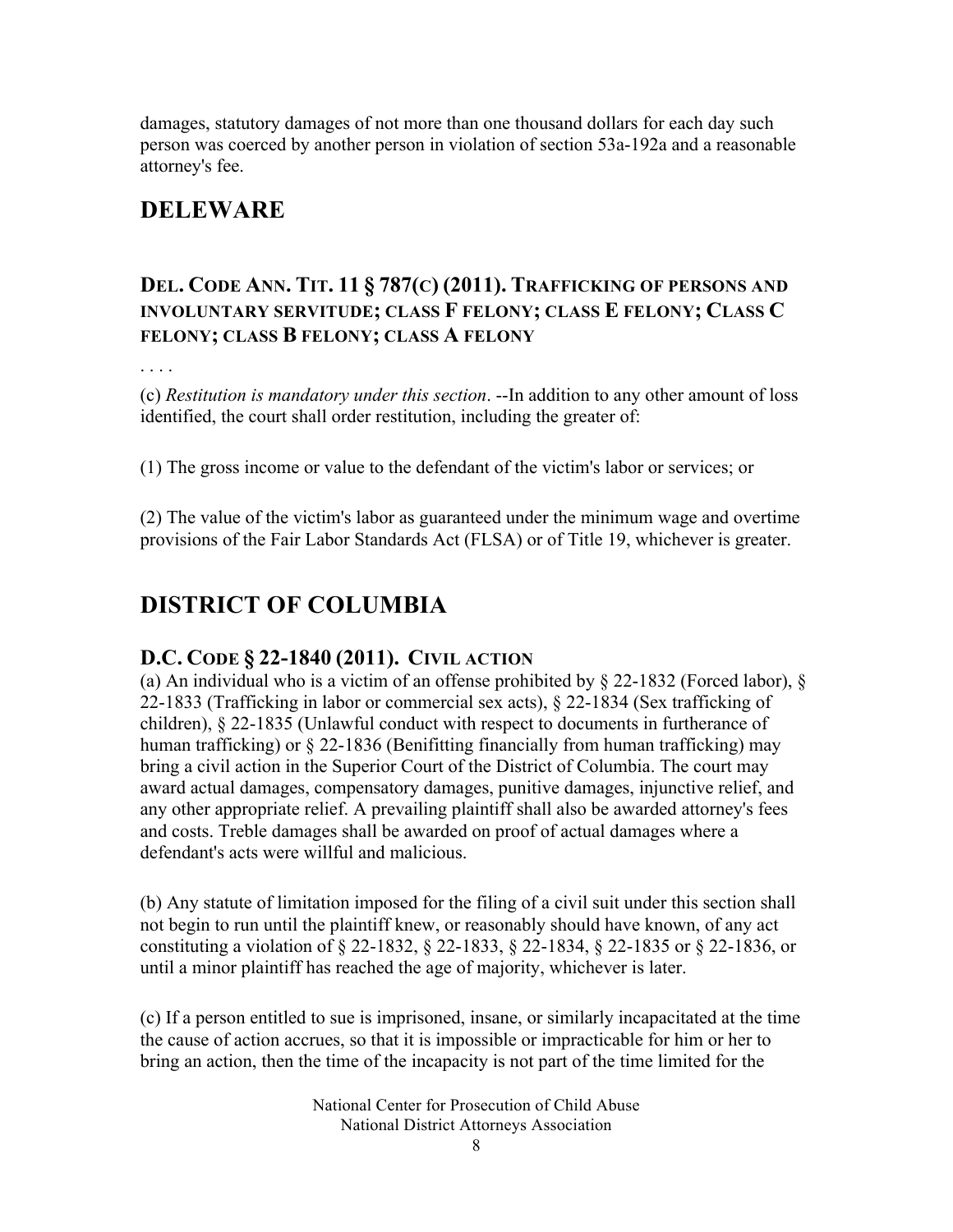commencement of the action.

(d) A defendant is estopped to assert a defense of the statute of limitations when the expiration of the statute is due to conduct by the defendant inducing the plaintiff to delay the filing of the action.

### **FLORIDA**

#### **FLA. STAT. ANN. § 772.104 (2011). CIVIL CAUSE OF ACTION**

(1) Any person who proves by clear and convincing evidence that he or she has been injured by reason of any violation of the provisions of s. 772.103 shall have a cause of action for threefold the actual damages sustained and, in any such action, is entitled to minimum damages in the amount of \$ 200, and reasonable attorney's fees and court costs in the trial and appellate courts.

(2) As an alternative to recovery under subsection (1), any person who proves by clear and convincing evidence that he or she has been injured by reason of any violation of the provisions of s. 772.103 due to sex trafficking or human trafficking shall have a cause of action for threefold the amount gained from the sex trafficking or human trafficking and in any such action is entitled to minimum damages in the amount of \$ 200 and reasonable attorney's fees and court costs in the trial and appellate courts.

(3) In no event shall punitive damages be awarded under this section. The defendant shall be entitled to recover reasonable attorney's fees and court costs in the trial and appellate courts upon a finding that the claimant raised a claim which was without substantial fact or legal support. In awarding attorney's fees and costs under this section, the court shall not consider the ability of the opposing party to pay such fees and costs. Nothing under this section shall be interpreted as limiting any right to recover attorney's fees or costs provided under other provisions of law.

#### **FLA. STAT. ANN. § 796.09 (2011). COERCION; CIVIL CAUSE OF ACTION; EVIDENCE; DEFENSE; ATTORNEY'S FEES**

(1) A person has a cause of action for compensatory and punitive damages against:

(a) A person who coerced that person into prostitution;

(b) A person who coerces that person to remain in prostitution; or

(c) A person who uses coercion to collect or receive any part of that person's earnings derived from prostitution.

(2) As used in this section, the term "prostitution" has the same meaning as in s. 796.07.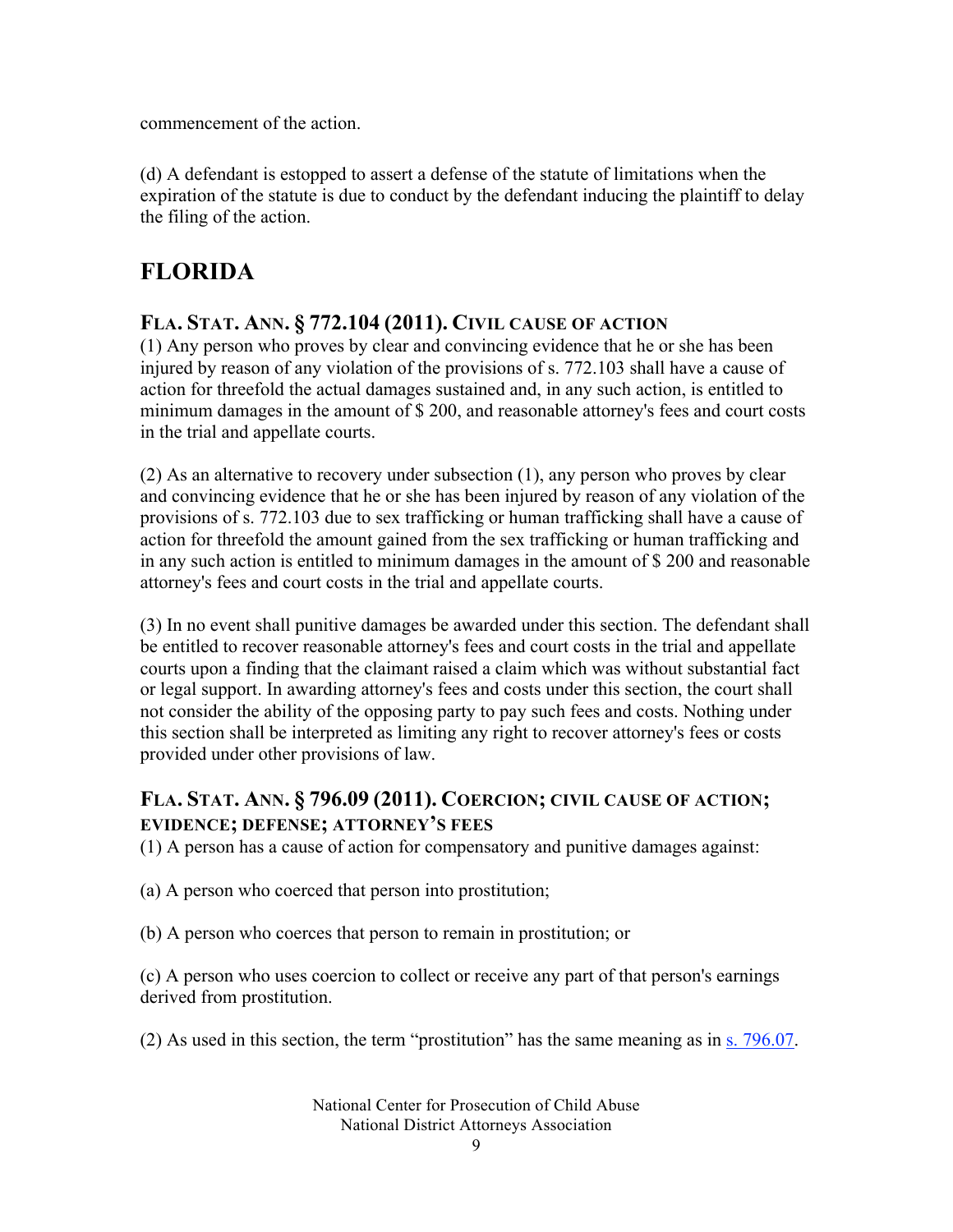(3) As used in this section, the term "coercion" means any practice of domination, restraint, or inducement for the purpose of or with the reasonably foreseeable effect of causing another person to engage in or remain in prostitution or to relinquish earnings derived from prostitution, and includes, but is not limited to:

(a) Physical force or threats of physical force.

- (b) Physical or mental torture.
- (c) Kidnapping.
- (d) Blackmail.
- (e) Extortion or claims of indebtedness.
- (f) Threat of legal complaint or report of delinquency.

(g) Threat to interfere with parental rights or responsibilities, whether by judicial or administrative action or otherwise.

- (h) Promise of legal benefit.
- (i) Promise of greater financial rewards.
- (j) Promise of marriage.
- (k) Restraint of speech or communication with others.

(*l*) Exploitation of a condition of developmental disability, cognitive limitation, affective disorder, or substance dependency.

- (m) Exploitation of victimization by sexual abuse.
- (n) Exploitation of pornographic performance.

(*o*) Exploitation of human needs for food, shelter, safety, or affection.

(4) In the course of litigation under this section, any transaction about which a plaintiff testifies or produces evidence does not subject such plaintiff to criminal prosecution or any penalty or forfeiture. Further, any testimony or evidence, documentary or otherwise, or information directly or indirectly derived from such testimony or evidence which is given or produced by a plaintiff or a witness for a plaintiff shall not be used against these persons in any other investigation or proceeding. Such testimony or evidence, however, may be used against a plaintiff or a witness for a plaintiff upon any criminal investigation or proceeding for perjury committed while giving such testimony or producing such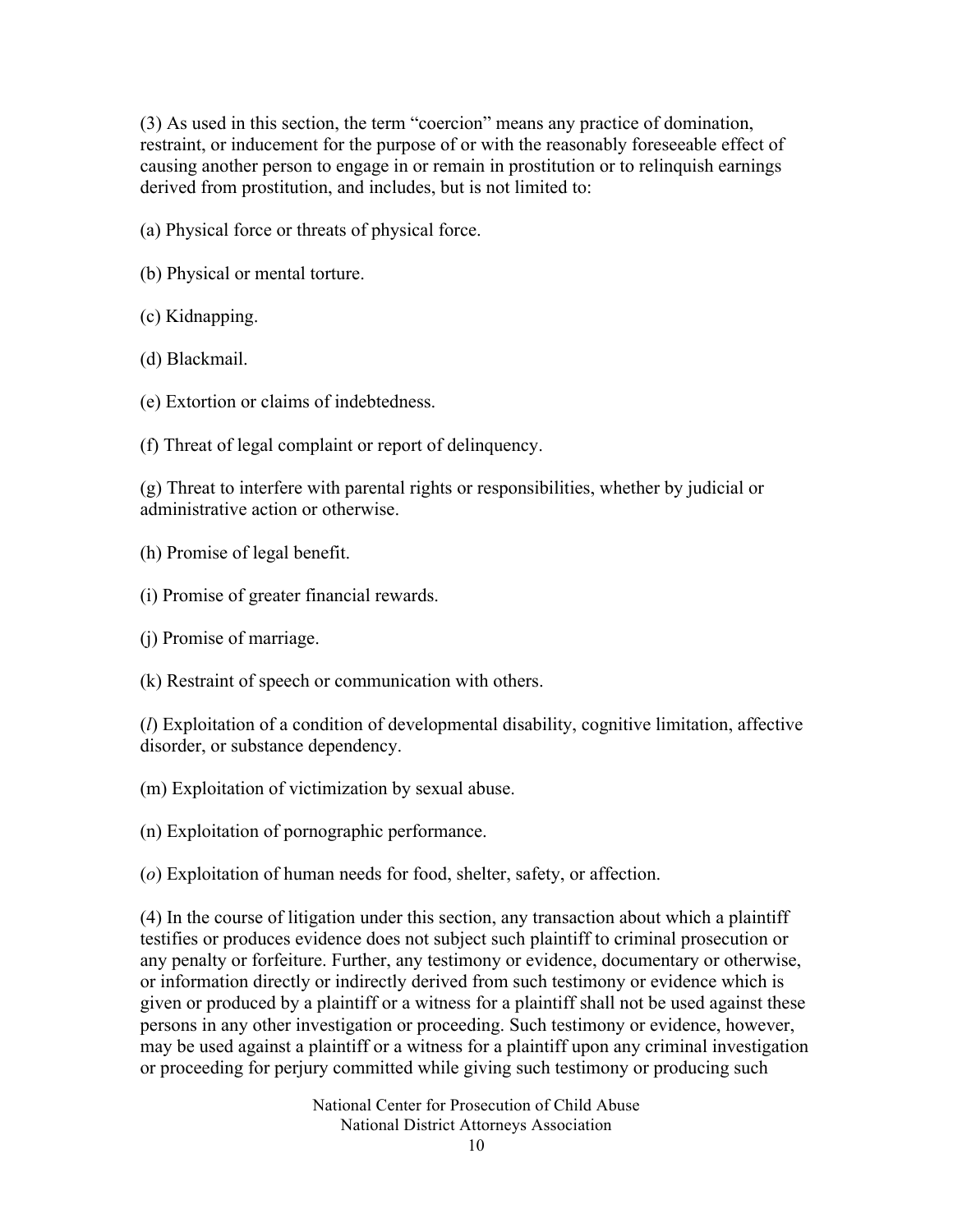evidence.

(5) It does not constitute a defense to a complaint under this section that:

(a) The plaintiff was paid or otherwise compensated for acts of prostitution;

(b) The plaintiff engaged in acts of prostitution prior to any involvement with the defendant; or

(c) The plaintiff made no attempt to escape, flee, or otherwise terminate contact with the defendant.

(6) Evidence of convictions for prostitution or prostitution-related offenses are inadmissible in a proceeding brought under this section for purposes of attacking the plaintiff's credibility.

(7) In any action brought under this section, the court, in its discretion, may award prevailing plaintiffs reasonable attorney's fees and costs.

### **GEORGIA**

### **HAWAII**

#### **HAW. REV. STAT. ANN. § 663J-3 (2011). CAUSE OF ACTION FOR COERCION INTO PROSTITUTION.**

An individual has a cause of action against a person who:

(1) Coerced the individual into prostitution;

(2) Coerced the individual to remain in prostitution;

(3) Used coercion to collect or receive any of the individual's earnings derived from prostitution; or

(4) Hired, or attempted to hire the individual to engage in prostitution, when a reasonable person would believe that the individual was coerced into prostitution by another person. Paragraph (3) shall not apply to minor children who are dependent on the individual and who may have benefited from or been supported by the individual's earnings derived from prostitution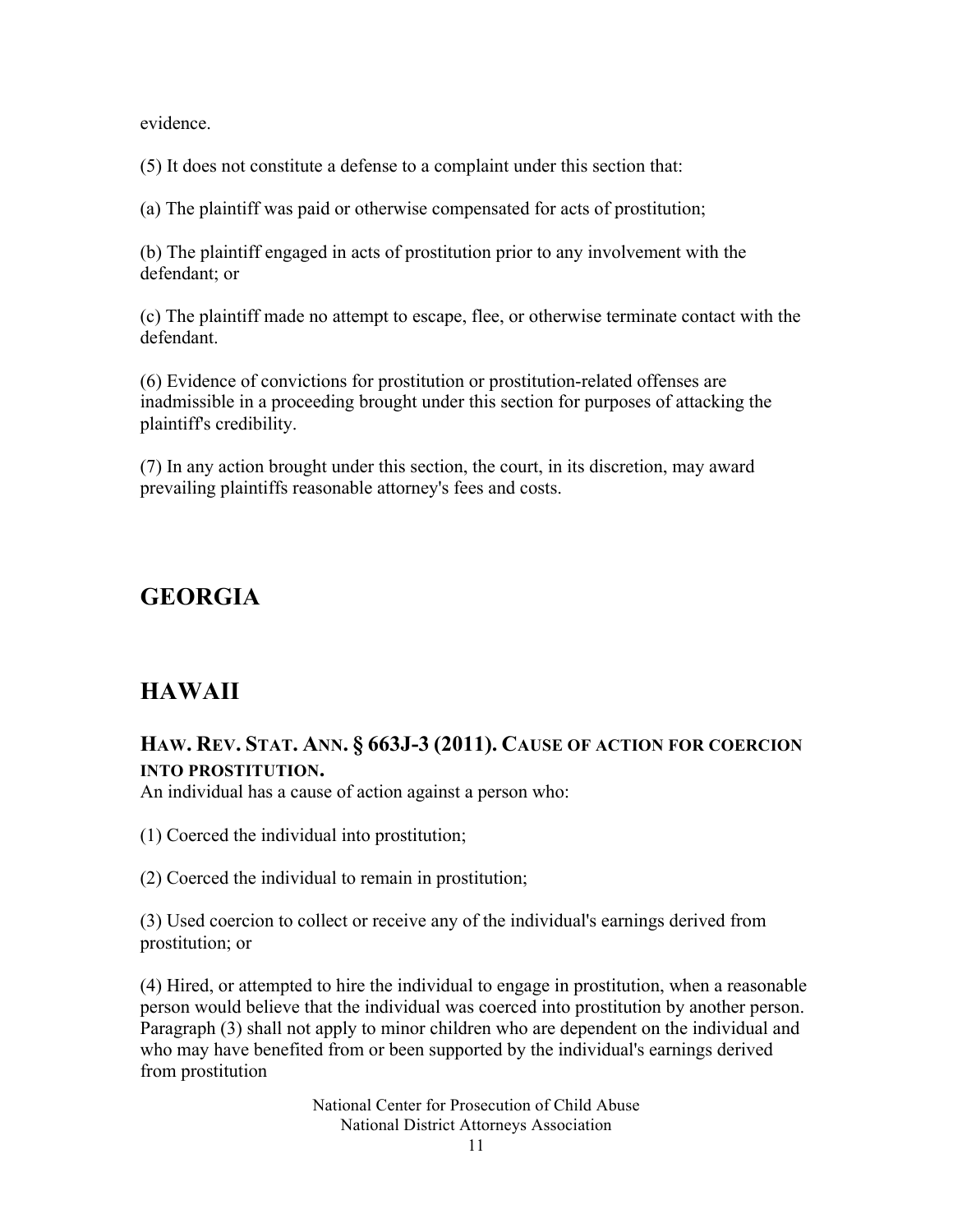#### **HAW. REV. STAT. ANN. § 663J-5 (2011). DAMAGES**

A person entitled to bring an action under section 663J-3 may recover all of the following damages:

- (1) Economic damages proximately caused by coercion into prostitution;
- (2) Noneconomic damages proximately caused by coercion into prostitution;
- (3) Exemplary damages;
- (4) Reasonable attorney's fees; and
- (5) Costs of suit, including reasonable expenses for expert testimony.

### **IDAHO**

#### **IDAHO CODE ANN. § 18-8604 (2011). RESTITUTION--REHABILITATION**

(1) In addition to any other amount of loss resulting from a human trafficking violation, the court shall order restitution, as applicable, including the greater of:

(a) The gross income or value to the defendant of the victim's labor or services; or

(b) The value of the victim's labor as guaranteed under the minimum wage and overtime provisions of the federal fair labor standards act.

(2) In addition to any order for restitution as provided in this section, the court shall order the defendant to pay an amount determined by the court to be necessary for the mental and physical rehabilitation of the victim or victims.

### **ILLINOIS**

#### **720 ILL. COMP. STAT. 5/10-9(G) (2011). TRAFFICKING IN PERSONS, INVOLUNTARY SERVITUDE, AND RELATED OFFENSES**

. . . .

(g) Restitution. Restitution is mandatory under this Section. In addition to any other amount of loss identified, the court shall order restitution including the greater of (1) the gross income or value to the defendant of the victim's labor or services or (2) the value of the victim's labor as guaranteed under the Minimum Wage Law and overtime provisions of the Fair Labor Standards Act (FLSA) or the Minimum Wage Law, whichever is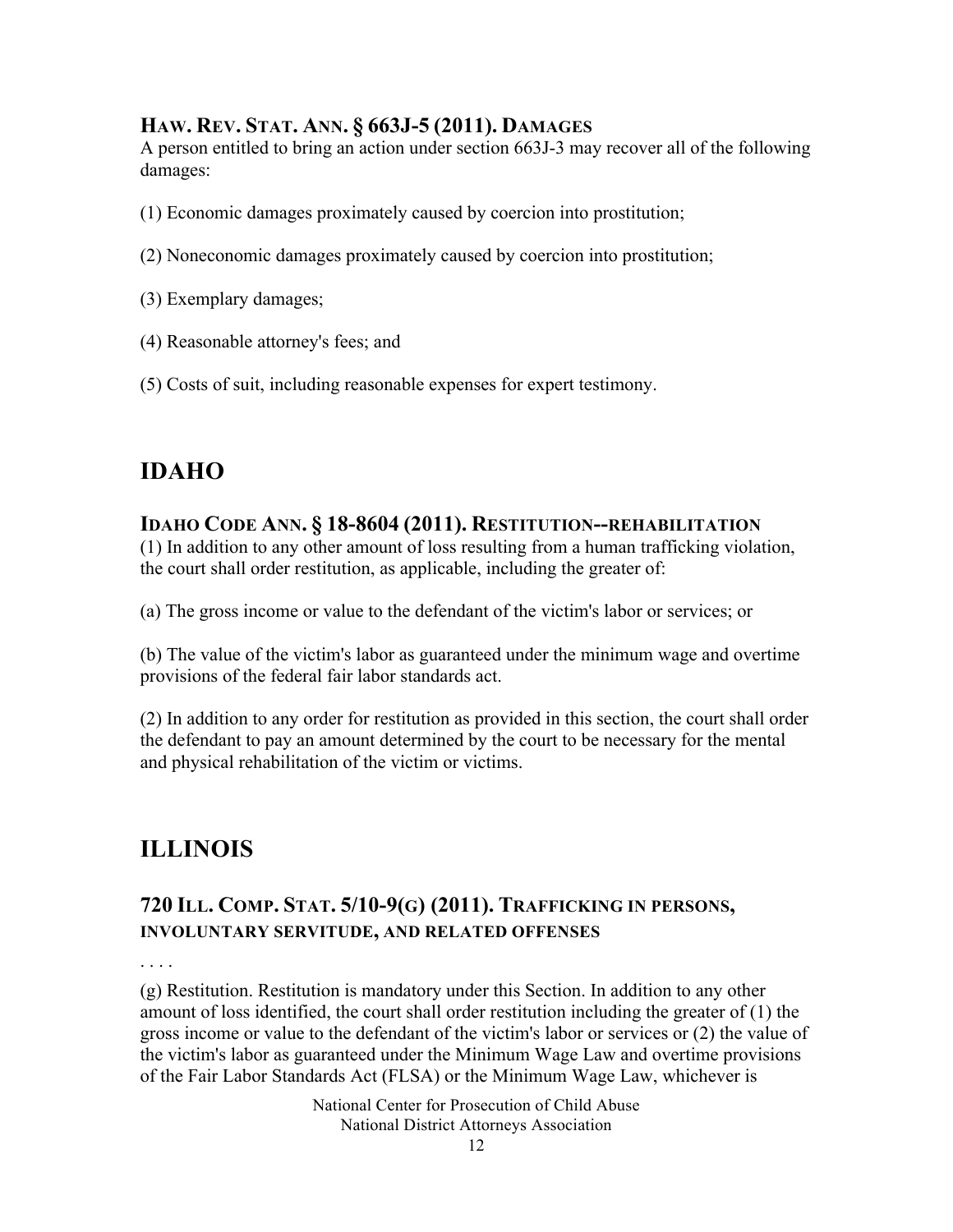greater.

#### **740 ILL. COMP. STAT. 128/15 (2011). CAUSE OF ACTION (PREDATOR ACCOUNTABILITY ACT)**

(a) Violations of this Act are actionable in civil court.

(b) A victim of the sex trade has a cause of action against a person or entity who:

(1) recruits, profits from, or maintains the victim in any sex trade act;

(2) intentionally abuses, as defined in Section 103 of the Illinois Domestic Violence Act of 1986, or causes bodily harm, as defined in Section 11-0.1 of the Criminal Code of 1961, to the victim in any sex trade act; or

(3) knowingly advertises or publishes advertisements for purposes of recruitment into sex trade activity.

(c) This Section shall not be construed to create liability to any person or entity who provides goods or services to the general public, who also provides those goods or services to persons who would be liable under subsection (b) of this Section, absent a showing that the person or entity either:

(1) knowingly markets or provides its goods or services primarily to persons or entities liable under subsection (b) of this Section;

(2) knowingly receives a higher level of compensation from persons or entities liable under subsection (b) of this Section than it generally receives from customers; or

(3) supervises or exercises control over persons or entities liable under subsection (b) of this Section.

### **740 ILL. COMP. STAT. 128/20 (2011). RELIEF (PREDATOR**

#### **ACCOUNTABILITY ACT)**

A prevailing victim of the sex trade shall be entitled to all relief that would make him or her whole. This includes, but is not limited to:

(1) declaratory relief;

(2) injunctive relief;

(3) recovery of costs and attorney fees including, but not limited to, costs for expert testimony and witness fees;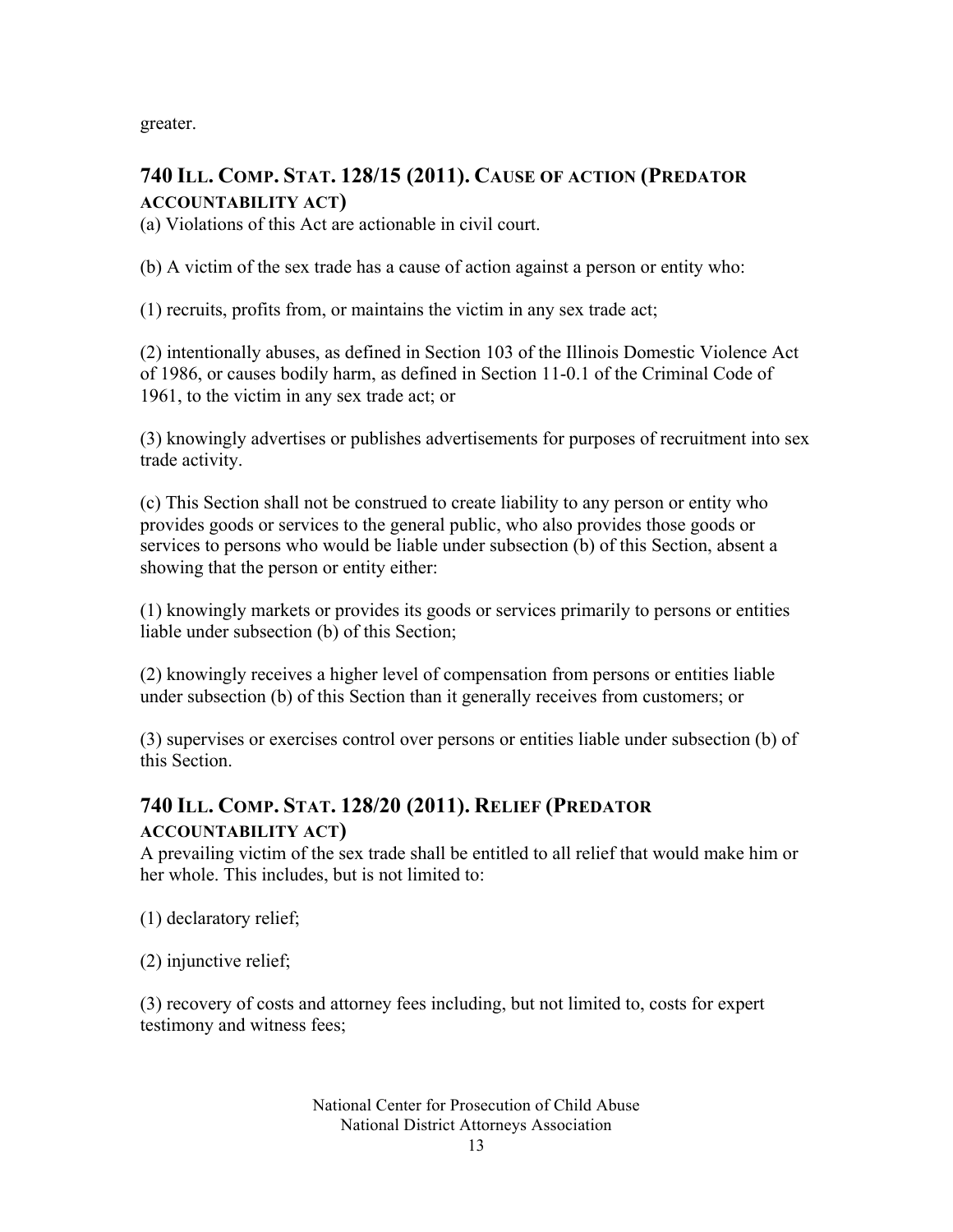(4) compensatory damages including, but not limited to:

(A) economic loss, including damage, destruction, or loss of use of personal property, and loss of past or future earning capacity; and

(B) damages for death, personal injury, disease, and mental and emotional harm, including medical, rehabilitation, burial expenses, pain and suffering, and physical impairment;

(5) punitive damages; and

(6) damages in the amount of the gross revenues received by the defendant from, or related to, the sex trade activities of the plaintiff.

#### **725 ILL. COMP. STAT. 5/124B-300 (2011). PERSONS AND PROPERTY SUBJECT TO FORFEITURE**

Sec. 124B-300. Persons and property subject to forfeiture. A person who commits the offense of involuntary servitude, involuntary servitude of a minor, or trafficking of persons for forced labor or services under Section 10A-10 of the Criminal Code of 1961 [720 ILCS 5/10A-10] shall forfeit to the State of Illinois any profits or proceeds and any property he or she has acquired or maintained in violation of Section 10A-10 of the Criminal Code of 1961 [720 ILCS 5/10A-10] that the sentencing court determines, after a forfeiture hearing under this Article, to have been acquired or maintained as a result of maintaining a person in involuntary servitude or participating in trafficking of persons for forced labor or services.

### **INDIANA**

#### **IND. CODE ANN. § 35-42-3.5-2 (2011). RESTITUTION TO VICTIM**

Sec. 2. In addition to any sentence or fine imposed for a conviction of an offense under section 1 of this chapter (Human and sexual trafficking), the court shall order the person convicted to make restitution to the victim of the crime under IC 35-50-5-3.

#### **IND. CODE ANN. § 35-42-3.5-3 (2011). VICTIM HAS CIVIL CAUSE OF ACTION AGAINST PERSON CONVICTED OF OFFENSE -- DAMAGES RECOVERABLE -- STATUTE OF LIMITATIONS.**

(a) If a person is convicted of an offense under section 1 [IC 35-42-3.5-1] of this chapter (Human and sexual trafficking), the victim of the offense:

(1) has a civil cause of action against the person convicted of the offense; and

(2) may recover the following from the person in the civil action: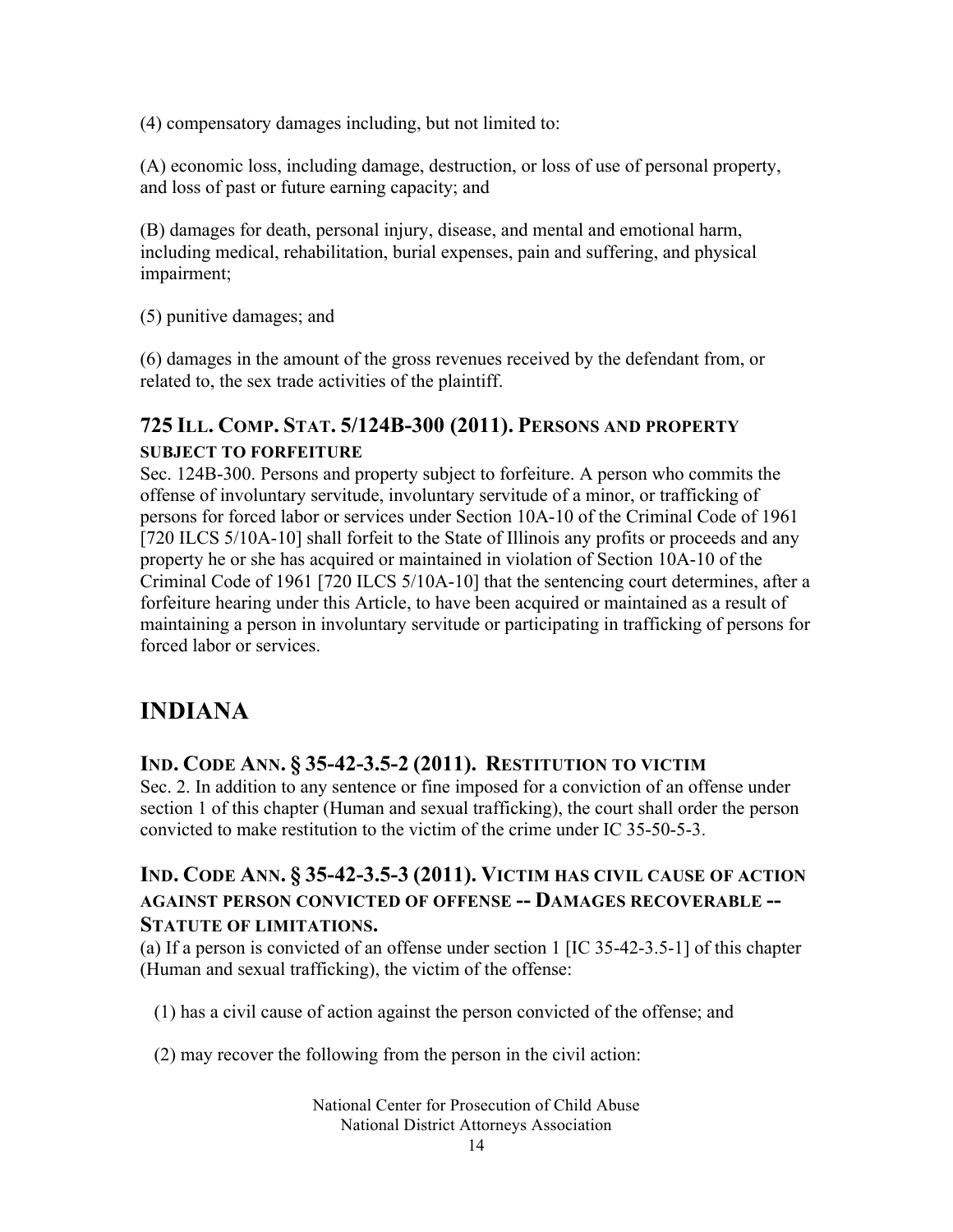- (A) Actual damages.
- (B) Court costs.
- (C) Punitive damages, when determined to be appropriate by the court.
- (D) Reasonable attorney's fees.

(b) An action under this section must be brought not more than two (2) years after the date the person is convicted of the offense under section 1 of this chapter.

#### **IOWA**

#### **CHAPTER 710A. (HUMAN TRAFFICKING) IOWA CODE § 710A.4 (2011). RESTITUTION**

The gross income of the defendant or the value of labor or services performed by the victim to the defendant shall be considered when determining the amount of restitution.

### **KANSAS**

### **KENTUCKY**

### **KY. REV. STAT. ANN. § 413.249(1)(A) (2011). ACTION RELATING TO CHILDHOOD SEXUAL ABUSE OR CHILDHOOD SEXUAL ASSAULT**

(1) As used in this section:

(a) "Childhood sexual assault" means an act or series of acts against a person less than eighteen (18) years old and which meets the criteria defining a felony in KRS 510.040, 510.050, 510.060, 510.070, 510.080, 510.090, 510.110, 529.100 [Human trafficking] where the offense involves commercial sexual activity, 530.020, 530.064, 531.310, or 531.320. No prior criminal prosecution or conviction of the civil defendant for the act or series of acts shall be required to bring a civil action for redress of childhood sexual assault;

. . . .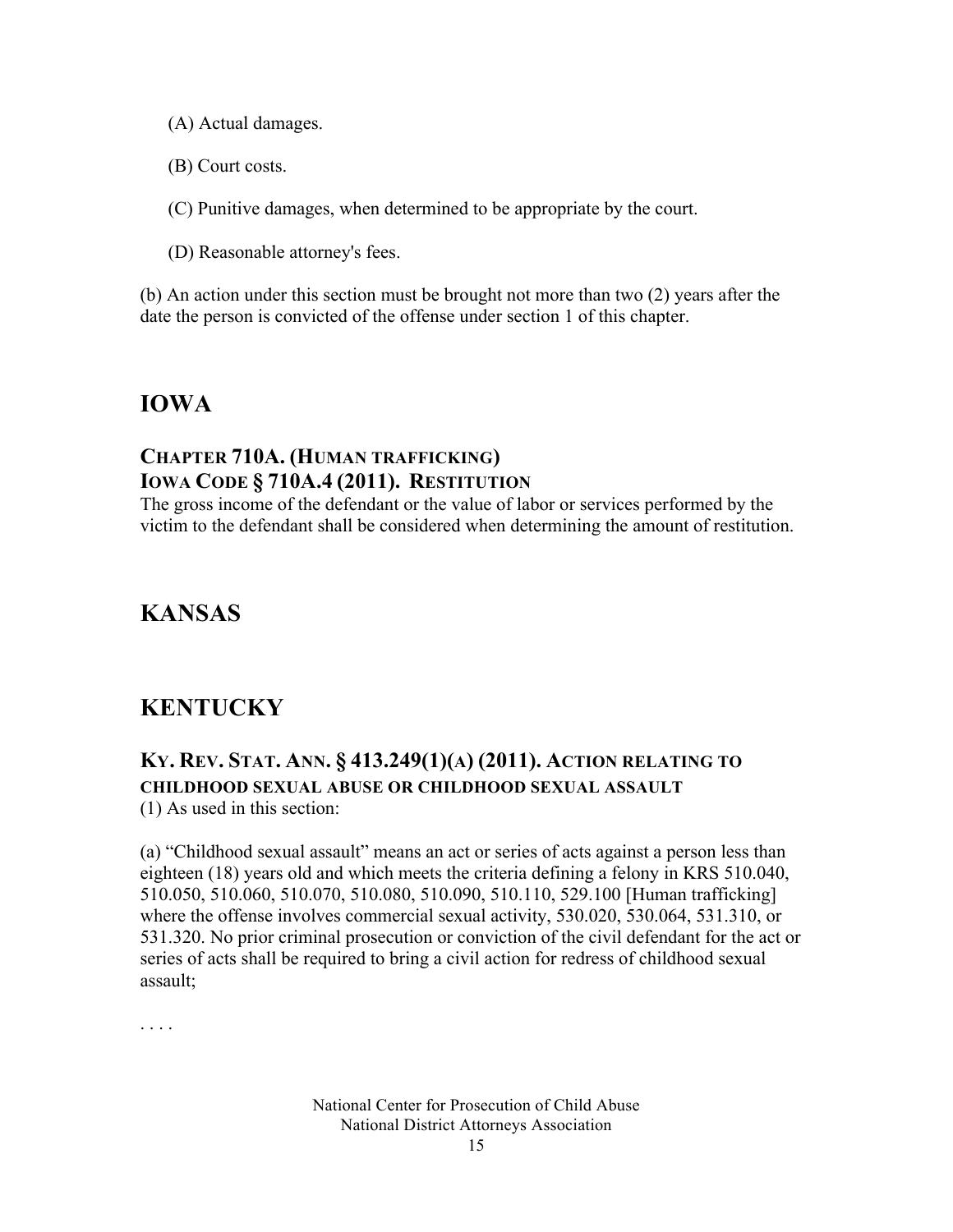### **LOUSINANA**

#### **MAINE**

#### **ME. REV. STAT. ANN. TIT. 5, § 4701 (2011). REMEDIES FOR HUMAN TRAFFICKING**

1. DEFINITIONS. As used in this chapter, unless the context otherwise indicates, the following terms have the following meanings.

A. "Trafficked person" means a victim of a human trafficking offense.

 B. "Criminal proceeding" includes the investigation and prosecution of criminal charges. A criminal proceeding remains pending until final adjudication in the trial court.

 C. "Human trafficking offense" means kidnapping or criminal restraint under Title 17-A, section 301 or 302 when the crime involves restraining a person by destroying, concealing, removing, confiscating or possessing any actual or purported passport or other immigration document or other actual or purported government identification document of the other person or using any scheme, plan or pattern intended to cause that person to believe that if the person does not perform certain labor or services, including prostitution, that the person or another person will suffer serious harm or restraint.

2. CIVIL ACTION FOR DAMAGES, RELIEF. A trafficked person may bring a civil action for actual damages, compensatory damages, punitive damages, injunctive relief, any combination of those or any other appropriate relief. A prevailing plaintiff is entitled to an award of attorney's fees and costs.

3. STATUTE OF LIMITATIONS. An action brought pursuant to this section must be commenced within 10 years of the date on which the trafficked person was freed from the trafficking situation.

 A. If a person entitled to bring an action under this section is under disability when the cause of action accrues so that it is impossible or impracticable for the person to bring an action, the time during which the person is under disability tolls the running of the time limit for the commencement of the action. For the purposes of this paragraph, a person is under disability if the person is a minor or is mentally ill, imprisoned, outside the United States or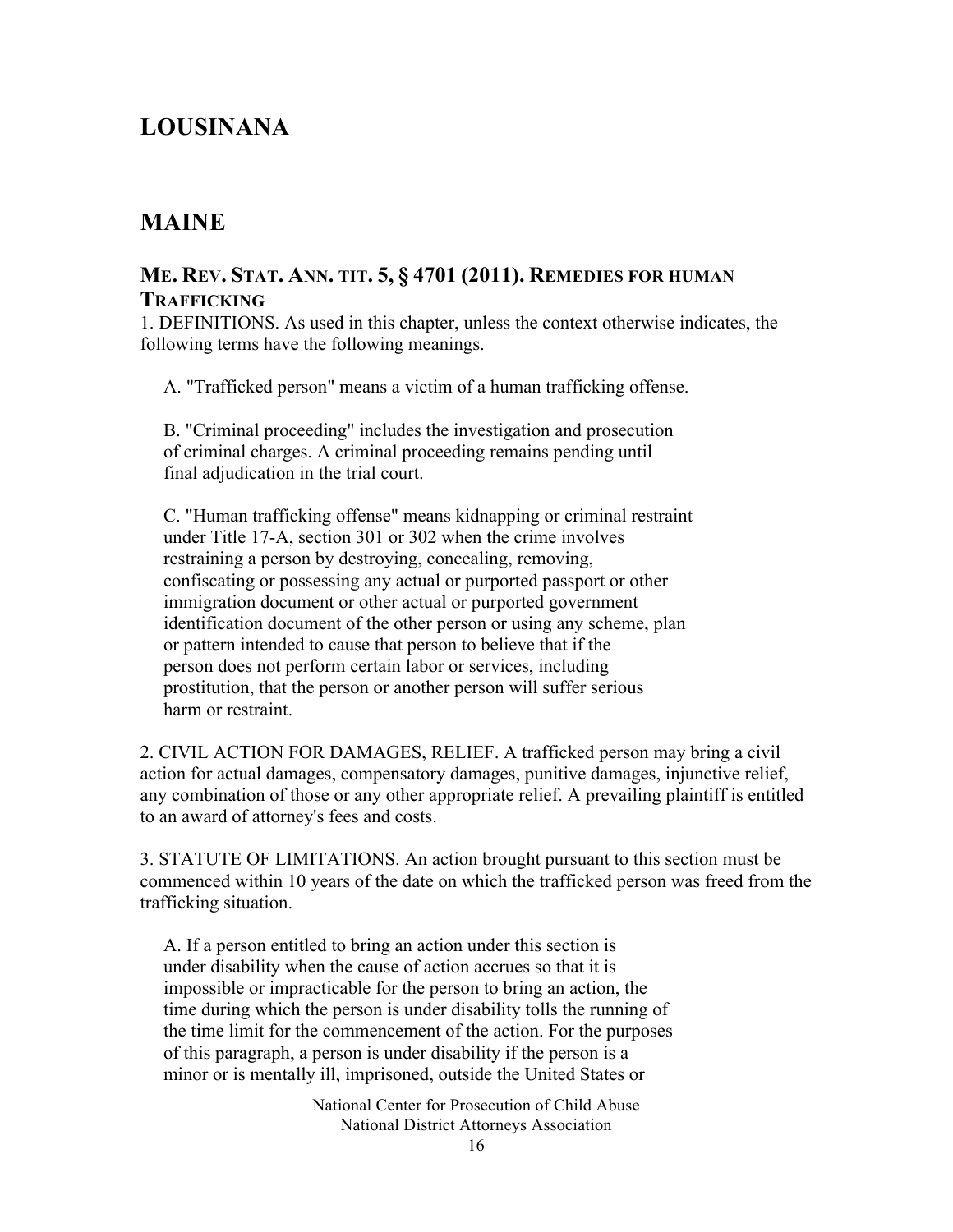otherwise incapacitated or incompetent.

 B. The statute of limitations is tolled for an incompetent or minor plaintiff even if a guardian ad litem has been appointed.

 C. A defendant is estopped from asserting a defense of the statute of limitations if the trafficked person did not file before the expiration of the statute of limitations due to:

 1) Conduct by the defendant inducing the plaintiff to delay the filing of the action or preventing the plaintiff from filing the action; or

 2) Threats made by the defendant that caused duress to the plaintiff.

 D. The statute of limitations is tolled during the pendency of any criminal proceedings against the trafficked person.

4. CAUSE OF ACTION ON TRAFFICKED PERSON'S BEHALF. A legal guardian, family member, representative of the trafficked person or court appointee may represent the trafficked person or the trafficked person's estate if deceased.

### **MARYLAND**

#### **MASSCHUSETTS**

#### **H.B.3808, 187th Gen. Ass. (mass. 2011). An act relative to the commercial sexual exploitation of people– Signed by Governor November 21, 2011**

. . . . Section 4D. (a) A victim of trafficking of persons for sexual servitude under section 50 of chapter 265 or of trafficking of persons for forced services under section 51 of said chapter 265 may bring a civil action for trafficking of persons for forced labor or services or sexual servitude. The court may award actual damages, compensatory damages, punitive damages, injunctive relief or any other appropriate relief. A prevailing plaintiff shall also be awarded attorney's fees and costs. Treble damages may be awarded on proof of actual damages if the defendant's acts were willful and malicious.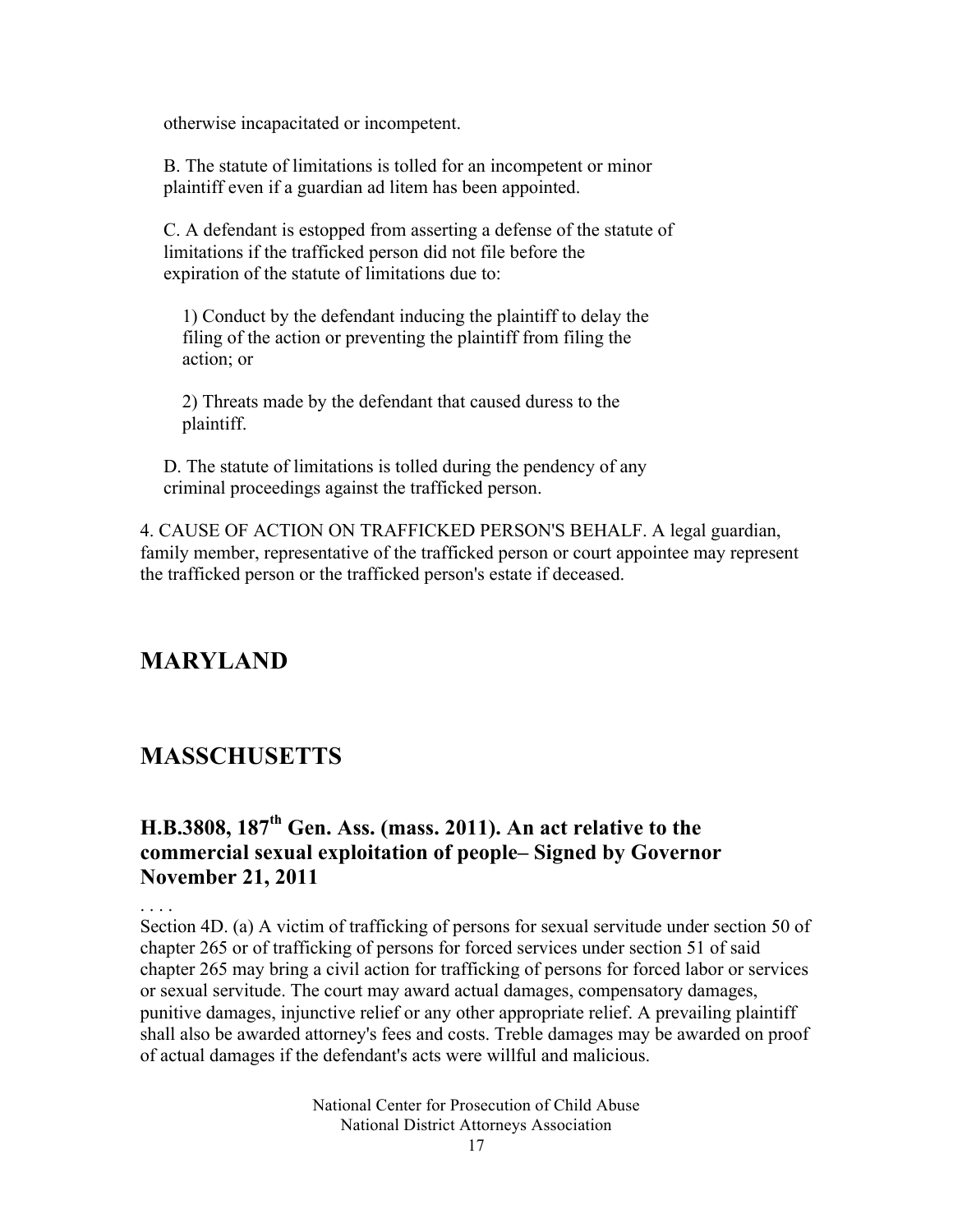(b) A civil action for trafficking of persons for forced labor or services or sexual servitude shall be commenced within 3 years of the date on which the human trafficking victim was freed from human trafficking or, if the victim was a child during the commission of the offense, within 3 years after the date the plaintiff attains the age of 18.

(c) If a person entitled to sue is under a disability at the time the cause of action accrues, such that it is impossible or impracticable for such person to bring an action, the time during which the plaintiff is under a disability shall toll the statute until the disability ceases.

(d) In the event that a child plaintiff is under a disability, the failure of the child's guardian ad litem to bring a plaintiff's action within the applicable limitation period shall not prejudice the plaintiff's right to do so after his disability ceases.

(e) A defendant shall be estopped from asserting a defense of the statute of limitations if the expiration of the statute is due to the defendant inducing the plaintiff to delay the filing of the action, preventing the plaintiff from filing the action or threats made by the defendant that caused duress upon the plaintiff.

(f) Any legal guardian, family member, representative of the human trafficking victim or court appointee may represent the human trafficking victim's rights, in the event the human trafficking victim is deceased or otherwise unable to represent his own interests in court.

### **MICHIGAN**

#### **MICH. COMP. LAWS § 780.766B (2011). ORDERING OF RESTITUTION TO VICTIM BE DEFENDANT; OFFENSES DESCRIBED IN § 750.462A TO 750.462I.**

Sec. 16b. When sentencing a defendant convicted of an offense described in chapter LXVIIA (Human Trafficking) of the Michigan penal code, 1931 PA 328, MCL 750.462a to 750.462i, the court shall order restitution for the full amount of loss suffered by the victim. In addition to restitution ordered under section 16, the court may order the defendant to pay all of the following:

(a) Lost income, calculated by whichever of the following methods results in the largest amount:

(*i*) The gross amount received by the defendant from or the value to the defendant of the victim's labor or services.

(*ii*) The value of the victim's labor or services as calculated under the minimum wage law of 1964, 1964 PA 154, MCL 408.381 to 408.398, or the federal minimum wage,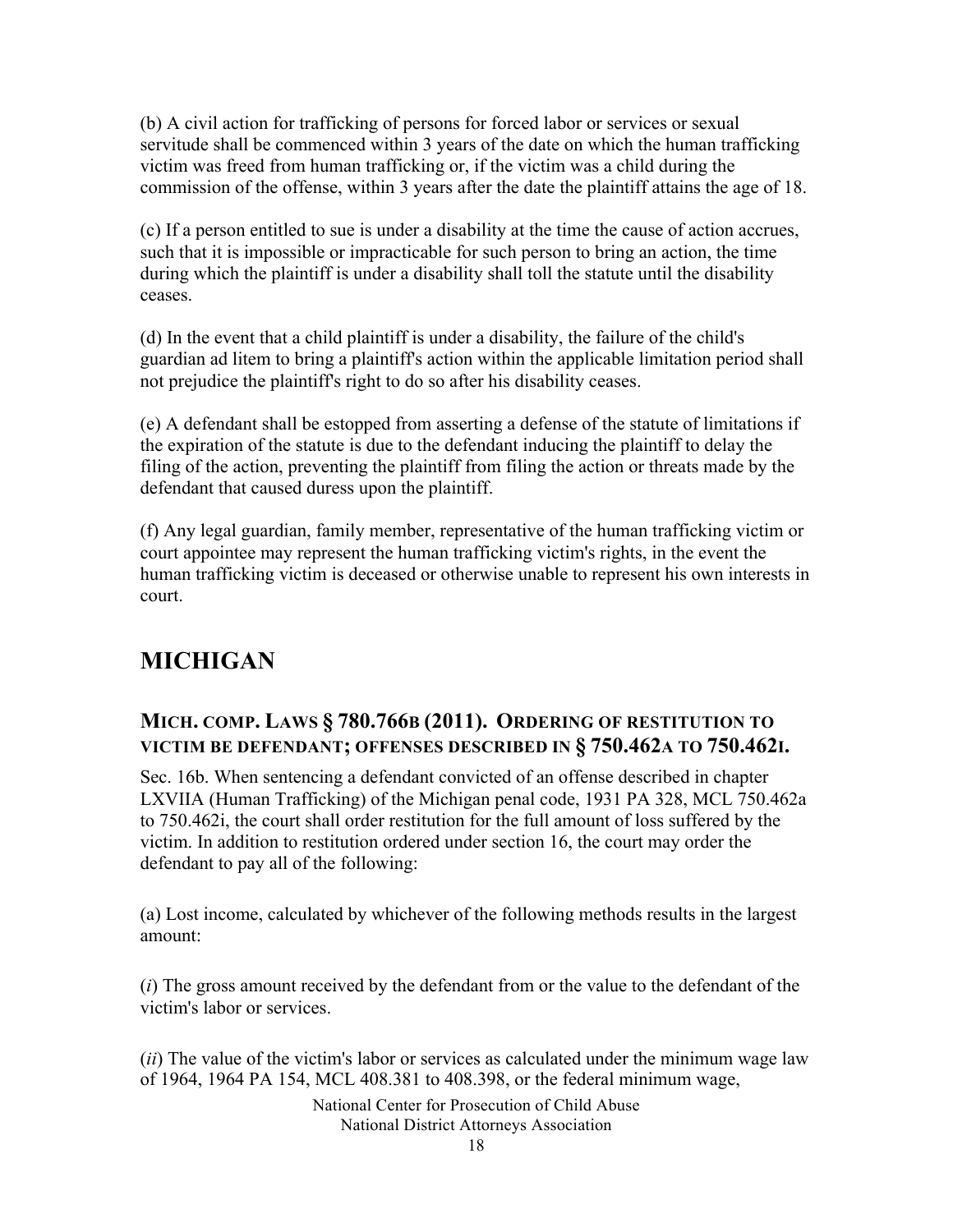whichever results in the largest value.

(*iii*) Income loss as determined under section 16(4)(c).

(b) The cost of transportation, temporary housing, and child care expenses incurred by the victim because of the offense.

(c) Attorney fees and other costs and expenses incurred by the victim because of the offense, including, but not limited to, costs and expenses relating to assisting the investigation of the offense and for attendance at related court proceedings as follows:

(*i*) Wages lost.

(*ii*) Child care.

(*iii*) Transportation.

(*iv*) Parking.

(d) Any other loss suffered by the victim as a proximate result of the offense.

### **MINNESOTA**

#### **MINN. STAT. § 609.284 (2011). LABOR OF SEX TRAFFICKING CRIMES; DEFENSES; CIVIL LIABILITY; CORPORATE LIABILITY** Subdivision 1. Consent or age of victim not a defense.

In an action under this section the consent or age of the victim is not a defense.

Subd. 2. Civil liability.

A labor trafficking victim may bring a cause of action against a person who violates section 609.282 or 609.283. The court may award damages, including punitive damages, reasonable attorney fees, and other litigation costs reasonably incurred by the victim. This remedy is in addition to potential criminal liability.

Subd. 3. Corporate liability.

If a corporation or other business enterprise is convicted of violating section 609.282,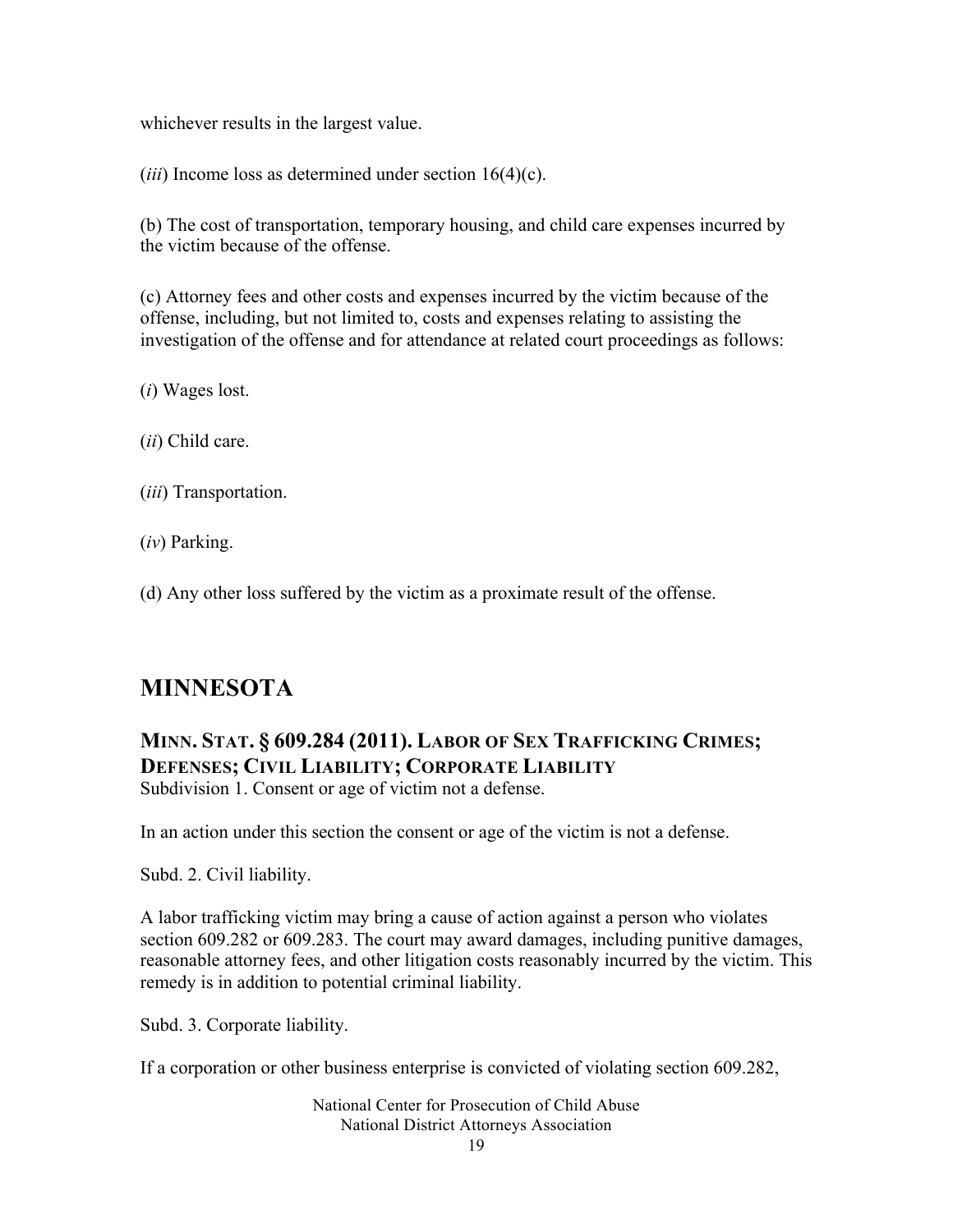609.283, or 609.322, in addition to the criminal penalties described in those sections and other remedies provided elsewhere in law, the court may, when appropriate:

(1) order its dissolution or reorganization;

(2) order the suspension or revocation of any license, permit, or prior approval granted to it by a state agency; or

(3) order the surrender of its charter if it is organized under Minnesota law or the revocation of its certificate to conduct business in Minnesota if it is not organized under Minnesota law.

#### **MINN. STAT. § 611A.81 (2011). CAUSE OF ACTION FOR COERCION FOR USE IN PROSTITUTION**

**Subdivision 1. Cause of action created.** (a) An individual has a cause of action against a person who:

(1) coerced the individual into prostitution;

(2) coerced the individual to remain in prostitution;

(3) used coercion to collect or receive any of the individual's earnings derived from prostitution; or

(4) hired, offered to hire, or agreed to hire the individual to engage in prostitution, knowing or having reason to believe that the individual was coerced into or coerced to remain in prostitution by another person.

For purposes of clauses (1) and (2), money payment by a patron, as defined in section 609.321, subdivision 4, is not coercion under section 611A.80, subdivision 2, clause (5) or (11), or exploiting needs for food or shelter under section 611A.80, subdivision 2, clause (23).

Clause (3) does not apply to minor children who are dependent on the individual and who may have benefited from or been supported by the individual's earnings derived from prostitution.

(b) An individual has a cause of action against a person who did the following while the individual was a minor:

(1) solicited or induced the individual to practice prostitution;

(2) promoted the prostitution of the individual;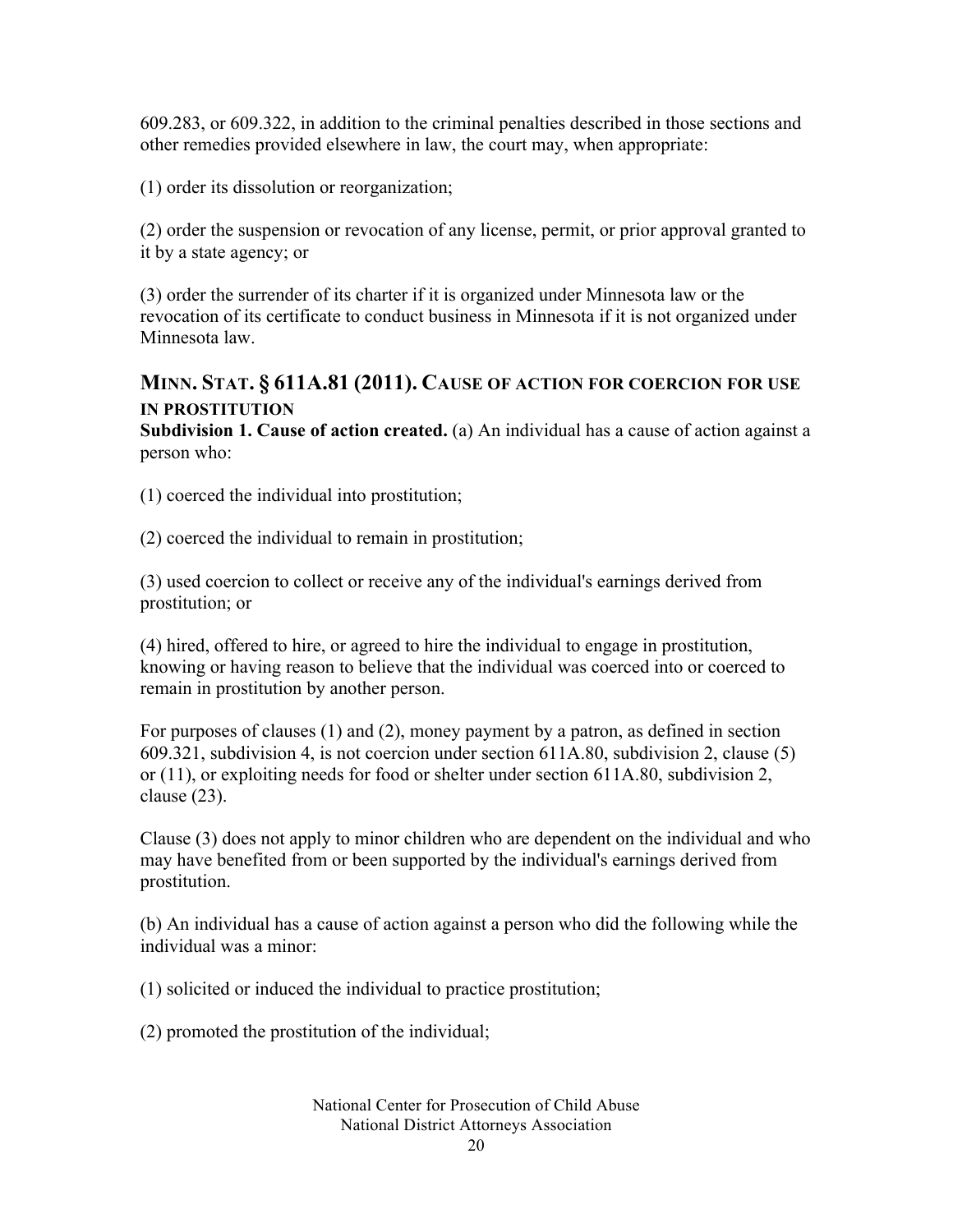(3) collected or received the individual's earnings derived from prostitution; or

(4) hired, offered to hire, or agreed to hire the individual to engage in prostitution.

Mistake as to age is not a defense to an action under this paragraph.

**Subd. 2. Damages.** A person against whom a cause of action may be maintained under subdivision 1 is liable for the following damages that resulted from the plaintiff's being used in prostitution or to which the plaintiff's use in prostitution proximately contributed:

(1) economic loss, including damage, destruction, or loss of use of personal property; loss of past or future income or earning capacity; and income, profits, or money owed to the plaintiff from contracts with the person; and

(2) damages for death as may be allowed under section 573.02, personal injury, disease, and mental and emotional harm, including medical, rehabilitation, and burial expenses; and pain and suffering, including physical impairment.

#### **MINN. STAT. § 617.245 (2011). CIVIL ACTION; USE OF MINOR IN SEXUAL PERFORMANCE**

**Subdivision 1. Definitions.** (a) The definitions in this subdivision apply to this section.

(b) "Minor" means any person who, at the time of use in a sexual performance, is under the age of 16.

(c) "Promote" means to produce, direct, publish, manufacture, issue, or advertise.

(d) "Sexual performance" means any play, dance, or other exhibition presented before an audience or for purposes of visual or mechanical reproduction which depicts sexual conduct as defined by paragraph (e).

(e) "Sexual conduct" means any of the following if the depiction involves a minor:

(1) an act of sexual intercourse, actual or simulated, including genital-genital, analgenital, or oral-genital intercourse, whether between human beings or between a human being and an animal;

(2) sadomasochistic abuse, meaning flagellation, torture, or similar demeaning acts inflicted by or upon a minor who is nude, or the condition of being fettered, bound, or otherwise physically restrained on the part of one so unclothed;

(3) masturbation or lewd exhibitions of the genitals; and

(4) physical contact or simulated physical contact with the unclothed pubic areas or buttocks of a human male or female, or the breasts of the female, whether alone or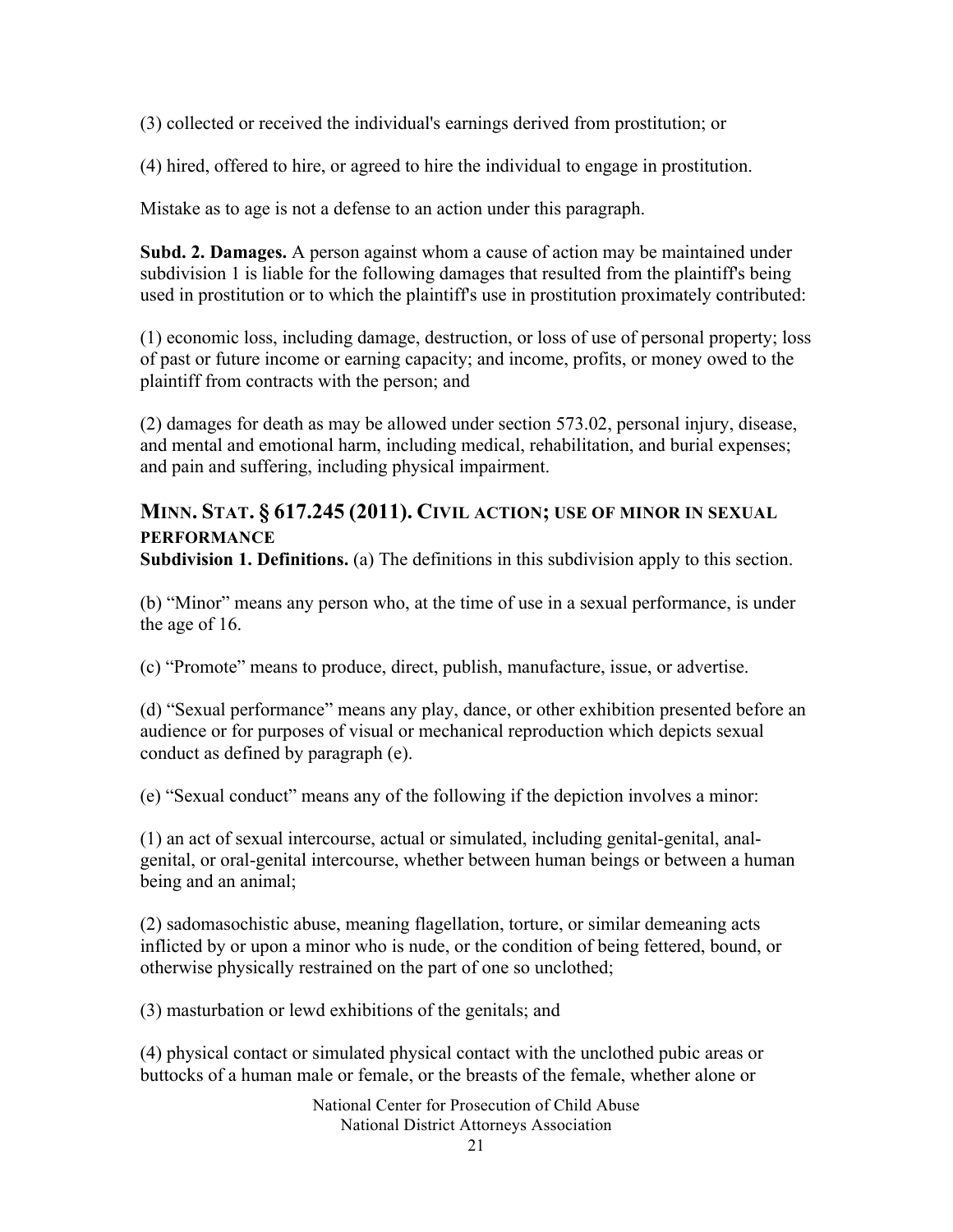between members of the same or opposite sex or between humans and animals in an act of apparent sexual stimulation or gratification.

**Subd. 2. Cause of action.** A cause of action exists for injury caused by the use of a minor in a sexual performance. The cause of action exists against a person who promotes, employs, uses, or permits a minor to engage or assist others to engage in posing or modeling alone or with others in a sexual performance, if the person knows or has reason to know that the conduct intended is a sexual performance.

A person found liable for injuries under this section is liable to the minor for damages.

Neither consent to sexual performance by the minor or by the minor's parent, guardian, or custodian, or mistake as to the minor's age is a defense to the action.

**Subd. 3. Limitation period.** An action for damages under this section must be commenced within six years of the time the plaintiff knew or had reason to know injury was caused by plaintiff's use as a minor in a sexual performance. The knowledge of a parent, guardian, or custodian may not be imputed to the minor. This section does not affect the suspension of the statute of limitations during a period of disability under section 541.15

### **MISSISSIPPI**

### **MISSOURI**

#### **MO. REV. STAT. § 566.218 (2011). RESTITUTION TO VICTIMS**

Notwithstanding sections 557.011, 558.019, and 559.021, a court sentencing a defendant convicted of violating the provisions of section 566.203 (Forced Labor), 566.206 (Trafficking in slavery, involuntary servitude, peonage or forced labor), 566.209 (Trafficking for the purposes of sexual exploitation), 566.212 (Sexual trafficking of a child), or 566.213 (Sexual trafficking of a child—age of child —penalty) shall order the defendant to pay restitution to the victim of the offense regardless of whether the defendant is sentenced to a term of imprisonment or probation. The minimum restitution ordered by the court shall be in the amount determined by the court necessary to compensate the victim for the value of the victim's labor and/or for the mental and physical rehabilitation of the victim and any child of the victim.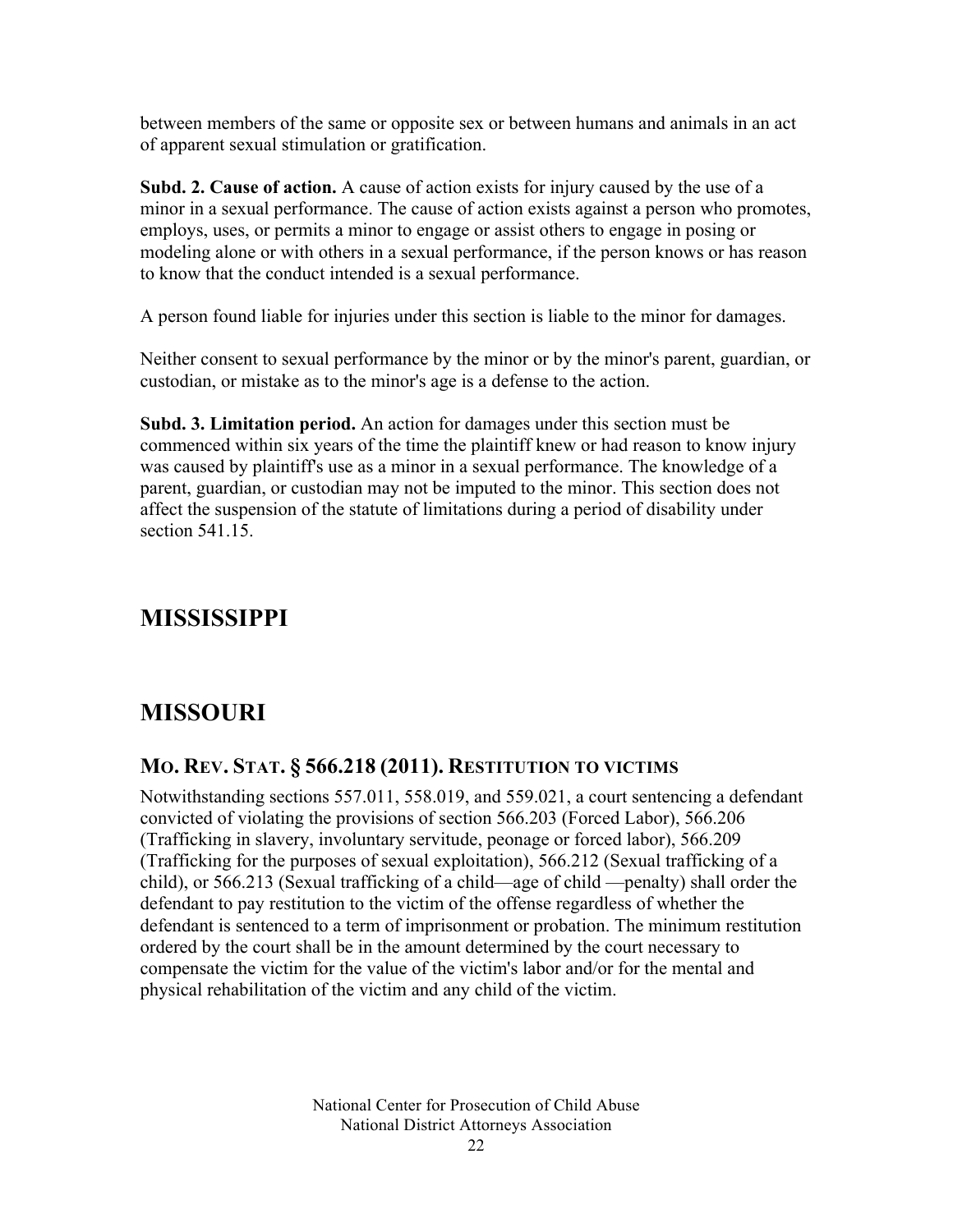#### **MO. REV. STAT. § 566.223 (2011). VICTIM RIGHTS AND PROTECTION – DEFENSE—IDENTIFICATION OF VICTIMS OF TRAFFICKING, PROCEDURES, SERVICES- VICTIM OF TRAFFICKING, CIVIL ACTION –ATTORNEY GENERAL, CIVIL ACTION**

1. Any individual who is alleging that a violation of sections 566.200 to 566.221 has occurred against his or her person shall be afforded the rights and protections provided in the federal Trafficking Victims Protection Act of 2000, Public Law 106-386, as amended. . . . .

6. A victim of trafficking may bring a civil action against a person or persons who plead guilty to or are found guilty of a violation of section 566.203 (Forced labor) , 566.206 (Trafficking in slavery, involuntary servitude, peonage or forced labor), 566.209 (Trafficking for the purposes of sexual exploitation), 566.212 (Sexual trafficking of a child), or 566.213 (Sexual trafficking of a child—age of child—penalty) , to recover the actual damages sustained by the victim, court costs, including reasonable attorney's fees, and punitive damages, when determined to be appropriate by the court. Any action commenced under this section shall be filed within ten years after the later of:

(1) The final order in the related criminal case;

(2) The victim's emancipation from the defendant; or

(3) The victim's eighteenth birthday.

7. The attorney general may bring a civil action, in the circuit court in which the victim of trafficking was found, to recover from any person or entity that benefits, financially or by receiving anything of value, from violations of section 566.203, 566.206, 566.209, 566.212, or 566.213, a civil penalty of not more than fifty thousand dollars for each violation of section 566.203, 566.206, 566.209, 566.212, or 566.213, and injunctive and other equitable relief as the court may, in its discretion, order. The first priority of any money or property collected under such an action shall be to pay restitution to the victims of trafficking on whose behalf the civil action was brought.

### **MONTANA**

### **NEBRASKA**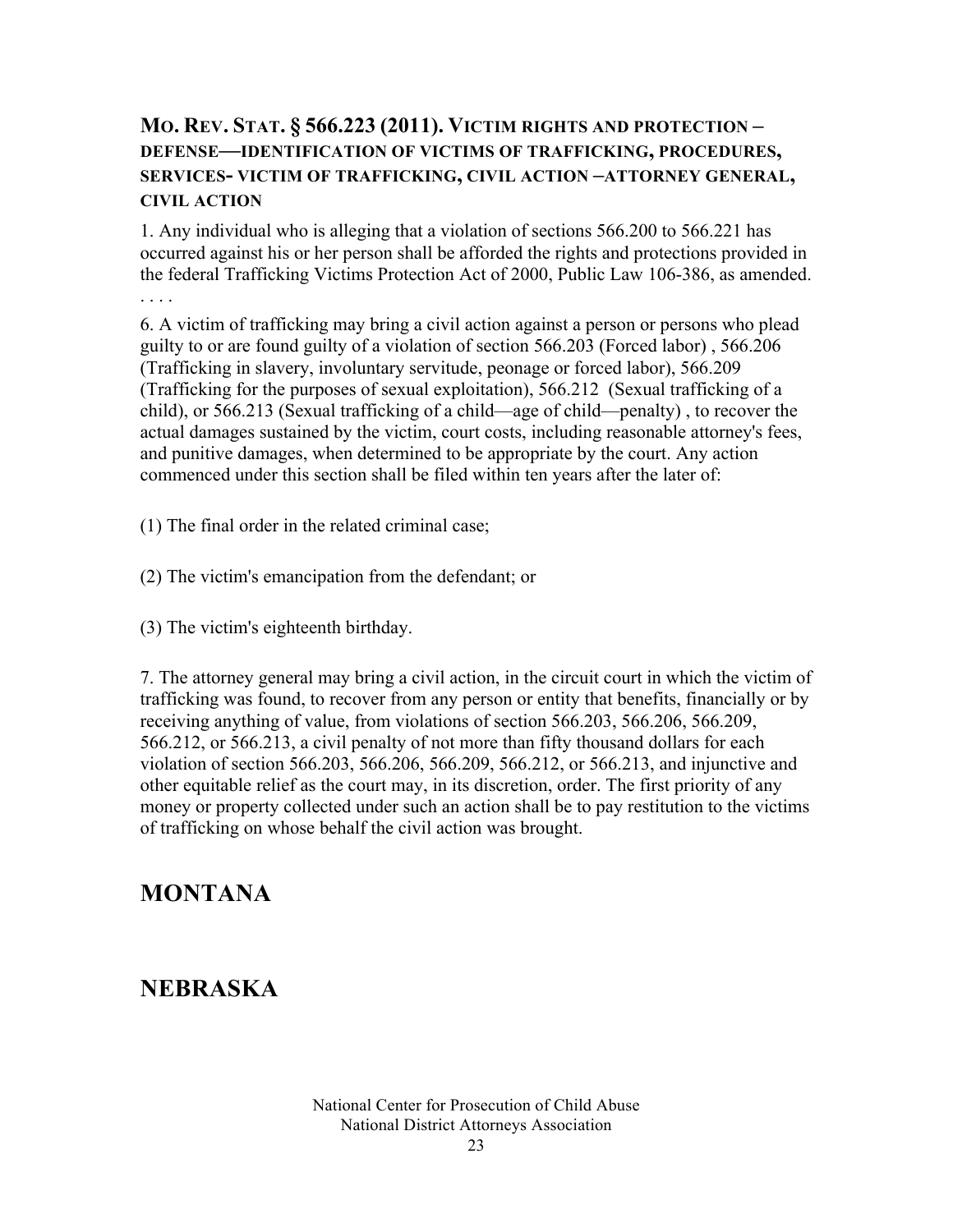### **NEVADA**

### **NEW HAMPSHIRE**

## **N.H. REV. STAT. ANN. § 633:10 (2011). RESTITUTION AND COMPENSATION**

I. A person convicted under this section shall be ordered by the court to pay restitution to the victim. Such restitution may include but not be limited to:

(a) Any economic loss compensable under RSA 651:62, in accordance with the provisions of RSA 651:61-a through RSA 651:67; and

(b) The value of the victim's labor as guaranteed under the minimum wage law and overtime provisions of the Fair Labor Standards Act or the state minimum wage law, whichever is greater.

II. To the extent not included in economic loss that is compensable under paragraph I, the court may also order a person convicted under this section to pay compensation as follows:

(a) Costs of medical and psychological treatment, including physical and occupational therapy and rehabilitation, at the court's discretion;

(b) Costs of necessary transportation, temporary housing, and child care, at the court's discretion;

(c) Return of property, cost of damage to property, or full value of property if destroyed or damaged beyond repair;

(d) Expenses incurred by a victim and any household members or other family members in relocating away from the defendant or his or her associates, including, but not limited to, deposits for utilities and telephone service, deposits for rental housing, temporary lodging and food expenses, clothing, and personal items; and

(e) Any and all other losses suffered by the victim as a result of an offense under this section.

III. The return of the victim to her or his home country or other absence of the victim from the jurisdiction shall not relieve the defendant of his or her restitution obligation.

IV. Except as otherwise provided in this section, the provisions of RSA 651:61-a through RSA 651:67 shall govern all restitution and compensation orders.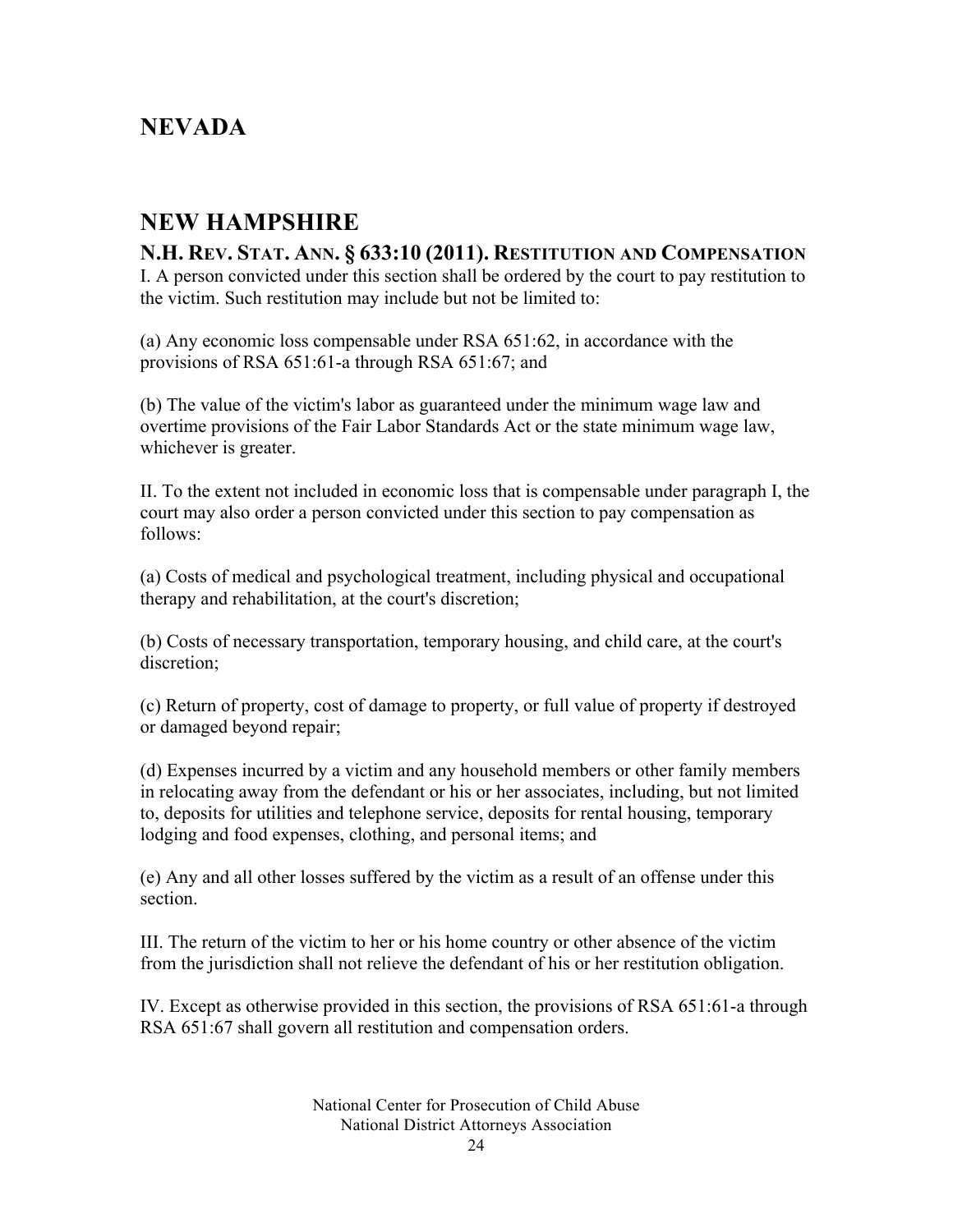### **NEW JERSEY**

#### **N.J. STAT. ANN. § 2C:13-8(E) (2011). HUMAN TRAFFICKING**

. . . .

e. In addition to any other disposition authorized by law, any person who violates the provisions of this section shall be sentenced to make restitution to any victim. The court shall award to the victim restitution which is the greater of:

(1) the gross income or value to the defendant of the victim's labor or services; or

(2) the value of the victim's labor or services as determined by the "New Jersey Prevailing Wage Act," P.L.1963, c. 150 (C.34:11-56.25 et seq.), the " New Jersey State Wage and Hour Law," P.L.1966, c. 113 (C.34:11-56a et seq.), the Seasonal Farm Labor Act, P.L.1945, c. 71 (C.34:9A-1 et seq.), the laws concerning the regulation of child labor in chapter 2 of Title 34 of the Revised Statutes, or any other applicable State law, and the "Fair Labor Standards Act of 1938," 29 U.S.C. s.201 et seq. or any other applicable federal law.

### **NEW MEXICO**

#### **N.M. STAT. ANN. § 30-52-1(F) (2011). HUMAN TRAFFICKING**

F. A person convicted of human trafficking shall, in addition to any other punishment, be ordered to make restitution to the victim for the gross income or value of the victim's labor or services and any other actual damages in accordance with Section 31-17-1 NMSA 1978.

### **NEW YORK**

### **NORTH CAROLINA**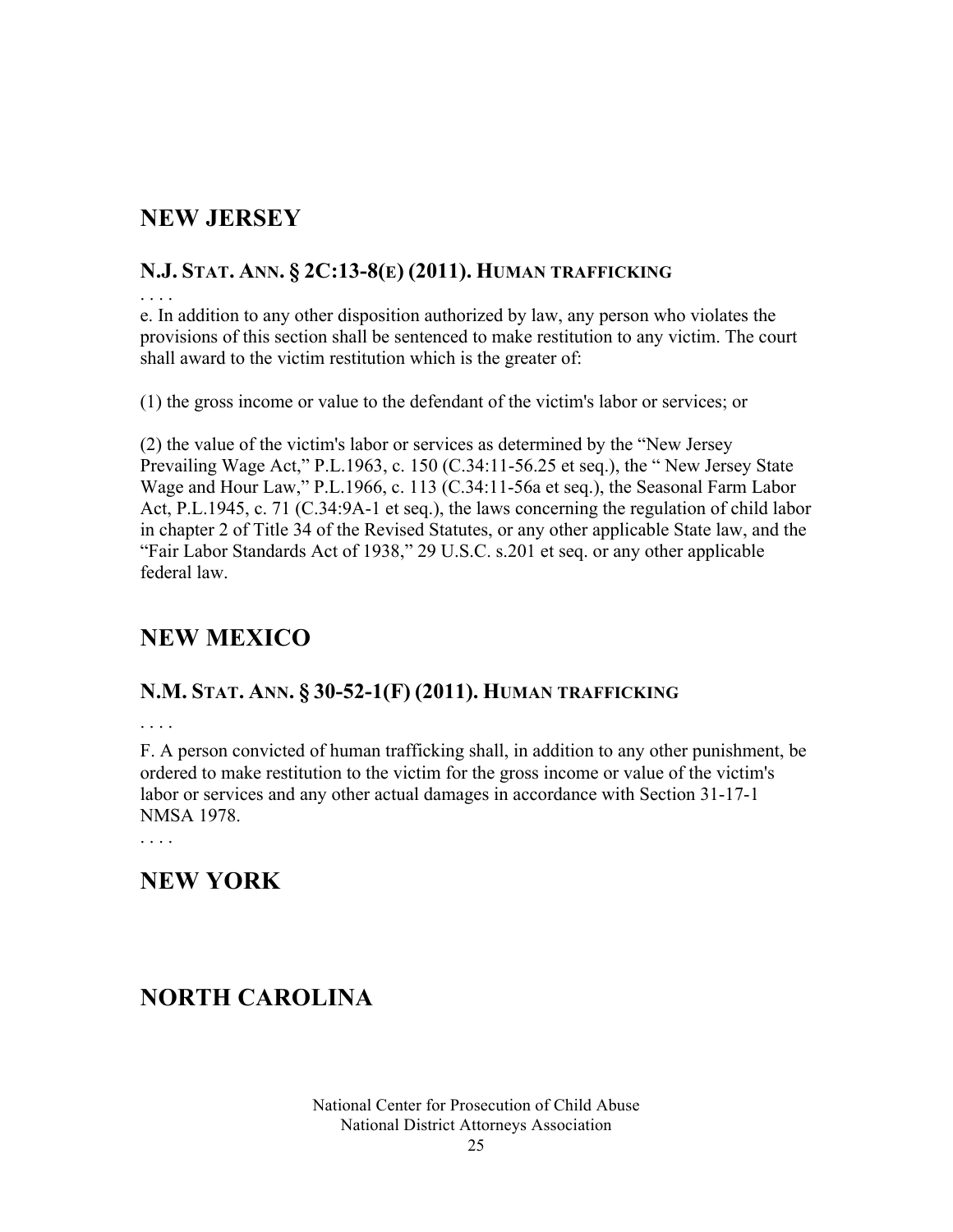### **NORTH DAKOTA**

#### **N.D. CENT. CODE § 12.1-40-01(4) (2011). HUMAN TRAFFICKING-- PENALTY**

1. A person is guilty of human trafficking if the person:

a. Benefits financially or receives anything of value from knowing participation in human trafficking; or

b. Promotes, recruits, entices, harbors, transports, provides, or obtains by any means, or attempts to promote, recruit, entice, harbor, transport, provide, or obtain by any means, another person, knowing that the person will be subject to human trafficking.

2. An offense under this section is a class AA felony if the person subject to human trafficking is less than eighteen years of age. Otherwise, the offense is a class A felony.

3. If the person subject to human trafficking is under the age of eighteen years, it is no defense that the actor did not know the child's age or reasonably believed the child to be eighteen years of age or older.

4. In addition to any sentence or fine imposed for a conviction of an offense under this chapter, the court shall order the person convicted to make restitution to the victim of the crime.

#### **OHIO**

#### **OHIO REV. CODE § 2929.18(B)(8)(A) (2011). FINANCIAL SANCTIONS**

. . . .

(8)(a) If an offender who is convicted of or pleads guilty to a violation of section 2905.01 (Kidnapping), 2905.02 (Abduction), 2907.21 (Compelling prostitution), 2907.22 (Promoting prostitution), or 2923.32 (Corrupt activity), division (A)(1) or (2) of section 2907.323 (Illegal use of a minor in nudity-oriented material or performance), or division (B)(1), (2), (3), (4), or (5) of section 2919.22 (Endangering Children) of the Revised Code also is convicted of or pleads guilty to a specification of the type described in section 2941.1422 (Mandatory prison term - furtherance of human trafficking)of the Revised Code that charges that the offender knowingly committed the offense in furtherance of human trafficking, the sentencing court shall sentence the offender to a financial sanction of restitution by the offender to the victim or any survivor of the victim, with the restitution including the costs of housing, counseling, and medical and legal assistance incurred by the victim as a direct result of the offense and the greater of the following:

(i) The gross income or value to the offender of the victim's labor or services;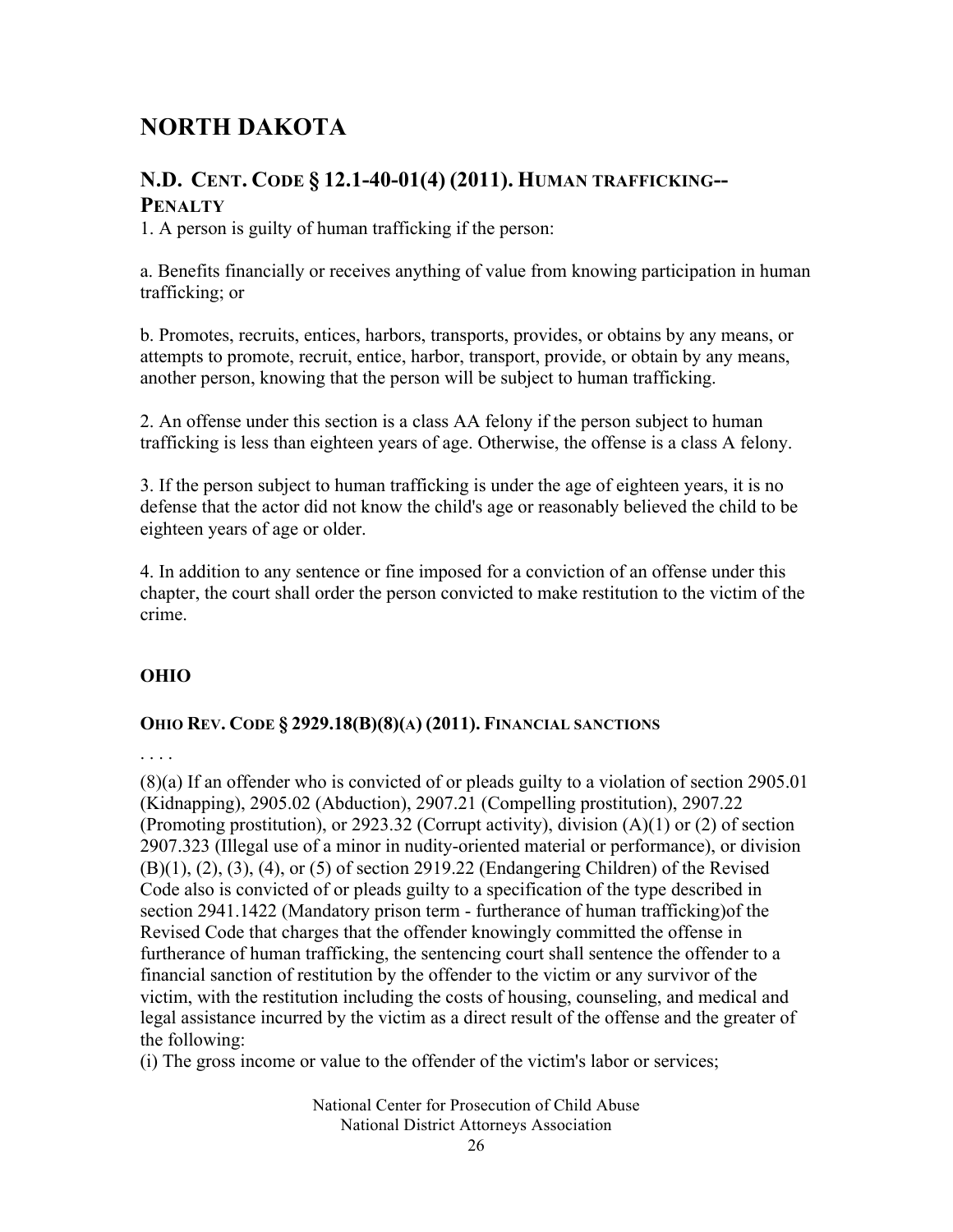(ii) The value of the victim's labor as guaranteed under the minimum wage and overtime provisions of the "Federal Fair Labor Standards Act of 1938," 52 Stat. 1060, 20 U.S.C. 207, and state labor laws.

. . . .

### **OKLAHOMA**

#### **OKLA. STAT. ANN. TIT. 21, § 748(C) (2011). HUMAN TRAFFICKING FOR FORCED LABOR OR FORCED SEXUAL EXPLOITATION**

. . . .

C. Any person violating the provisions of this section shall, upon conviction, be guilty of a felony punishable by imprisonment in the custody of the Department of Corrections for not less than five (5) years, or by a fine of not more than Ten Thousand Dollars (\$10,000.00), or by both such fine and imprisonment. Any person violating the provisions of this section where the victim of the offense is under eighteen (18) years of age at the time of the offense shall, upon conviction, be guilty of a felony punishable by imprisonment in the custody of the Department of Corrections for not less than ten (10) years, or by a fine of not more than Twenty Thousand Dollars (\$20,000.00), or by both such fine and imprisonment. The court shall also order the defendant to pay restitution to the victim as provided in Section 991f of Title 22 of the Oklahoma Statutes. . . . .

### **OKLA. STAT. ANN. TIT. 21, § 748.2 (2011). GUIDELINES FOR TREATMENT OF HUMAN TRAFFICKING VICTIMS--RIGHT TO CIVIL ACTION**

A. Human trafficking victims shall:

1. Be housed in an appropriate shelter as soon as practicable;

2. Not be detained in facilities inappropriate to their status as crime victims;

3. Not be jailed, fined, or otherwise penalized due to having been trafficked;

 4. Receive prompt medical care, mental health care, food, and other assistance, as necessary;

 5. Have access to legal assistance, information about their rights, and translation services, as necessary; and

 6. Be provided protection if the safety of the victim is at risk or if there is a danger of additional harm by recapture of the victim by a trafficker, including:

a. taking measures to protect trafficked persons and their family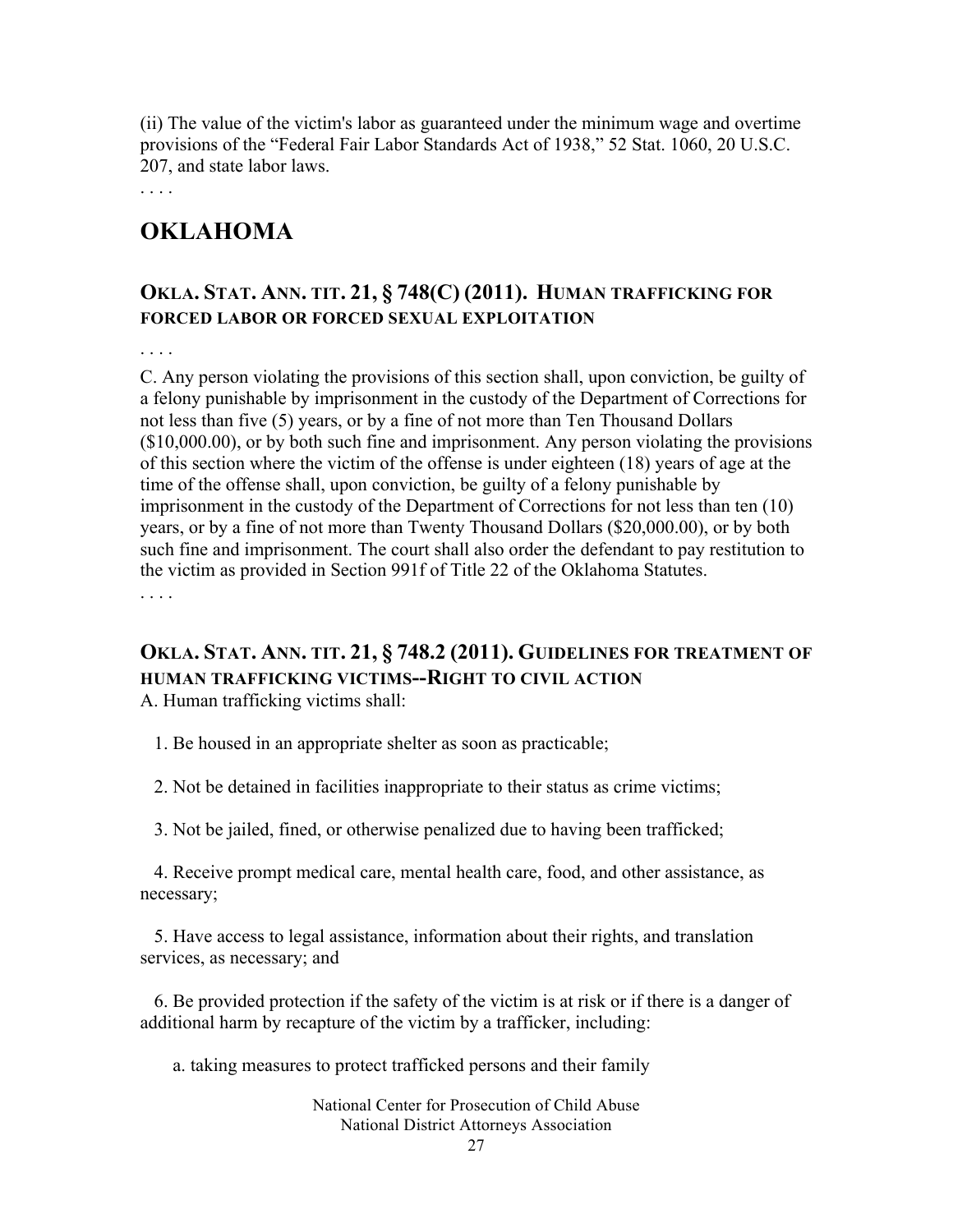members from intimidation and threats of reprisals, and

 b. ensuring that the names and identifying information of trafficked persons and their family members are not disclosed to the public.

B. Any person who is a victim of human trafficking may file a civil action against the alleged perpetrator or perpetrators in state court. The court may award actual damages, punitive damages, reasonable attorney fees, and other costs reasonably incurred. Any civil action filed pursuant to this subsection shall be stayed during the pendency of any criminal action arising out of the same occurrence in which the claimant is the victim.

### **OREGON**

#### **OR. REV. STAT. § 30.867 (2011). ACTION FOR VIOLATION OF CRIMINAL LAWS RELATING TO INVOLUNTARY SERVITUDE OR TRAFFICKING IN PERSONS**

Definitions for 30.866 are found in 163.730.

(1) Irrespective of any criminal prosecution or the result of a criminal prosecution, a person injured by a violation of ORS 163.263, 163.264 or 163.266 may bring a civil action for damages against a person whose actions are unlawful under ORS 163.263, 163.264 or 163.266.

(2) Upon prevailing in an action under this section, the plaintiff may recover:

- (a) Both special and general damages, including damages for emotional distress; and
- (b) Punitive damages.

(3) The court shall award reasonable attorney fees to the prevailing plaintiff in an action under this section. The court may award reasonable attorney fees and expert witness fees incurred by a defendant who prevails in the action if the court determines that the plaintiff had no objectively reasonable basis for asserting a claim or no reasonable basis for appealing an adverse decision of a circuit court.

(4) An action under this section must be commenced within six years of the conduct giving rise to the claim.

### **PENNSYLVANIA**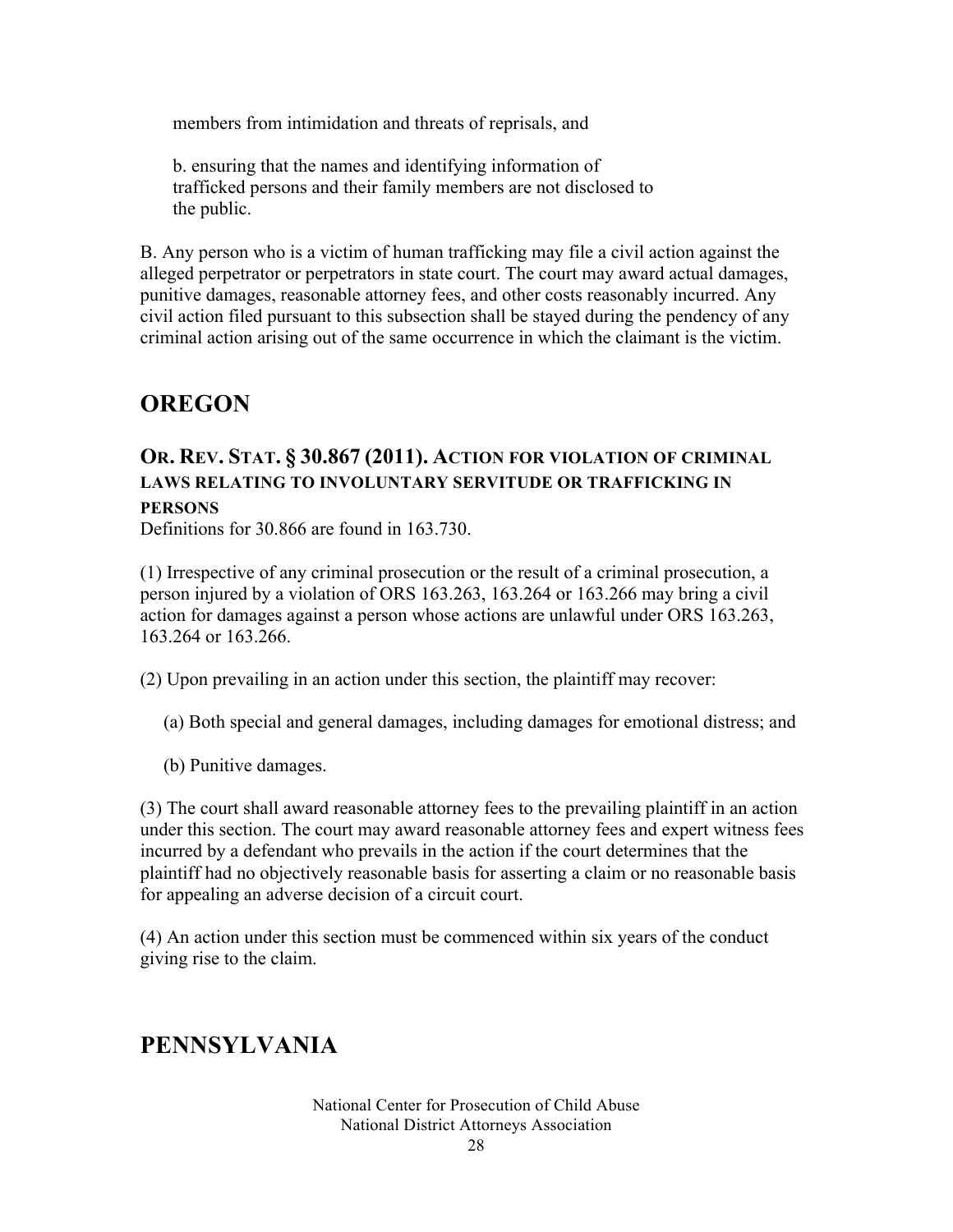#### **18 PA. CON. STAT. § 3003 (2011). RESTITUTION FOR OFFENSES**

**(a) General rule.--**A person convicted of an offense under this chapter (Trafficking of persons) shall, in addition to any other remedy deemed appropriate by the court, be sentenced to pay the victim restitution, including the greater of:

(1) the gross income or value to the person to whom the labor or services were performed by the victim; or

(2) the value of the victim's labor based on the minimum wage of this Commonwealth.

**(b) Private remedies.--**Nothing in this section shall be construed to preclude any other remedy at law or in equity.

### **RHODE ISLAND**

Chapter 67. Trafficking of Persons and Involuntary Servitude **R.I. GEN. LAWS. ANN. § 11-67-4 (2011). RESTITUTION** In addition to any other amount of loss identified, the court shall order restitution including the greater of:

(a) the gross income or value to the defendant of the victim's labor or commercial sexual activity; or

(b) the value of the victim's labor as guaranteed under the minimum wage law and overtime provisions of the fair labor standards act (FLSA) or the minimum wage law, whichever is greater.

### **SOUTH CAROLINA**

### **SOUTH DAKOTA**

**TENNESSEE**

### **TEXAS**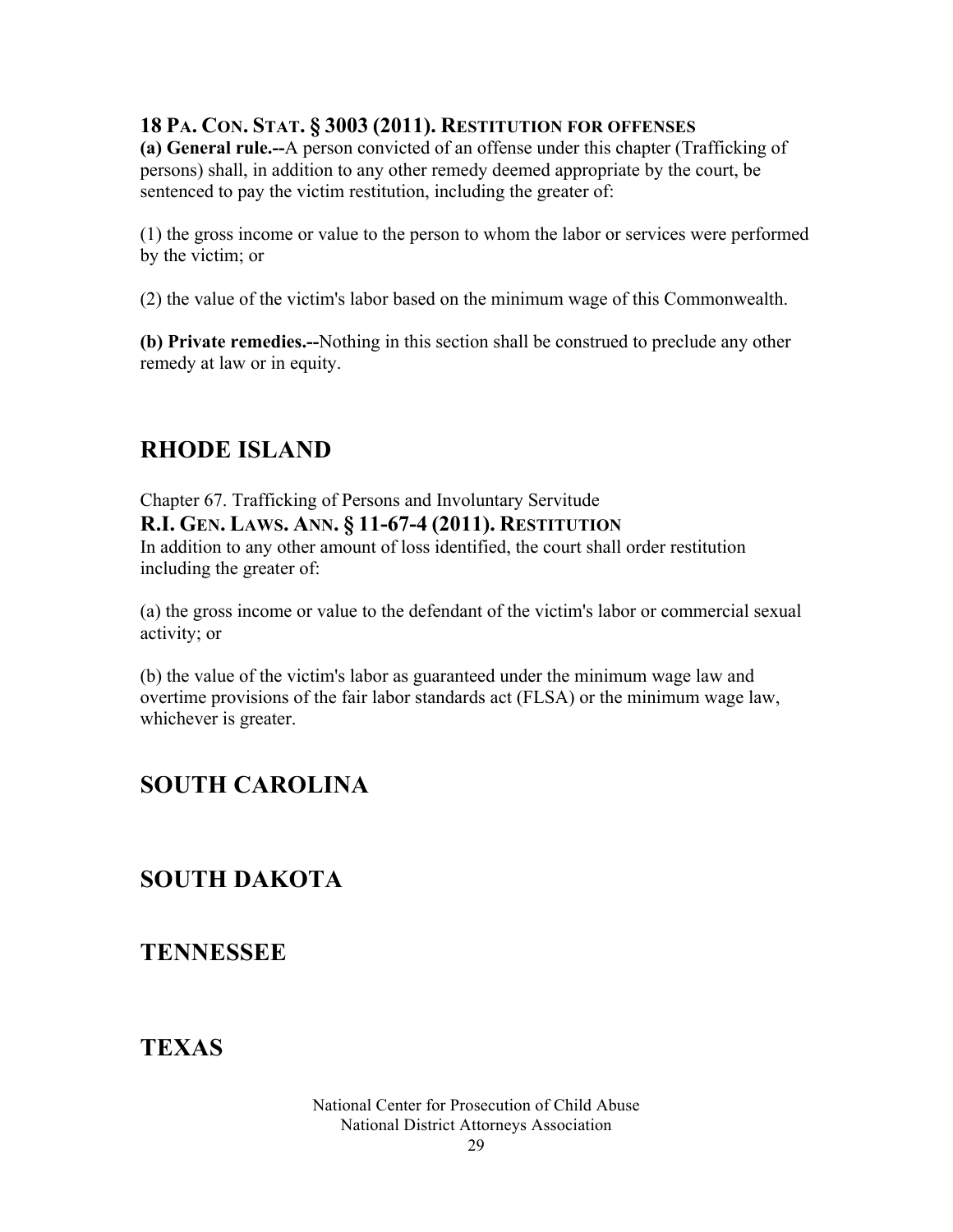#### **TEX. CODE CRIM. PROC. ANN. ART 42.0372 (2011). MANDATORY RESTITUTION FOR CHILD VICTIMS OF TRAFFICKING OF PERSONS OR COMPELLING PROSTITUTION.**

(a) The court shall order a defendant convicted of an offense under Section 20A.02 (Trafficking of persons) or 43.05(a)(2) (Compelling Prostitution), Penal Code, to pay restitution in an amount equal to the cost of necessary rehabilitation, including medical, psychiatric, and psychological care and treatment, for any victim of the offense who is younger than 18 years of age.

(b) The court shall, after considering the financial circumstances of the defendant, specify in a restitution order issued under Subsection (a) the manner in which the defendant must pay the restitution.

(c) A restitution order issued under Subsection (a) may be enforced by the state, or by a victim named in the order to receive the restitution, in the same manner as a judgment in a civil action.

(d) The court may hold a hearing, make findings of fact, and amend a restitution order issued under Subsection (a) if the defendant fails to pay the victim named in the order in the manner specified by the court.

#### **TEX. CIV. PRAC. & REM. CODE § 98.001 (2011). DEFINITION**

In this chapter, "trafficking of persons" means conduct that constitutes an offense under Chapter 20A, Penal Code.

#### **TEX. CIV. PRAC. & REM. CODE § 98.002 (2011). LIABILITY**

(a) A defendant who engages in the trafficking of persons or who intentionally or knowingly benefits from participating in a venture that traffics another person is liable to the person trafficked, as provided by this chapter, for damages arising from the trafficking of that person by the defendant or venture.

(b) It is not a defense to liability under this chapter that a defendant has been acquitted or has not been prosecuted or convicted under Chapter 20A, Penal Code, or has been convicted of a different offense or of a different type or class of offense, for the conduct that is alleged to give rise to liability under this chapter.

#### **TEX. CIV. PRAC. & REM. CODE § 98.003 (2011). DAMAGES**

(a) A claimant who prevails in a suit under this chapter shall be awarded:

 (1) actual damages, including damages for mental anguish even if an injury other than mental anguish is not shown;

(2) court costs; and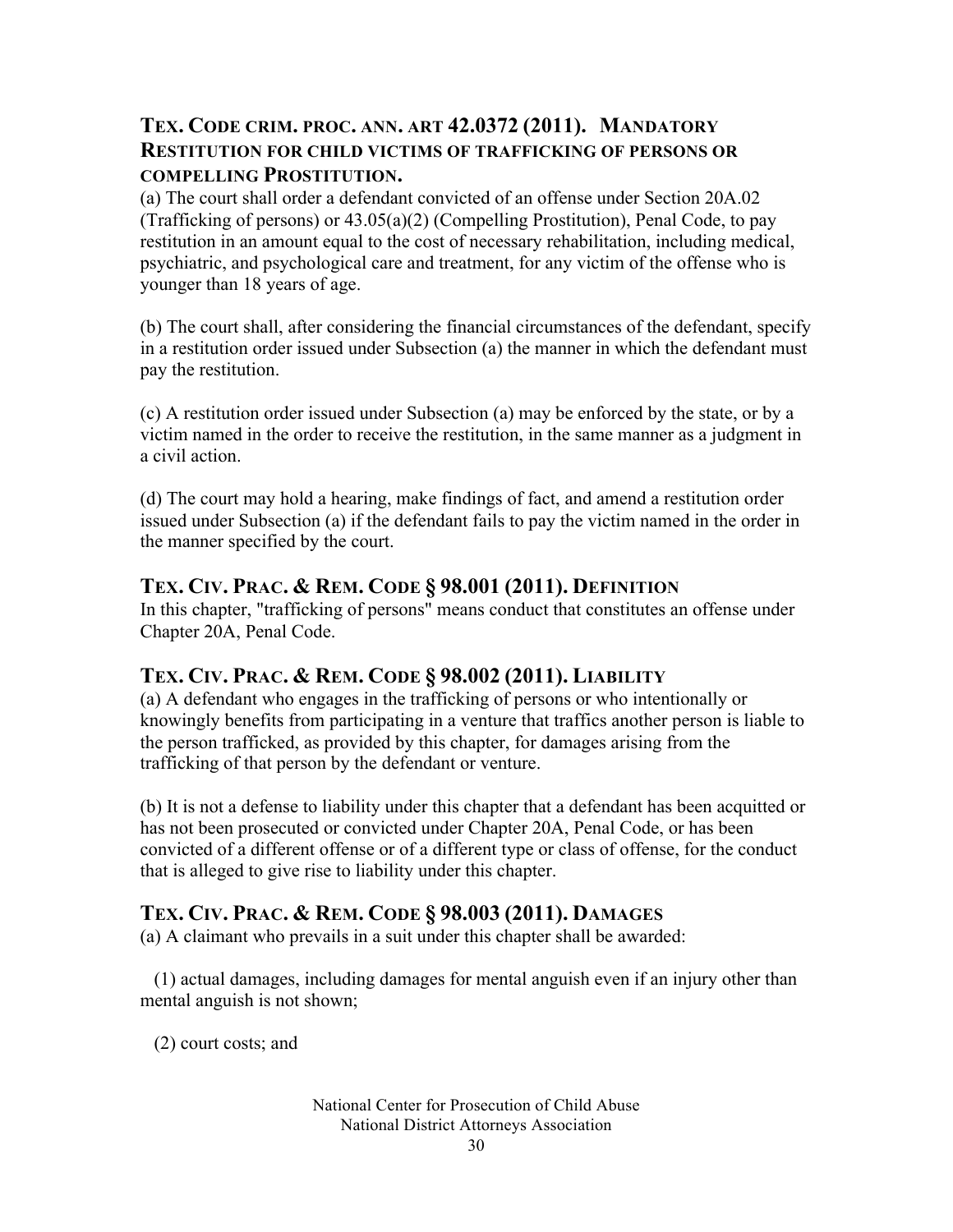(3) reasonable attorney's fees.

(b) In addition to an award under Subsection (a), a claimant who prevails in a suit under this chapter may recover exemplary damages.

#### **TEX. CIV. PRAC. & REM. CODE § 98.004 (2011). CAUSE OF ACTION CUMULATIVE**

The cause of action created by this chapter is cumulative of any other remedy provided by common law or statute.

#### **TEX. CIV. PRAC. & REM. CODE § 98.005 (2011). JOINT AND SEVERAL LIABILITY**

A person who engages in the trafficking of persons or who intentionally or knowingly benefits from participating in a venture that traffics another person and is found liable under this chapter or other law for any amount of damages arising from the trafficking is jointly liable with any other defendant for the entire amount of damages arising from the trafficking.

#### **TEX. CIV. PRAC. & REM. CODE § 98.006 (2011). LIBERAL CONSTRUCTION AND APPLICATION**

This chapter shall be liberally construed and applied to promote its underlying purpose to protect persons from human trafficking and provide adequate remedies to victims of human trafficking.

### **UTAH**

### **VERMONT**

#### **VT. STAT. ANN. TIT. 13, §7043 (2011). RESTITUTION.**

(a)(1) Restitution shall be considered in every case in which a victim of a crime, as defined in subdivision 5301(4) of this title, has suffered a material loss.

(2) For purposes of this section, "material loss" means uninsured property loss, uninsured out-of-pocket monetary loss, uninsured lost wages, and uninsured medical expenses.

(3) In cases where restitution is ordered to the victim as a result of a human trafficking conviction under chapter 60 of this title, "material loss" shall also mean: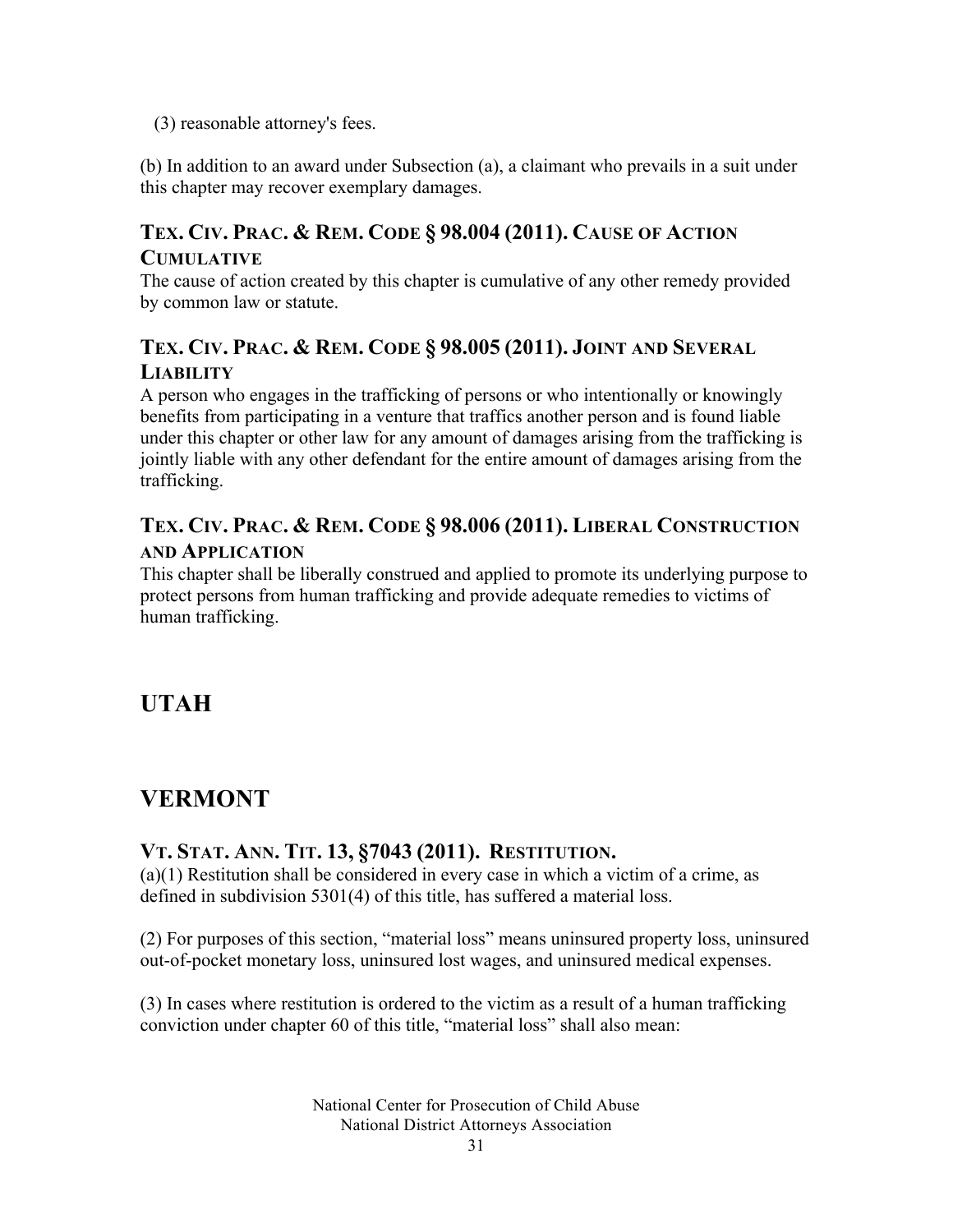(A) attorney's fees and costs; and

(B) the greater of either:

(i) the gross income or value of the labor performed for the offender by the victim; or

(ii) the value of the labor performed by the victim as guaranteed by the minimum wage and overtime provisions of 21 V.S.A. § 385.

(b)(1) When ordered, restitution may include:

(A) return of property wrongfully taken from the victim;

(B) cash, credit card, or installment payments paid to the restitution unit; or

(C) payments in kind, if acceptable to the victim.

(2) In the event of a victim's crime-related death, the court may, at the request of the restitution unit, direct the unit to pay up to \$10,000.00 from the restitution fund to the victim's estate to cover future uninsured material losses caused by the death.

(c) In awarding restitution, the court shall make findings with respect to:

(1) The total amount of the material loss incurred by the victim. If sufficient documentation of the material loss is not available at the time of sentencing, the court shall set a hearing on the issue, and notice thereof shall be provided to the offender.

(2) The offender's current ability to pay restitution, based on all financial information available to the court, including information provided by the offender.

 $(d)(1)$  An order of restitution shall establish the amount of the material loss incurred by the victim, which shall be the restitution judgment order. In the event the offender is unable to pay the restitution judgment order at the time of sentencing, the court shall establish a restitution payment schedule for the offender based upon the offender's current and reasonably foreseeable ability to pay, subject to modification under subsection (k) of this section. Notwithstanding chapter 113 of Title 12 or any other provision of law, interest shall not accrue on a restitution judgment.

(2)(A) Every order of restitution shall:

(i) include the offender's name, address, and Social Security number;

(ii) include the name, address, and telephone number of the offender's employer; and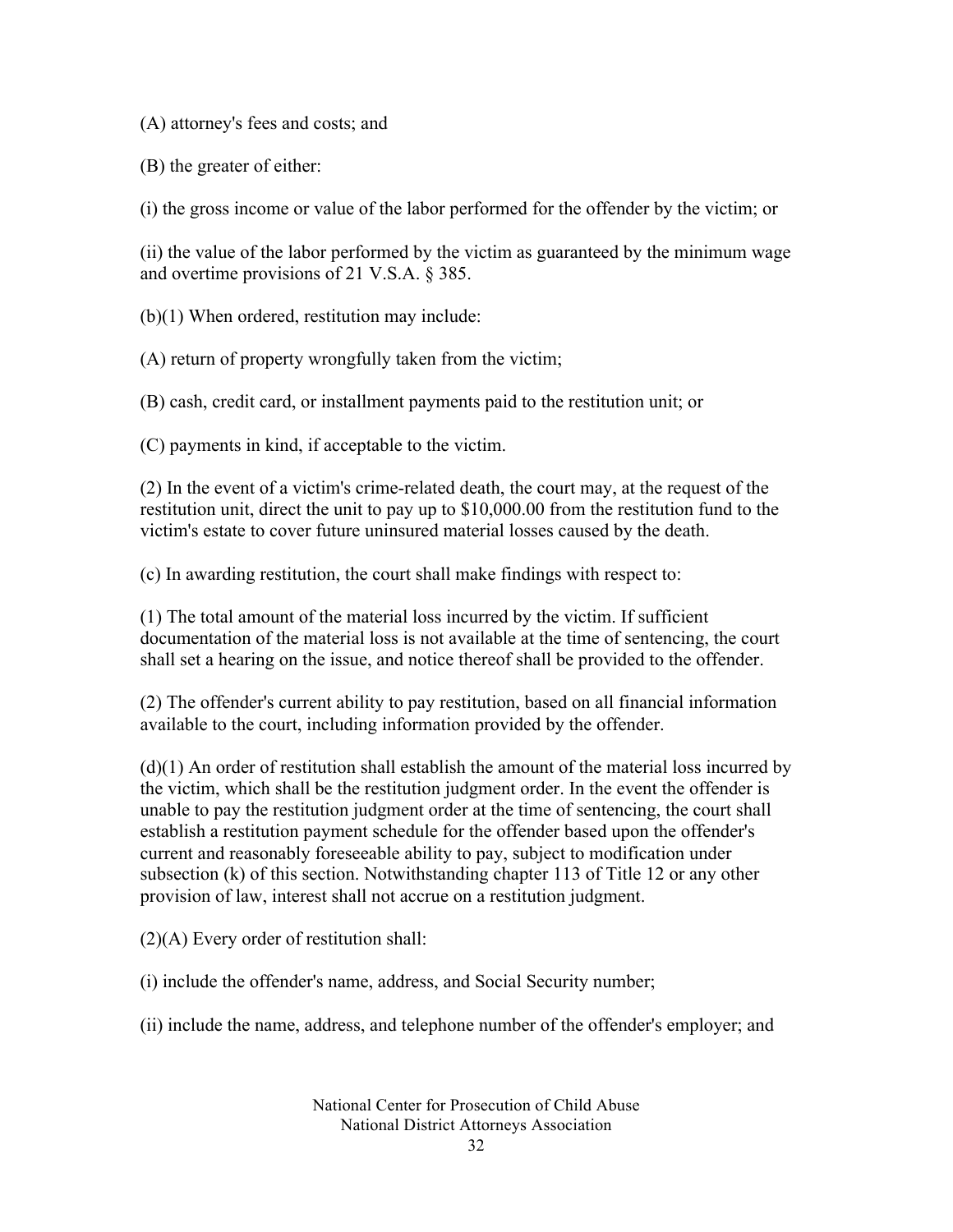(iii) require the offender, until his or her restitution obligation is satisfied, to notify the restitution unit within 30 days if the offender's address or employment changes, including providing the name, address, and telephone number of each new employer.

(B) Repealed by 2005, Adj. Sess., No. 162, § 3, eff. Jan. 1, 2007.

(3) An order of restitution may require the offender to pay restitution for an offense for which the offender was not convicted if the offender knowingly and voluntarily executes a plea agreement which provides that the offender pay restitution for that offense.

(e)(1) If not paid at the time of sentencing, restitution may be ordered as a condition of probation, supervised community sentence, furlough, preapproved furlough, or parole if the convicted person is sentenced to preapproved furlough, probation, or supervised community sentence, or is sentenced to imprisonment and later placed on parole. A person shall not be placed on probation solely for purposes of paying restitution. An offender may not be charged with a violation of probation, furlough, or parole for nonpayment of a restitution obligation incurred after July 1, 2004.

(2) The department of corrections shall work collaboratively with the restitution unit to assist with the collection of restitution. The department shall provide the restitution unit with information about the location and employment status of the offender.

 $(f)(1)$  When restitution is requested but not ordered, the court shall set forth on the record its reasons for not ordering restitution.

(2)(A) If restitution was not requested at the time of sentencing, or if expenses arose after the entry of a restitution order, the state may file a motion with the sentencing court to reopen the restitution case in order to consider a request for restitution payable from the restitution fund. Restitution ordered under this subdivision shall not be payable by the offender.

(B) A motion under this subdivision shall be filed within one year after the imposition of sentence or the entry of the restitution order.

(g) Restitution ordered under this section shall not preclude a person from pursuing an independent civil action for all claims not covered by the restitution order.

(h)(1) The court shall transmit a copy of a restitution order to the restitution unit, which shall make payment to the victim in accordance with section 5363 of this title.

(2) To the extent that the victims compensation board has made payment to or on behalf of the victim in accordance with chapter 167 of this title, restitution, if imposed, shall be paid to the restitution unit, which shall make payment to the victims compensation fund.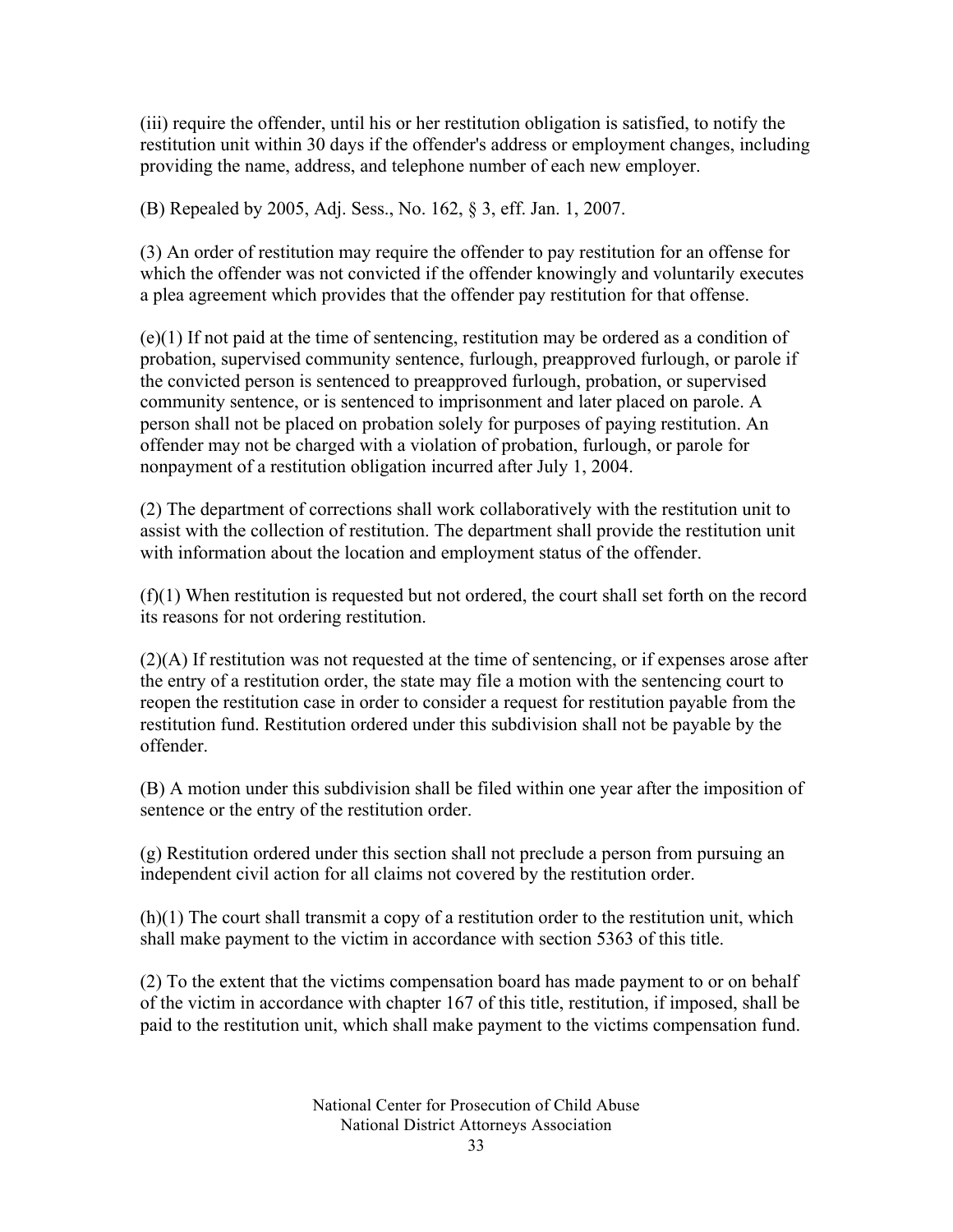(i) The restitution unit may bring an action, including a small claims procedure, to enforce a restitution order against an offender in the civil division of the superior court of the unit where the offender resides or in the unit where the order was issued. In an action under this subsection, a restitution order issued by the criminal division of the superior court shall be enforceable in the civil division of the superior court or in a small claims procedure in the same manner as a civil judgment. Superior and small claims filing fees shall be waived for an action under this subsection, and for an action to renew a restitution judgment.

(j) All restitution payments shall be made to the restitution unit, with the exception of restitution relating to a conviction for welfare fraud ordered under this section and recouped by the economic services division. The economic services division shall provide the restitution unit with a monthly report of all restitution collected through recoupment. This subsection shall have no effect upon the collection or recoupment of restitution ordered under Title 33.

(k) The sentencing court may modify the payment schedule of a restitution order if, upon motion by the restitution unit or the offender, the court finds that modification is warranted by a substantial change in circumstances.

(l) If the offender fails to pay restitution as ordered by the court, the restitution unit may file an action to enforce the restitution order in superior or small claims court. After an enforcement action is filed, any further proceedings related to the action shall be heard in the court where it was filed. The court shall set the matter for hearing and shall provide notice to the restitution unit, the victim, and the offender. If the court determines the offender has failed to comply with the restitution order, the court may take any action the court deems necessary to ensure the offender will make the required restitution payment, including:

(1) amending the payment schedule of the restitution order;

(2) ordering, in compliance with the procedures required in Rule 4.1 of the Vermont Rules of Civil Procedure, the disclosure, attachment, and sale of assets and accounts owned by the offender;

(3) ordering the offender's wages withheld pursuant to subsection (n) of this section; or

(4) ordering the suspension of any recreational licenses owned by the offender.

 $(m)(1)$  Any monies owed by the state to an offender who is under a restitution order, including lottery winnings and tax refunds, shall be used to discharge the restitution order to the full extent of the unpaid total financial losses, regardless of the payment schedule established by the courts.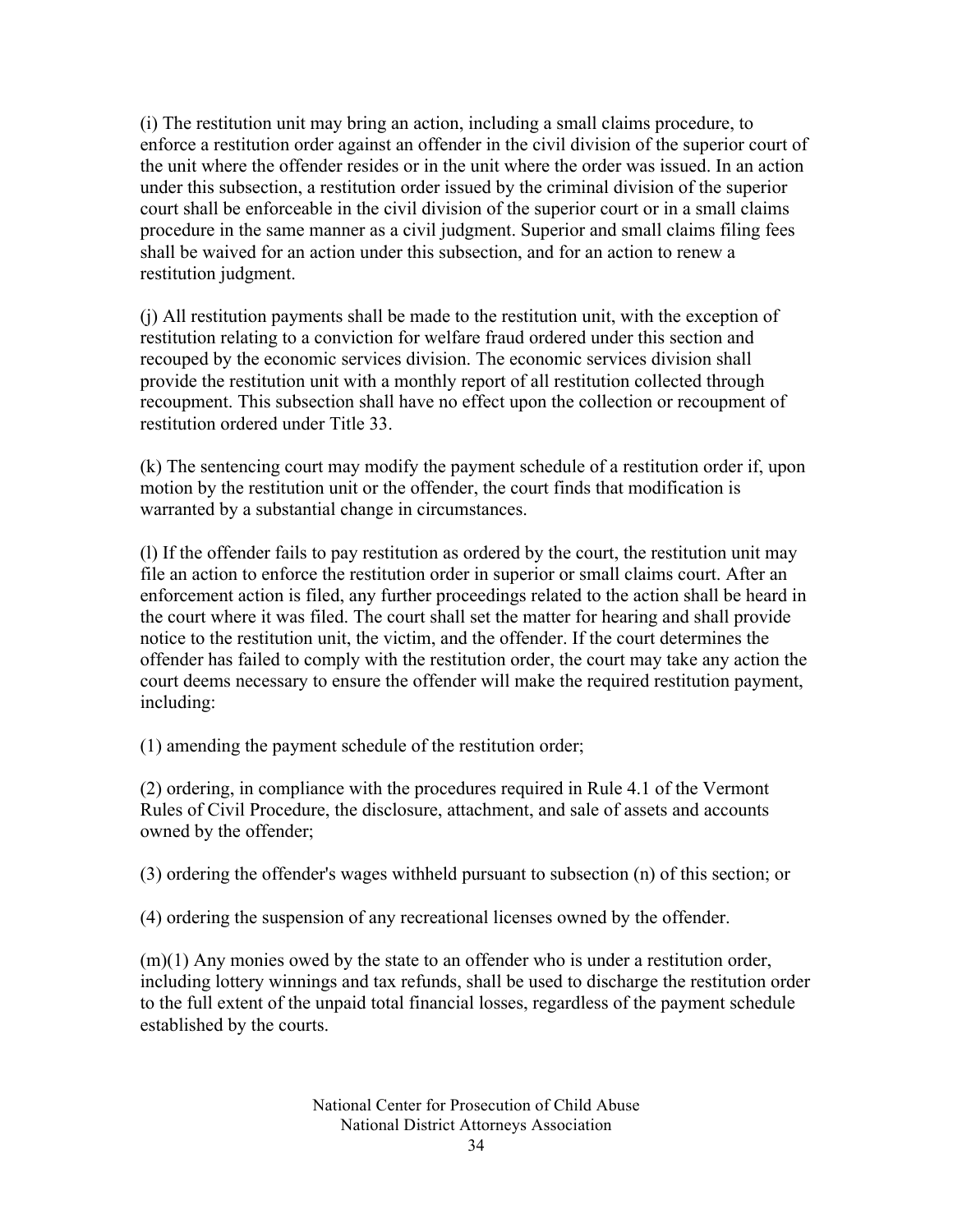(2) When an offender is entitled to a tax refund, any restitution owed by the offender shall be withheld from the refund pursuant to subchapter 12 of chapter 151 of Title 32.

(3)(A) For all Vermont lottery games, the lottery commission shall, before issuing prize money of \$500.00 or more to a winner, determine whether the winner has an outstanding restitution order. If the winner owes restitution, the lottery commission shall withhold the entire amount of restitution owed and pay it to the restitution unit. The remainder of the winnings, if any, shall be sent to the winner. The winner shall be notified by the restitution unit of the offset prior to payment to the victim and given a period not to exceed 20 days to contest the accuracy of the information.

(B) The restitution unit shall inform the lottery commission of persons with outstanding restitution orders upon request. Each person subject to such an order shall be identified by name, address, and Social Security number.

(C) If a lottery winner has an outstanding restitution order and an outstanding child support order, the lottery winnings shall be offset first pursuant to section 792 of Title 15 by the amount of child support owed, and second pursuant to this subsection by the amount of restitution owed. The remainder of the winnings, if any, shall be sent to the winner.

(4) Unless otherwise provided, monies paid under this subsection shall be paid directly to the restitution unit.

(n) After restitution is ordered and prior to sentencing, the court shall order the offender to provide the court with full financial disclosure on a form approved by the court administrator. The disclosure shall include copies of the offender's most recent state and federal tax returns. The court shall provide copies of the form and the tax returns to the restitution unit.

(o) An obligation to pay restitution is part of a criminal sentence and is:

(1) nondischargeable in the United States Bankruptcy Court to the maximum extent provided under 11 U.S.C. §§ 523 and 1328; and

(2) not subject to any statute of limitations.

(p) A transfer of property made with the intent to avoid a restitution obligation shall be deemed a fraudulent conveyance for purposes of chapter 57 of Title 9, and the restitution unit shall be entitled to the remedies of creditors provided under section 2291 of Title 9.

#### **VT. STAT. ANN. TIT. 13, §2662 (2011). PRIVATE CAUSE OF ACTION.**

(a) A victim of human trafficking may bring an action against the offender in the civil division of the superior court for damages, injunctive relief, punitive damages in the case of a willful violation, and reasonable costs and attorney's fees. Actual damages may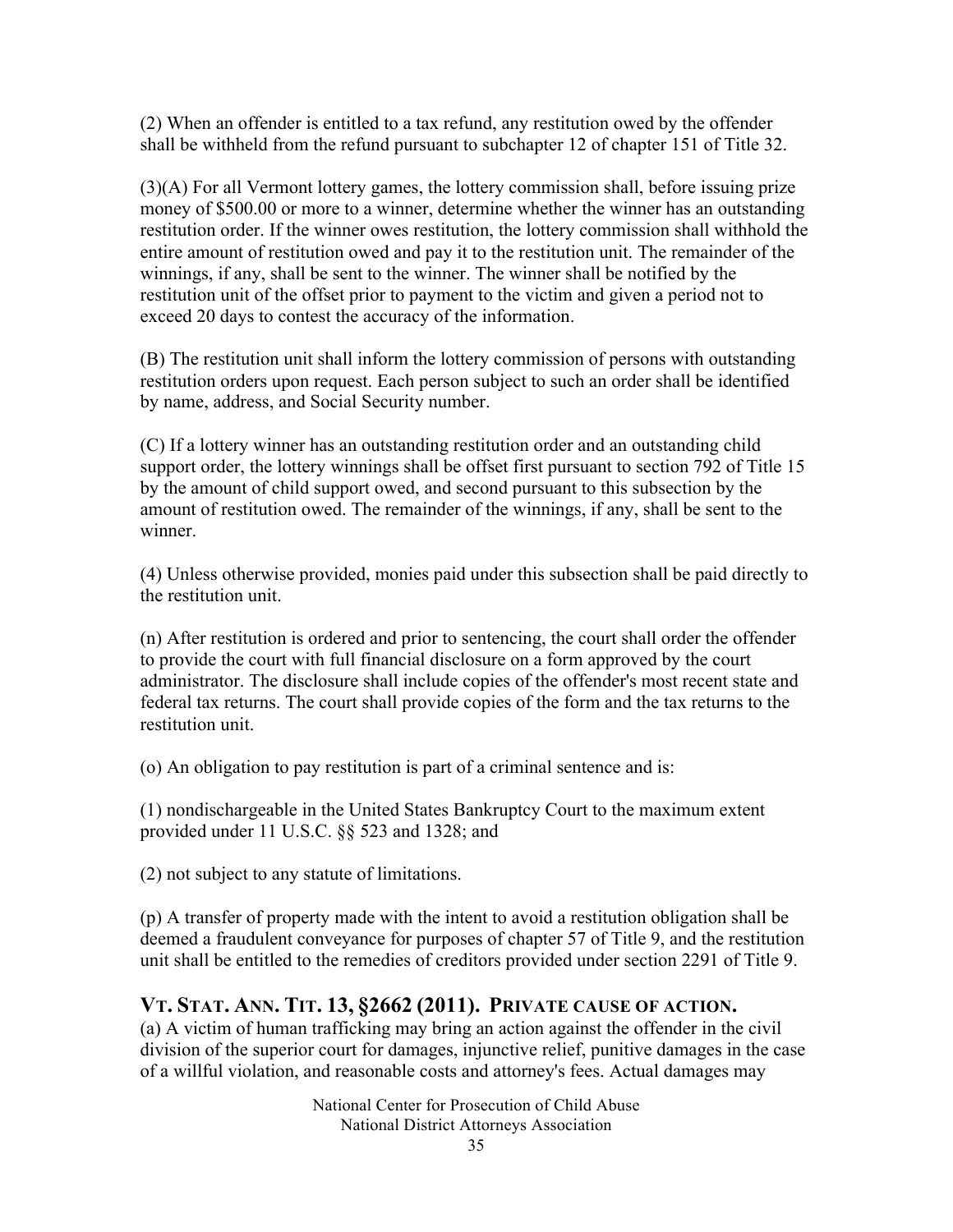include any loss for which restitution is available under section 2657 of this chapter.

(b) If the victim is deceased or otherwise unable to represent himself or herself, the victim may be represented by a legal guardian, family member, or other representative appointed by the court, provided that the legal guardian, family member, or other representative appointed by the court has not benefited in any way from the trafficking.

(c) In a civil action brought under this section, the victim's alleged consent to the human trafficking is immaterial and shall not be admitted.

### **VIRGINIA**

### **WASHINGTON**

**WASH. REV. CODE ANN. § 9A.82.100 (2012). REMEDIES AND PROCEDURES** (1)(a) A person who sustains injury to his or her person, business, or property by an act of criminal profiteering that is part of a pattern of criminal profiteering activity, or by an offense defined in RCW 9A.40.100 (Trafficking), or by a violation of RCW 9A.82.060 or 9A.82.080 may file an action in superior court for the recovery of damages and the costs of the suit, including reasonable investigative and attorney's fees.

(b) The attorney general or county prosecuting attorney may file an action: (i) On behalf of those persons injured or, respectively, on behalf of the state or county if the entity has sustained damages, or (ii) to prevent, restrain, or remedy a pattern of criminal profiteering activity, or an offense defined in RCW 9A.40.100 (Trafficking), or a violation of RCW 9A.82.060 or 9A.82.080.

(c) An action for damages filed by or on behalf of an injured person, the state, or the county shall be for the recovery of damages and the costs of the suit, including reasonable investigative and attorney's fees.

(d) In an action filed to prevent, restrain, or remedy a pattern of criminal profiteering activity, or an offense defined in RCW 9A.40.100 (Trafficking), or a violation of RCW 9A.82.060 or 9A.82.080, the court, upon proof of the violation, may impose a civil penalty not exceeding two hundred fifty thousand dollars, in addition to awarding the cost of the suit, including reasonable investigative and attorney's fees.

(2) The superior court has jurisdiction to prevent, restrain, and remedy a pattern of criminal profiteering, or an offense defined in RCW 9A.40.100 (Trafficking), or a violation of RCW 9A.82.060 or 9A.82.080 after making provision for the rights of all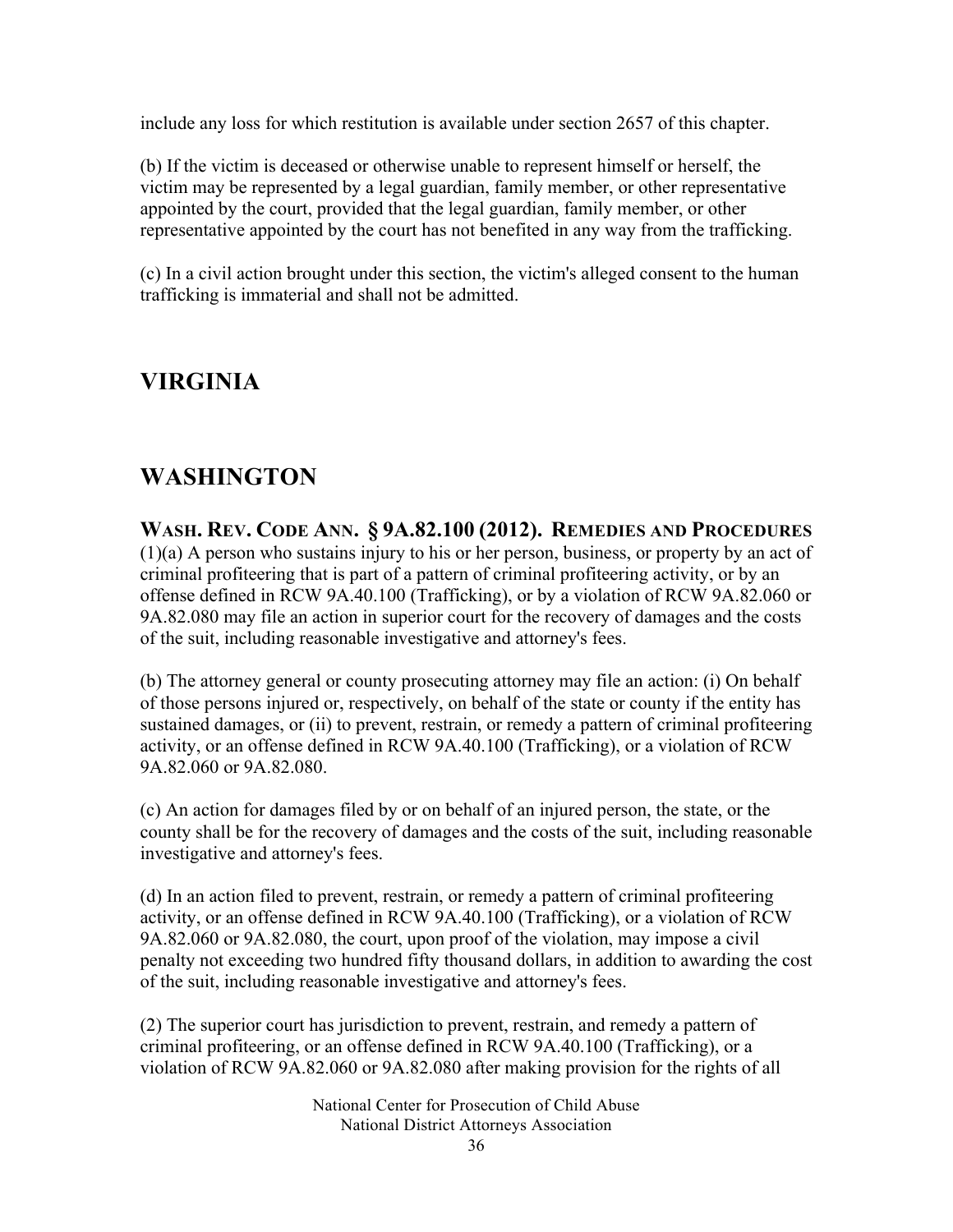innocent persons affected by the violation and after hearing or trial, as appropriate, by issuing appropriate orders.

(3) Prior to a determination of liability, orders issued under subsection (2) of this section may include, but are not limited to, entering restraining orders or prohibitions or taking such other actions, including the acceptance of satisfactory performance bonds, in connection with any property or other interest subject to damages, forfeiture, or other restraints pursuant to this section as the court deems proper. The orders may also include attachment, receivership, or injunctive relief in regard to personal or real property pursuant to Title 7 RCW. In shaping the reach or scope of receivership, attachment, or injunctive relief, the superior court shall provide for the protection of bona fide interests in property, including community property, of persons who were not involved in the violation of this chapter, except to the extent that such interests or property were acquired or used in such a way as to be subject to forfeiture under RCW 9A.82.100(4)(f).

(4) Following a determination of liability, orders may include, but are not limited to:

(a) Ordering any person to divest himself or herself of any interest, direct or indirect, in any enterprise.

(b) Imposing reasonable restrictions on the future activities or investments of any person, including prohibiting any person from engaging in the same type of endeavor as the enterprise engaged in, the activities of which affect the laws of this state, to the extent the Constitutions of the United States and this state permit.

(c) Ordering dissolution or reorganization of any enterprise.

(d) Ordering the payment of actual damages sustained to those persons injured by a violation of RCW 9A.82.060 or 9A.82.080, or an offense defined in RCW 9A.40.100 (Trafficking), or an act of criminal profiteering that is part of a pattern of criminal profiteering, and in the court's discretion, increasing the payment to an amount not exceeding three times the actual damages sustained.

(e) Ordering the payment of all costs and expenses of the prosecution and investigation of a pattern of criminal profiteering, or an offense defined in RCW 9A.40.100 (Trafficking), activity or a violation of RCW 9A.82.060 or 9A.82.080, civil and criminal, incurred by the state or county, including any costs of defense provided at public expense, as appropriate to the state general fund or the antiprofiteering revolving fund of the county.

(f) Ordering forfeiture first as restitution to any person damaged by an act of criminal profiteering that is part of a pattern of criminal profiteering, or by an offense defined in RCW 9A.40.100 (Trafficking), then to the state general fund or antiprofiteering revolving fund of the county, as appropriate, to the extent not already ordered to be paid in other damages, of the following: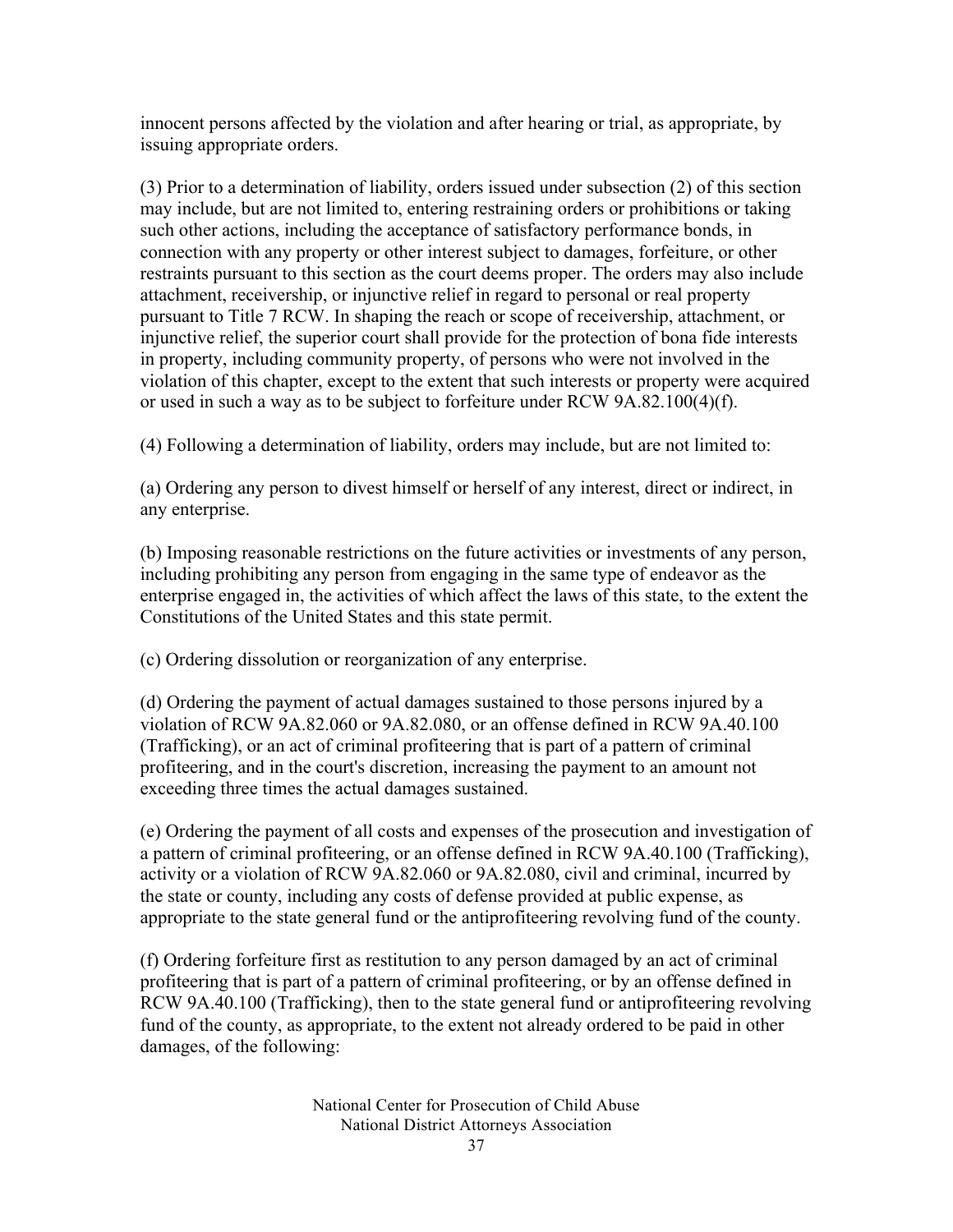(i) Any property or other interest acquired or maintained in violation of RCW 9A.82.060 or 9A.82.080 to the extent of the investment of funds, and any appreciation or income attributable to the investment, from a violation of RCW 9A.82.060 or 9A.82.080.

(ii) Any property, contractual right, or claim against property used to influence any enterprise that a person has established, operated, controlled, conducted, or participated in the conduct of, in violation of RCW 9A.82.060 or 9A.82.080.

(iii) All proceeds traceable to or derived from an offense included in the pattern of criminal profiteering activity, or an offense defined in RCW 9A.40.100 (Trafficking), and all moneys, negotiable instruments, securities, and other things of value significantly used or intended to be used significantly to facilitate commission of the offense.

(g) Ordering payment to the state general fund or antiprofiteering revolving fund of the county, as appropriate, of an amount equal to the gain a person has acquired or maintained through an offense included in the definition of criminal profiteering.

(5) In addition to or in lieu of an action under this section, the attorney general or county prosecuting attorney may file an action for forfeiture to the state general fund or antiprofiteering revolving fund of the county, as appropriate, to the extent not already ordered paid pursuant to this section, of the following:

(a) Any interest acquired or maintained by a person in violation of RCW 9A.82.060 or 9A.82.080 to the extent of the investment of funds obtained from a violation of RCW 9A.82.060 or 9A.82.080 and any appreciation or income attributable to the investment.

(b) Any property, contractual right, or claim against property used to influence any enterprise that a person has established, operated, controlled, conducted, or participated in the conduct of, in violation of RCW 9A.82.060 or 9A.82.080.

(c) All proceeds traceable to or derived from an offense included in the pattern of criminal profiteering activity, or an offense defined in RCW 9A.40.100 (Trafficking), and all moneys, negotiable instruments, securities, and other things of value significantly used or intended to be used significantly to facilitate the commission of the offense.

(6) A defendant convicted in any criminal proceeding is precluded in any civil proceeding from denying the essential allegations of the criminal offense proven in the criminal trial in which the defendant was convicted. For the purposes of this subsection, a conviction shall be deemed to have occurred upon a verdict, finding, or plea of guilty, notwithstanding the fact that appellate review of the conviction and sentence has been or may be sought. If a subsequent reversal of the conviction occurs, any judgment that was based upon that conviction may be reopened upon motion of the defendant.

(7) The initiation of civil proceedings under this section shall be commenced within three years after discovery of the pattern of criminal profiteering activity or after the pattern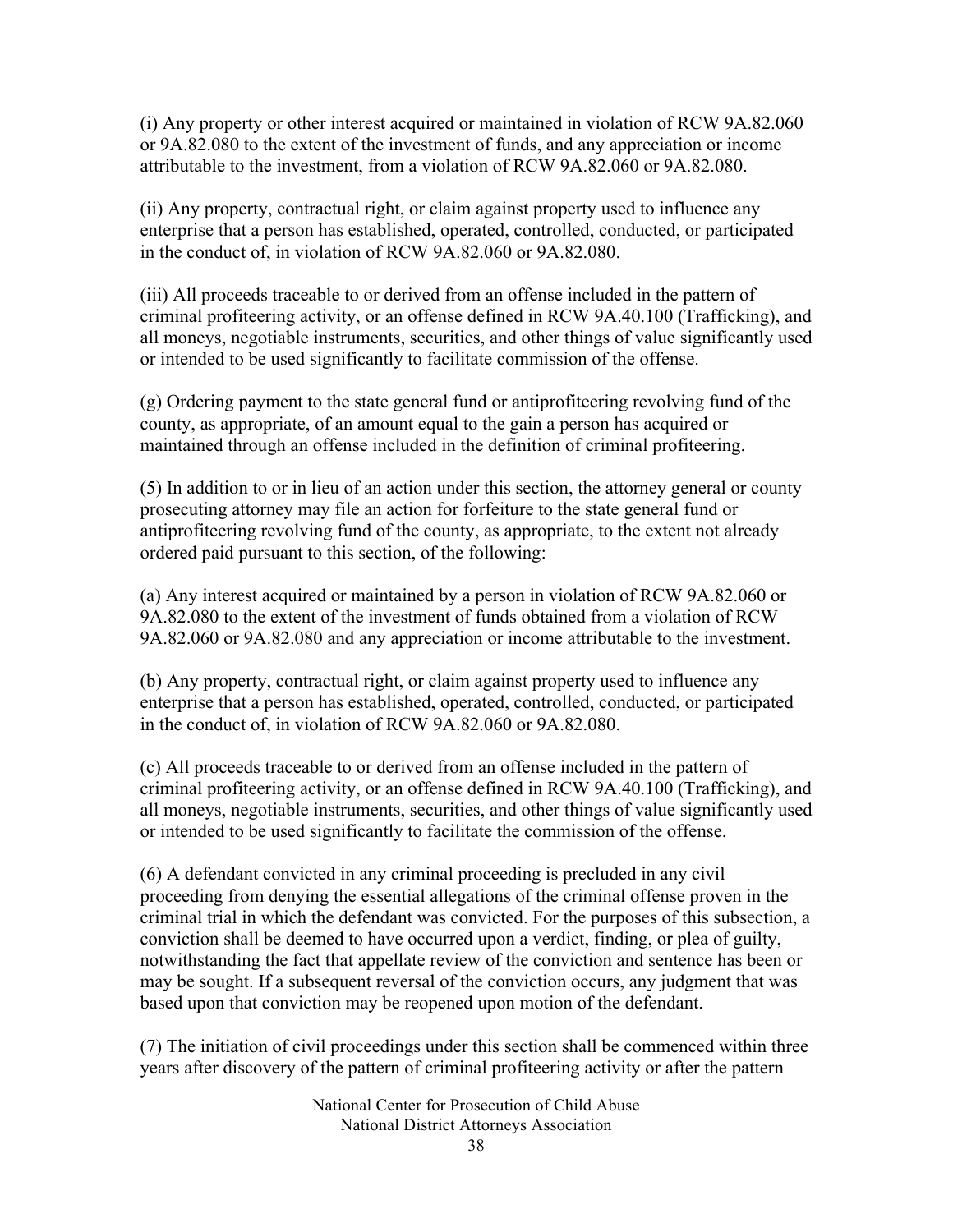should reasonably have been discovered or, in the case of an offense that is defined in RCW 9A.40.100, within three years after the final disposition of any criminal charges relating to the offense, whichever is later.

(8) The attorney general or county prosecuting attorney may, in a civil action brought pursuant to this section, file with the clerk of the superior court a certificate stating that the case is of special public importance. A copy of that certificate shall be furnished immediately by the clerk to the presiding chief judge of the superior court in which the action is pending and, upon receipt of the copy, the judge shall immediately designate a judge to hear and determine the action. The judge so designated shall promptly assign the action for hearing, participate in the hearings and determination, and cause the action to be expedited.

(9) The standard of proof in actions brought pursuant to this section is the preponderance of the evidence test.

(10) A person other than the attorney general or county prosecuting attorney who files an action under this section shall serve notice and one copy of the pleading on the attorney general within thirty days after the action is filed with the superior court. The notice shall identify the action, the person, and the person's attorney. Service of the notice does not limit or otherwise affect the right of the state to maintain an action under this section or intervene in a pending action nor does it authorize the person to name the state or the attorney general as a party to the action.

(11) Except in cases filed by a county prosecuting attorney, the attorney general may, upon timely application, intervene in any civil action or proceeding brought under this section if the attorney general certifies that in the attorney general's opinion the action is of special public importance. Upon intervention, the attorney general may assert any available claim and is entitled to the same relief as if the attorney general had instituted a separate action.

(12) In addition to the attorney general's right to intervene as a party in any action under this section, the attorney general may appear as amicus curiae in any proceeding in which a claim under this section has been asserted or in which a court is interpreting RCW 9A.82.010, 9A.82.080, 9A.82.090, 9A.82.110, or 9A.82.120, or this section.

(13) A private civil action under this section does not limit any other civil or criminal action under this chapter or any other provision. Private civil remedies provided under this section are supplemental and not mutually exclusive.

(14) Upon motion by the defendant, the court may authorize the sale or transfer of assets subject to an order or lien authorized by this chapter for the purpose of paying actual attorney's fees and costs of defense. The motion shall specify the assets for which sale or transfer is sought and shall be accompanied by the defendant's sworn statement that the defendant has no other assets available for such purposes. No order authorizing such sale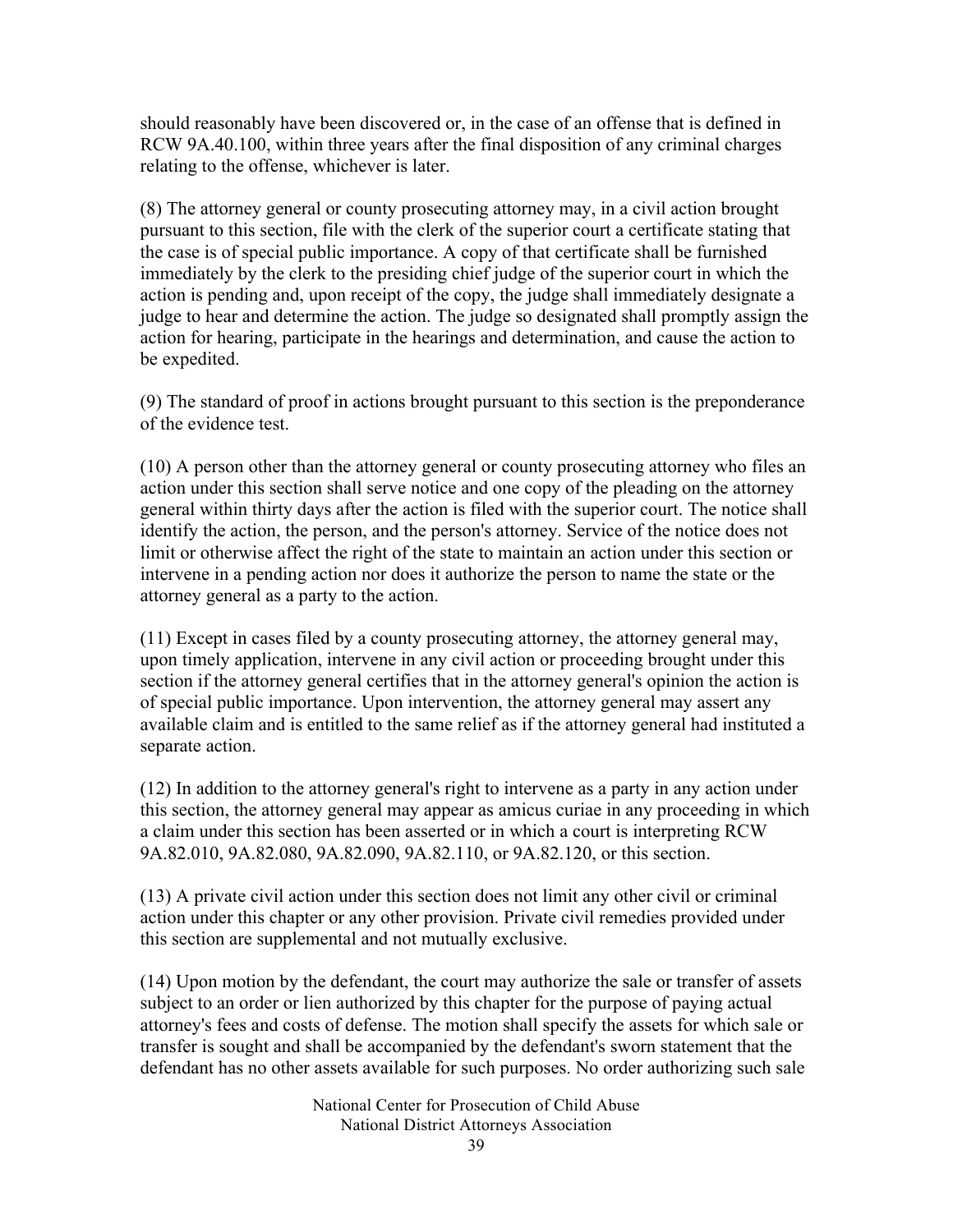or transfer may be entered unless the court finds that the assets involved are not subject to possible forfeiture under RCW 9A.82.100(4)(f). Prior to disposition of the motion, the court shall notify the state of the assets sought to be sold or transferred and shall hear argument on the issue of whether the assets are subject to forfeiture under RCW 9A.82.100(4)(f). Such a motion may be made from time to time and shall be heard by the court on an expedited basis.

(15) In an action brought under subsection  $(1)(a)$  and  $(b)(i)$  of this section, either party has the right to a jury trial.

#### **WEST VIRGINIA**

### **WISCONSIN**

#### **WIS. STAT. § 973.20 (2011). RESTITUTION**

(1g) In this section:

(a) "Crime considered at sentencing" means any crime for which the defendant was convicted and any read-in crime.

(b) "Read-in crime" means any crime that is uncharged or that is dismissed as part of a plea agreement, that the defendant agrees to be considered by the court at the time of sentencing and that the court considers at the time of sentencing the defendant for the crime for which the defendant was convicted.

(1r) When imposing sentence or ordering probation for any crime, other than a crime involving conduct that constitutes domestic abuse under s.  $813.12(1)(a)$  or  $968.075(1)(a)$ , for which the defendant was convicted, the court, in addition to any other penalty authorized by law, shall order the defendant to make full or partial restitution under this section to any victim of a crime considered at sentencing or, if the victim is deceased, to his or her estate, unless the court finds substantial reason not to do so and states the reason on the record. When imposing sentence or ordering probation for a crime involving conduct that constitutes domestic abuse under s.  $813.12(1)(a)$  or  $968.075(1)(a)$ for which the defendant was convicted or that was considered at sentencing, the court, in addition to any other penalty authorized by law, shall order the defendant to make full or partial restitution under this section to any victim of a crime or, if the victim is deceased, to his or her estate, unless the court finds that imposing full or partial restitution will create an undue hardship on the defendant or victim and describes the undue hardship on the record. Restitution ordered under this section is a condition of probation, extended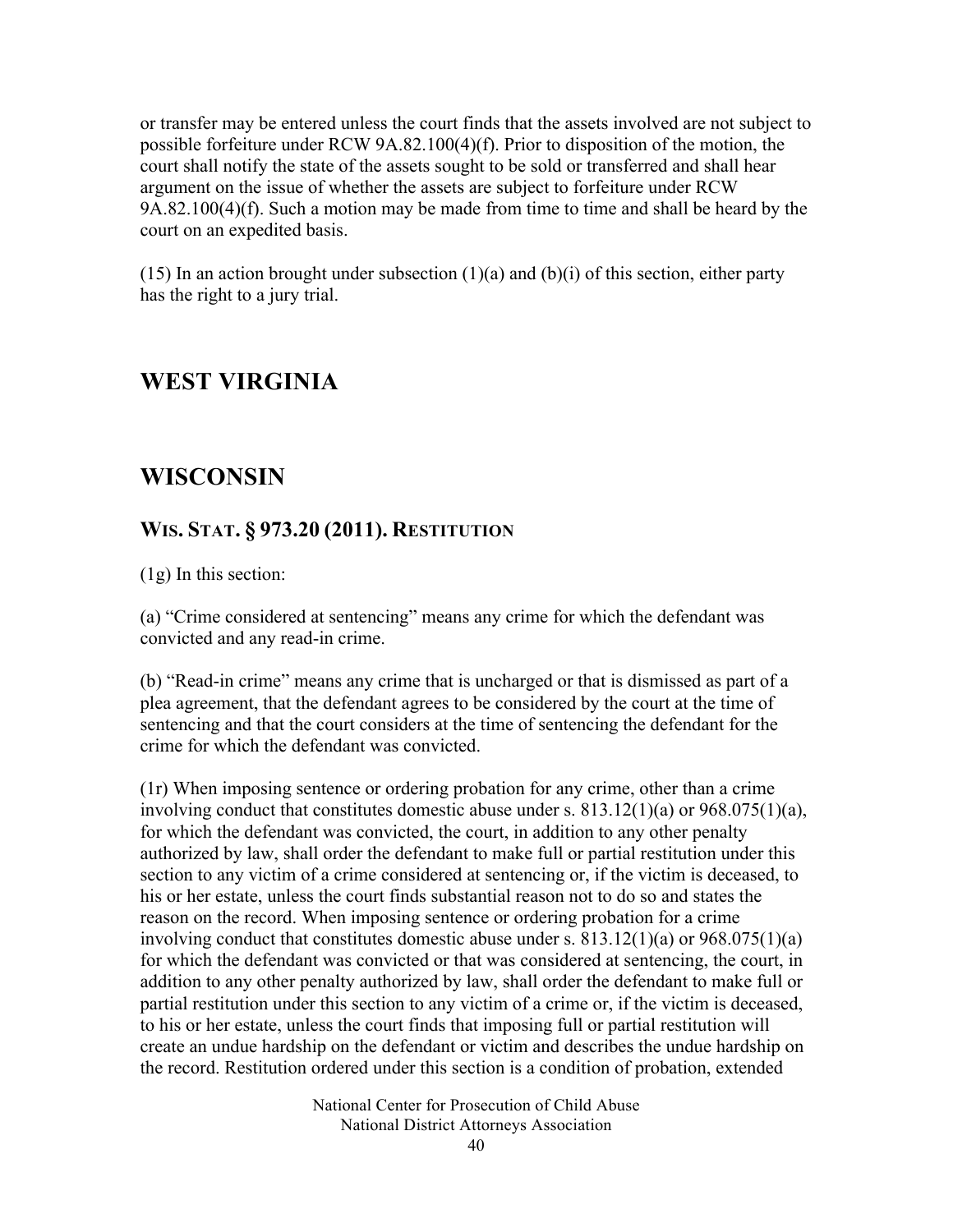supervision or parole served by the defendant for a crime for which the defendant was convicted. After the termination of probation, extended supervision or parole, or if the defendant is not placed on probation, extended supervision or parole, restitution ordered under this section is enforceable in the same manner as a judgment in a civil action by the victim named in the order to receive restitution or enforced under ch. 785.

(2) If a crime considered at sentencing resulted in damage to or loss or destruction of property, the restitution order may require that the defendant:

(a) Return the property to the owner or owner's designee; or

(b) If return of the property under par. (a) is impossible, impractical or inadequate, pay the owner or owner's designee the reasonable repair or replacement cost or the greater of:

1. The value of the property on the date of its damage, loss or destruction; or

2. The value of the property on the date of sentencing, less the value of any part of the property returned, as of the date of its return. The value of retail merchandise shall be its retail value.

(3) If a crime considered at sentencing resulted in bodily injury, the restitution order may require that the defendant do one or more of the following:

(a) Pay an amount equal to the cost of necessary medical and related professional services and devices relating to physical, psychiatric and psychological care and treatment.

(b) Pay an amount equal to the cost of necessary physical and occupational therapy and rehabilitation.

(c) Reimburse the injured person for income lost as a result of a crime considered at sentencing.

(d) If the injured person's sole employment at the time of the injury was performing the duties of a homemaker, pay an amount sufficient to ensure that the duties are continued until the person is able to resume performance of the duties.

(4) If a crime considered at sentencing resulted in death, the restitution order may also require that the defendant pay an amount equal to the cost of necessary funeral and related services under s. 895.04(5).

(4m) If the defendant violated s. 940.225 (Sexual assault), 948.02 (Sexual assault of a child), 948.025 (Engaging in repeated acts of sexual assault of the same child), 948.05 (Sexual exploitation of a child), 948.051 (Trafficking of a child), 948.06, 948.07 (Child enticement), 948.08 (Soliciting a child for prostitution), or 948.085 (Sexual assault of a child placed in substitute care) or s. 940.302 (2) (Human trafficking), if the court finds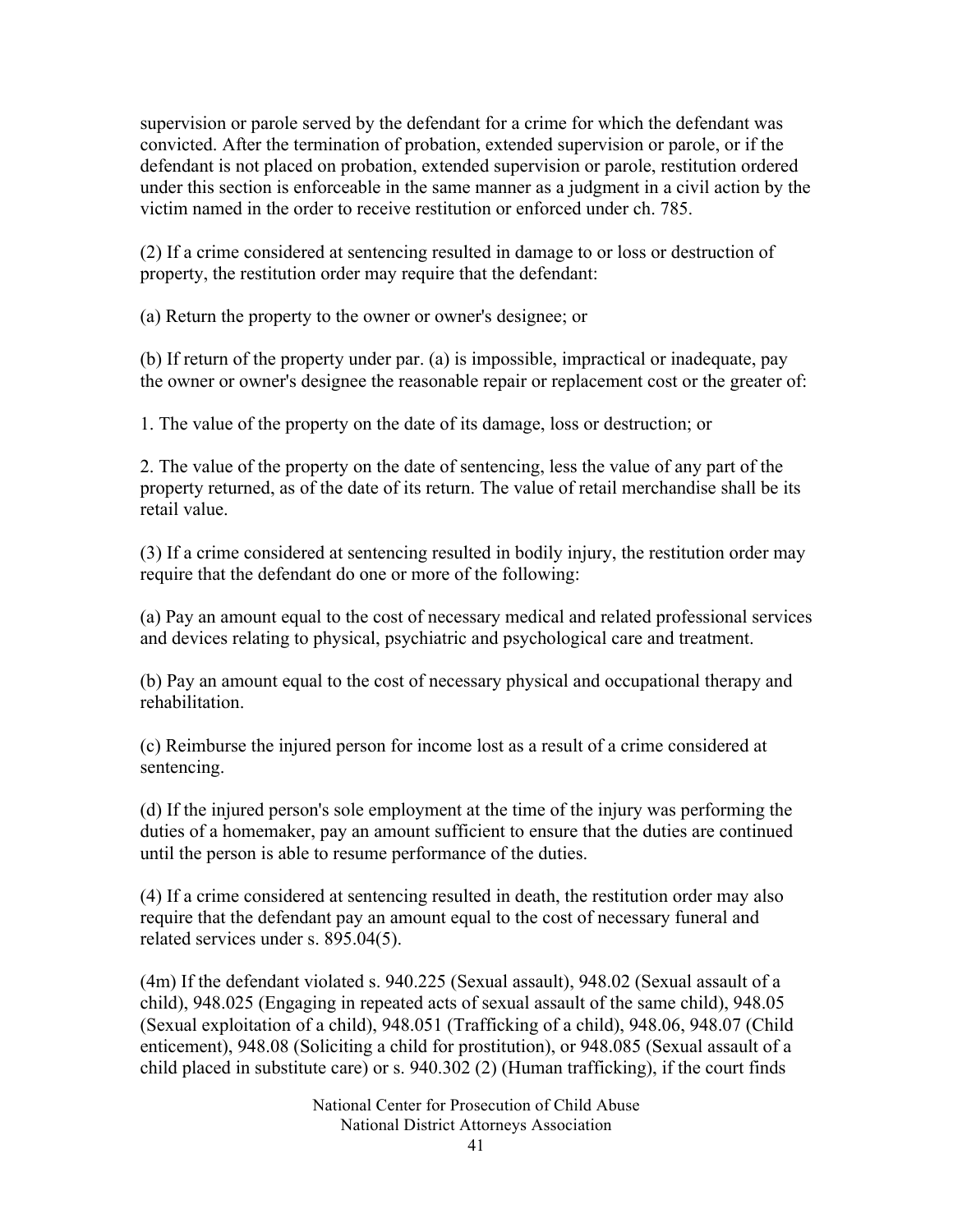that the crime was sexually motivated, as defined in s. 980.01(5)(Definitions), and sub. (3) (a) does not apply, the restitution order may require that the defendant pay an amount, not to exceed \$10,000, equal to the cost of necessary professional services relating to psychiatric and psychological care and treatment. The \$10,000 limit under this subsection does not apply to the amount of any restitution ordered under sub. (3) or (5) for the cost of necessary professional services relating to psychiatric and psychological care and treatment.

(4o) If the defendant violated s. 940.302(2) (Human trafficking) or 948.051 (Trafficking of a child), and sub. (2) or (3) does not apply, the restitution order may require that the defendant pay an amount equal to any of the following:

(a) The costs of necessary transportation, housing, and child care for the victim.

(b) The greater of the following:

1. The gross income gained by the defendant due to the services of the victim.

2. The value of the victim's services as provided under the state minimum wage.

(c) Any expenses incurred by the victim if relocation for personal safety is determined to be necessary by the district attorney.

(d) The costs of relocating the victim to his or her city, state, or country of origin.

(5) In any case, the restitution order may require that the defendant do one or more of the following:

(a) Pay all special damages, but not general damages, substantiated by evidence in the record, which could be recovered in a civil action against the defendant for his or her conduct in the commission of a crime considered at sentencing.

(b) Pay an amount equal to the income lost, and reasonable out-of-pocket expenses incurred, by the person against whom a crime considered at sentencing was committed resulting from the filing of charges or cooperating in the investigation and prosecution of the crime.

(c) Reimburse any person or agency for amounts paid as rewards for information leading to the apprehension or successful prosecution of the defendant for a crime for which the defendant was convicted or to the apprehension or prosecution of the defendant for a read-in crime.

(d) If justice so requires, reimburse any insurer, surety or other person who has compensated a victim for a loss otherwise compensable under this section.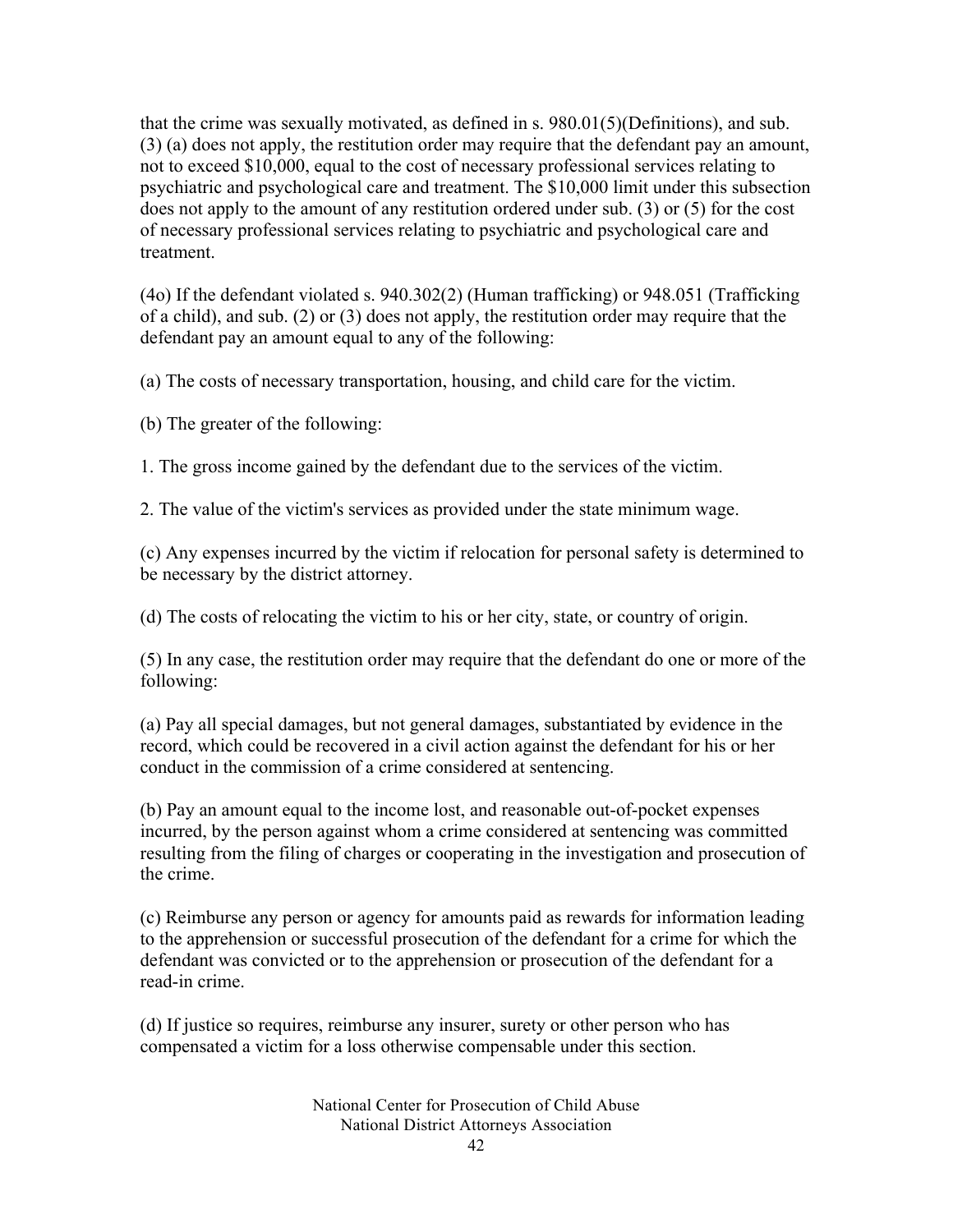$(6)$  Any order under sub.  $(5)(c)$  or (d) shall require that all restitution to victims under the order be paid before restitution to other persons.

(7) If the court orders that restitution be paid to more than one person, the court may direct the sequence in which payments are to be transferred under sub. (11)(a). If more than one defendant is ordered to make payments to the same person, the court may apportion liability between the defendants or specify joint and several liability. If the court specifies that 2 or more defendants are jointly and severally liable, the department or the clerk to whom payments are made under sub. (11)(a) shall distribute any overpayments so that each defendant, as closely as possible, pays the same proportion of the ordered restitution.

(8) Restitution ordered under this section does not limit or impair the right of a victim to sue and recover damages from the defendant in a civil action. The facts that restitution was required or paid are not admissible as evidence in a civil action and have no legal effect on the merits of a civil action. Any restitution made by payment or community service shall be set off against any judgment in favor of the victim in a civil action arising out of the facts or events which were the basis for the restitution. The court trying the civil action shall hold a separate hearing to determine the validity and amount of any setoff asserted by the defendant.

(9)(a) If a crime victim is paid an award under subch. I of ch. 949 for any loss arising out of a criminal act, the state is subrogated to the rights of the victim to any restitution required by the court. The rights of the state are subordinate to the claims of victims who have suffered a loss arising out of the offenses or any transaction which is part of the same continuous scheme of criminal activity.

(b) When restitution is ordered, the court shall inquire to see if an award has been made under subch. I of ch. 949 and if the department of justice is subrogated to the cause of action under s. 949.15. If the restitution ordered is less than or equal to the award under subch. I of ch. 949, the restitution shall be credited to the appropriation account under s. 20.455(5)(hh). If the restitution ordered is greater than the award under subch. I of ch. 949, an amount equal to the award under subch. I of ch. 949 shall be credited to the appropriation account under s. 20.455(5)(hh) and the balance shall be paid to the victim.

(9m) When restitution is ordered, the court shall inquire to see if recompense has been made under s. 969.13(5)(a). If recompense has been made and the restitution ordered is less than or equal to the recompense, the restitution shall be applied to the payment of costs and, if any restitution remains after the payment of costs, to the payment of the judgment. If recompense has been made and the restitution ordered is greater than the recompense, the victim shall receive an amount equal to the amount of restitution less the amount of recompense and the balance shall be applied to the payment of costs and, if any restitution remains after the payment of costs, to the payment of the judgment. This subsection applies without regard to whether the person who paid the recompense is the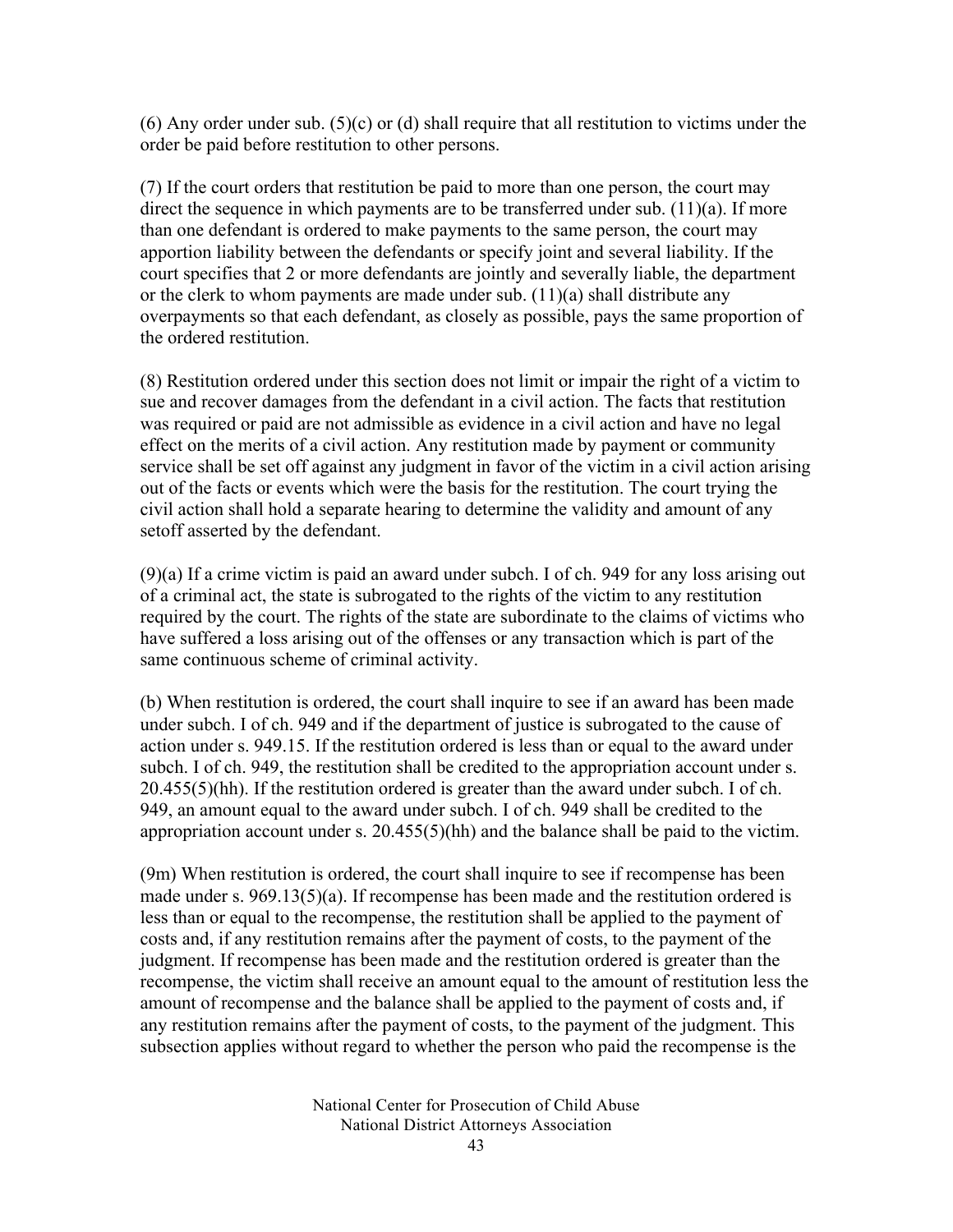person who is convicted of the crime.

(10) The court may require that restitution be paid immediately, within a specified period or in specified installments. If the defendant is placed on probation or sentenced to imprisonment, the end of a specified period shall not be later than the end of any period of probation, extended supervision or parole. If the defendant is sentenced to the intensive sanctions program, the end of a specified period shall not be later than the end of the sentence under s. 973.032 (3) (a).

(11)(a) Except as otherwise provided in this paragraph, the restitution order shall require the defendant to deliver the amount of money or property due as restitution to the department for transfer to the victim or other person to be compensated by a restitution order under this section. If the defendant is not placed on probation or sentenced to prison, the court may order that restitution be paid to the clerk of court for transfer to the appropriate person. The court shall impose on the defendant a restitution surcharge under ch. 814 equal to 5% of the total amount of any restitution, costs, attorney fees, court fees, fines, and surcharges ordered under s. 973.05(1) and imposed under ch. 814, which shall be paid to the department or the clerk of court for administrative expenses under this section.

(b) The department shall establish a separate account for each person in its custody or under its supervision ordered to make restitution for the collection and disbursement of funds. A portion of each payment constitutes the surcharge for administrative expenses under par. (a).

(12)(a) If the court orders restitution in addition to the payment of fines, costs, fees, and surcharges under ss. 973.05 and 973.06 and ch. 814, it shall set the amount of fines, costs, fees, and surcharges in conjunction with the amount of restitution and issue a single order, signed by the judge, covering all of the payments. If the costs for legal representation by a private attorney appointed under s. 977.08 are not established at the time of issuance of the order, the court may revise the order to include those costs at a later time.

(b) Except as provided in par. (c), payments shall be applied first to satisfy the ordered restitution in full, then to pay any fines or surcharges under s. 973.05, then to pay costs, fees, and surcharges under ch. 814 other than attorney fees and finally to reimburse county or state costs of legal representation.

(c) If a defendant is subject to more than one order under this section and the financial obligations under any order total \$50 or less, the department or the clerk of court, whichever is applicable under sub.  $(11)(a)$ , may pay these obligations first.

(13)(a) The court, in determining whether to order restitution and the amount thereof, shall consider all of the following: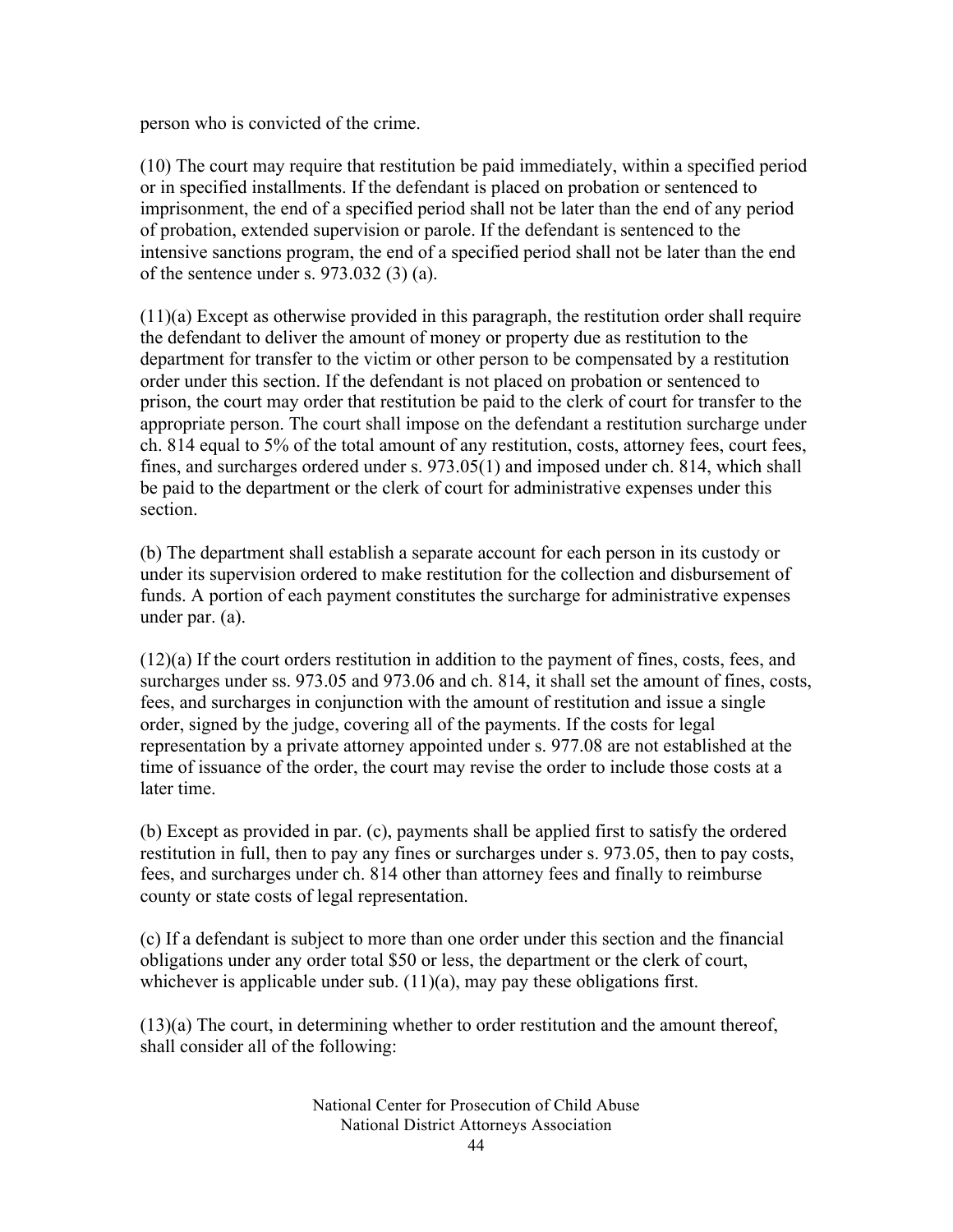1. The amount of loss suffered by any victim as a result of a crime considered at sentencing.

- 2. The financial resources of the defendant.
- 3. The present and future earning ability of the defendant.
- 4. The needs and earning ability of the defendant's dependents.
- 5. Any other factors which the court deems appropriate.

(b) The district attorney shall attempt to obtain from the victim prior to sentencing information pertaining to the factor specified in par. (a)1. Law enforcement agencies, the department of corrections and any agency providing services under ch. 950 shall extend full cooperation and assistance to the district attorney in discharging this responsibility. The department of justice shall provide technical assistance to district attorneys in this regard and develop model forms and procedures for collecting and documenting this information.

(c) The court, before imposing sentence or ordering probation, shall inquire of the district attorney regarding the amount of restitution, if any, that the victim claims. The court shall give the defendant the opportunity to stipulate to the restitution claimed by the victim and to present evidence and arguments on the factors specified in par. (a). If the defendant stipulates to the restitution claimed by the victim or if any restitution dispute can be fairly heard at the sentencing proceeding, the court shall determine the amount of restitution before imposing sentence or ordering probation. In other cases, the court may do any of the following:

1. Order restitution of amounts not in dispute as part of the sentence or probation order imposed and direct the appropriate agency to file a proposed restitution order with the court within 90 days thereafter, and mail or deliver copies of the proposed order to the victim, district attorney, defendant and defense counsel.

2. Adjourn the sentencing proceeding for up to 60 days pending resolution of the amount of restitution by the court, referee or arbitrator.

3. With the consent of the defendant, refer the disputed restitution issues to an arbitrator acceptable to all parties, whose determination of the amount of restitution shall be filed with the court within 60 days after the date of referral and incorporated into the court's sentence or probation order.

4. Refer the disputed restitution issues to a circuit court commissioner or other appropriate referee, who shall conduct a hearing on the matter and submit the record thereof, together with proposed findings of fact and conclusions of law, to the court within 60 days of the date of referral. Within 30 days after the referee's report is filed, the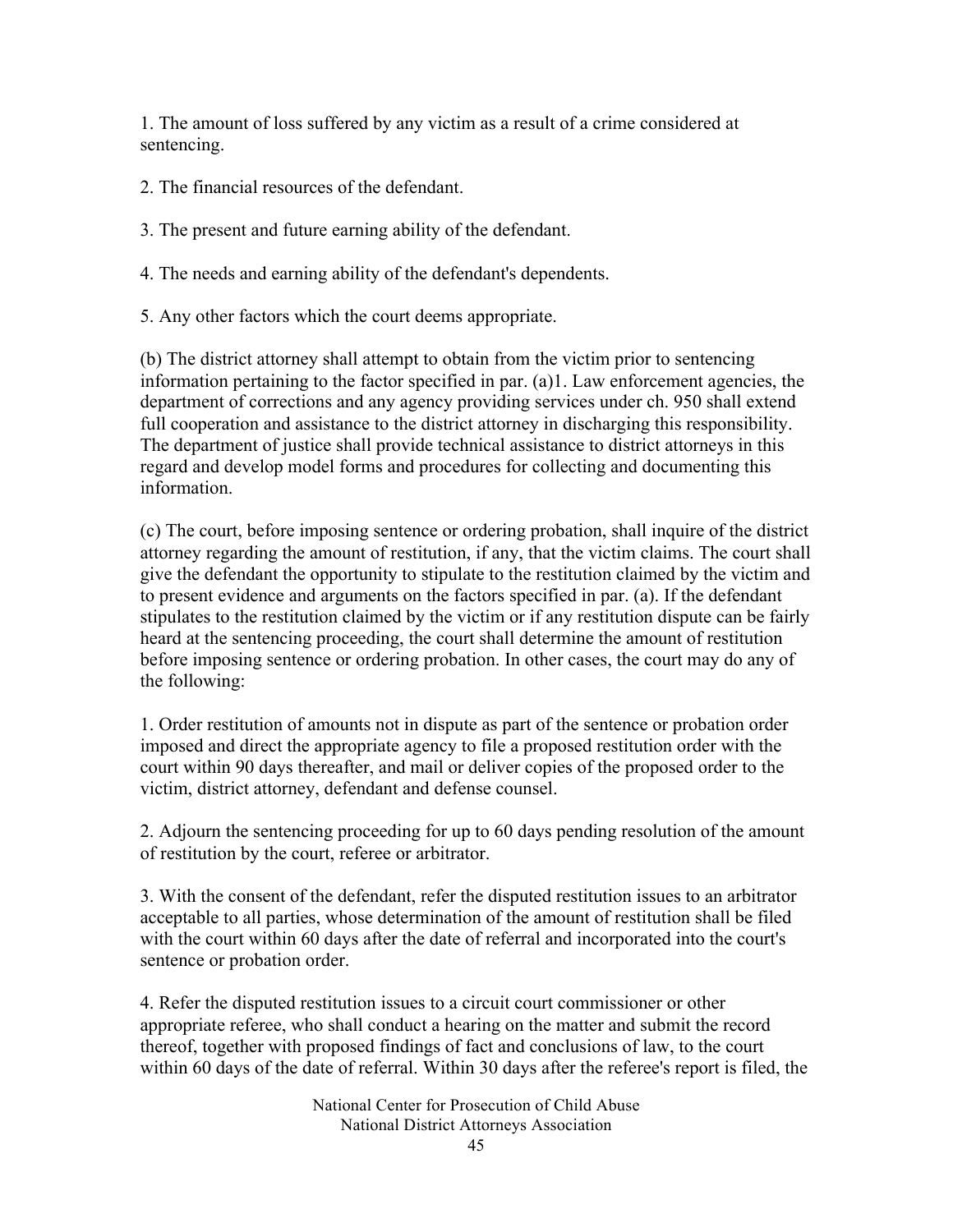court shall determine the amount of restitution on the basis of the record submitted by the referee and incorporate it into the sentence or probation order imposed. The judge may direct that hearings under this subdivision be recorded either by audio recorder or by a court reporter. A transcript is not required unless ordered by the judge.

(14) At any hearing under sub. (13), all of the following apply:

(a) The burden of demonstrating by the preponderance of the evidence the amount of loss sustained by a victim as a result of a crime considered at sentencing is on the victim. The district attorney is not required to represent any victim unless the hearing is held at or prior to the sentencing proceeding or the court so orders.

(b) The burden of demonstrating, by the preponderance of the evidence, the financial resources of the defendant, the present and future earning ability of the defendant and the needs and earning ability of the defendant's dependents is on the defendant. The defendant may assert any defense that he or she could raise in a civil action for the loss sought to be compensated. The office of the state public defender is not required to represent any indigent defendant unless the hearing is held at or prior to the sentencing proceeding, the defendant is incarcerated when the hearing is held or the court so orders.

(c) The burden of demonstrating, by the preponderance of the evidence, such other matters as the court deems appropriate is on the party designated by the court, as justice requires.

(d) All parties interested in the matter shall have an opportunity to be heard, personally or through counsel, to present evidence and to cross-examine witnesses called by other parties. The court, arbitrator or referee shall conduct the proceeding so as to do substantial justice between the parties according to the rules of substantive law and may waive the rules of practice, procedure, pleading or evidence, except provisions relating to privileged communications and personal transactions or communication with a decedent or mentally ill person or to admissibility under s. 901.05. Discovery is not available except for good cause shown. If the defendant is incarcerated, he or she may participate by telephone under s. 807.13 unless the court issues a writ or subpoena compelling the defendant to appear in person.

(15) If misappropriation, from a cemetery, of an object that indicates that a deceased was a veteran, as described in s. 45.001, is a crime considered at sentencing, the restitution order shall require that the defendant reimburse an individual, organization, or governmental entity for the cost of replacing the object.

#### **WIS. STAT. § 948.051 (2011). TRAFFICKING OF A CHILD**

(1) Whoever knowingly recruits, entices, provides, obtains, or harbors, or knowingly attempts to recruit, entice, provide, obtain, or harbor, any child for the purpose of commercial sex acts, as defined in s. 940.302 (1) (a), or sexually explicit performance is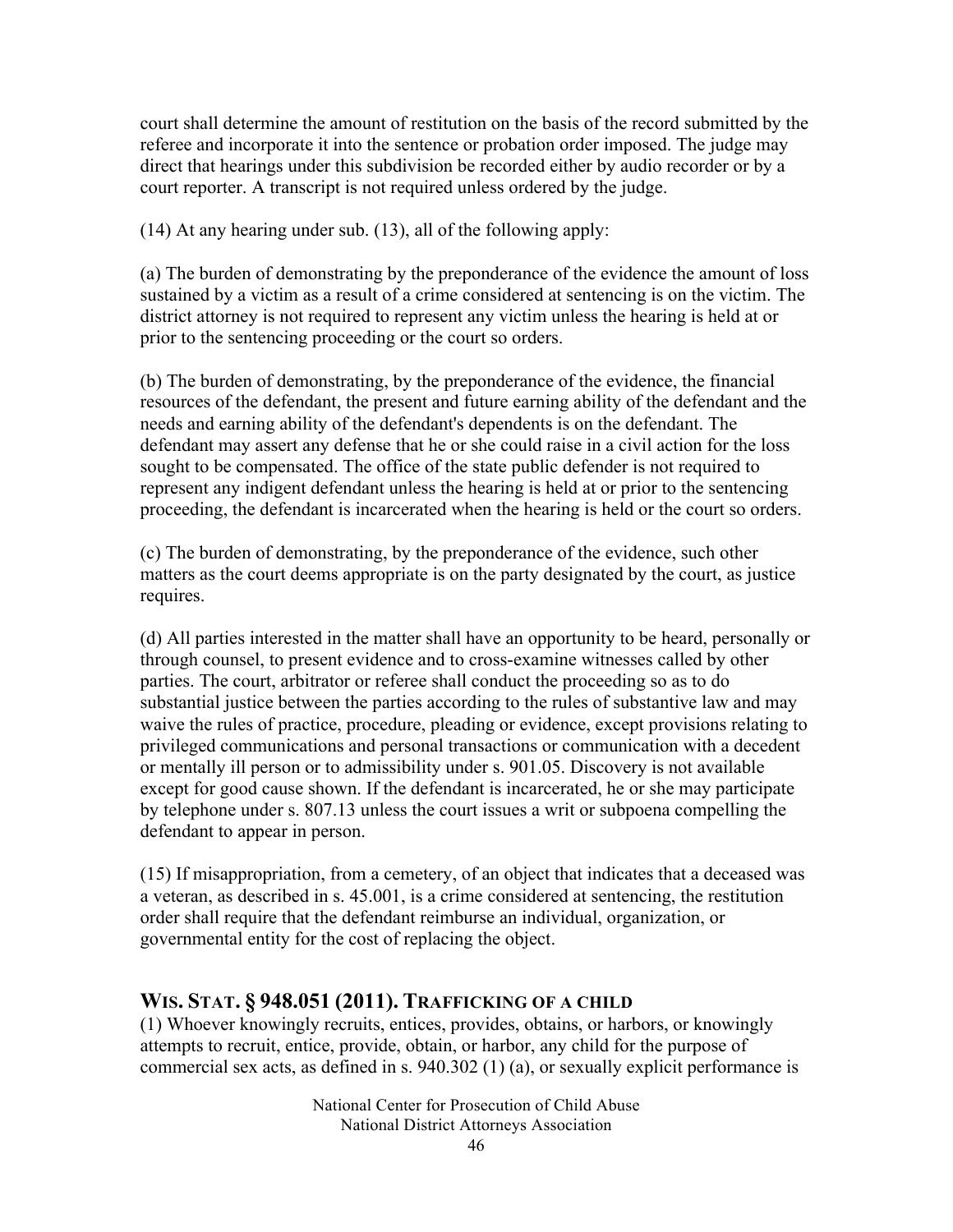guilty of a Class C felony.

(2) Whoever benefits in any manner from a violation of sub. (1) is guilty of a Class C felony if the person knows that the benefits come from an act described in sub. (1) (3) Any person who incurs an injury or death as a result of a violation of sub. (1) or (2) may bring a civil action against the person who committed the violation. In addition to actual damages, the court may award punitive damages to the injured party, not to exceed treble the amount of actual damages incurred, and reasonable attorney fees.

### **WYOMING**

### **FEDERAL LEGISLATION**

#### **18 USCS § 1595 (2011). CIVIL REMEDY**

(a) An individual who is a victim of a violation of this chapter [18 USCS §§ 1581 et seq.] may bring a civil action against the perpetrator (or whoever knowingly benefits, financially or by receiving anything of value from participation in a venture which that person knew or should have known has engaged in an act in violation of this chapter [18 USCS §§ 1581 et seq.]) in an appropriate district court of the United States and may recover damages and reasonable attorneys fees.

#### (b)

 (1) Any civil action filed under this section shall be stayed during the pendency of any criminal action arising out of the same occurrence in which the claimant is the victim.

 (2) In this subsection, a "criminal action" includes investigation and prosecution and is pending until final adjudication in the trial court.

(c) No action may be maintained under this section unless it is commenced not later than 10 years after the cause of action arose.

### **AMERICAN SAMOA**